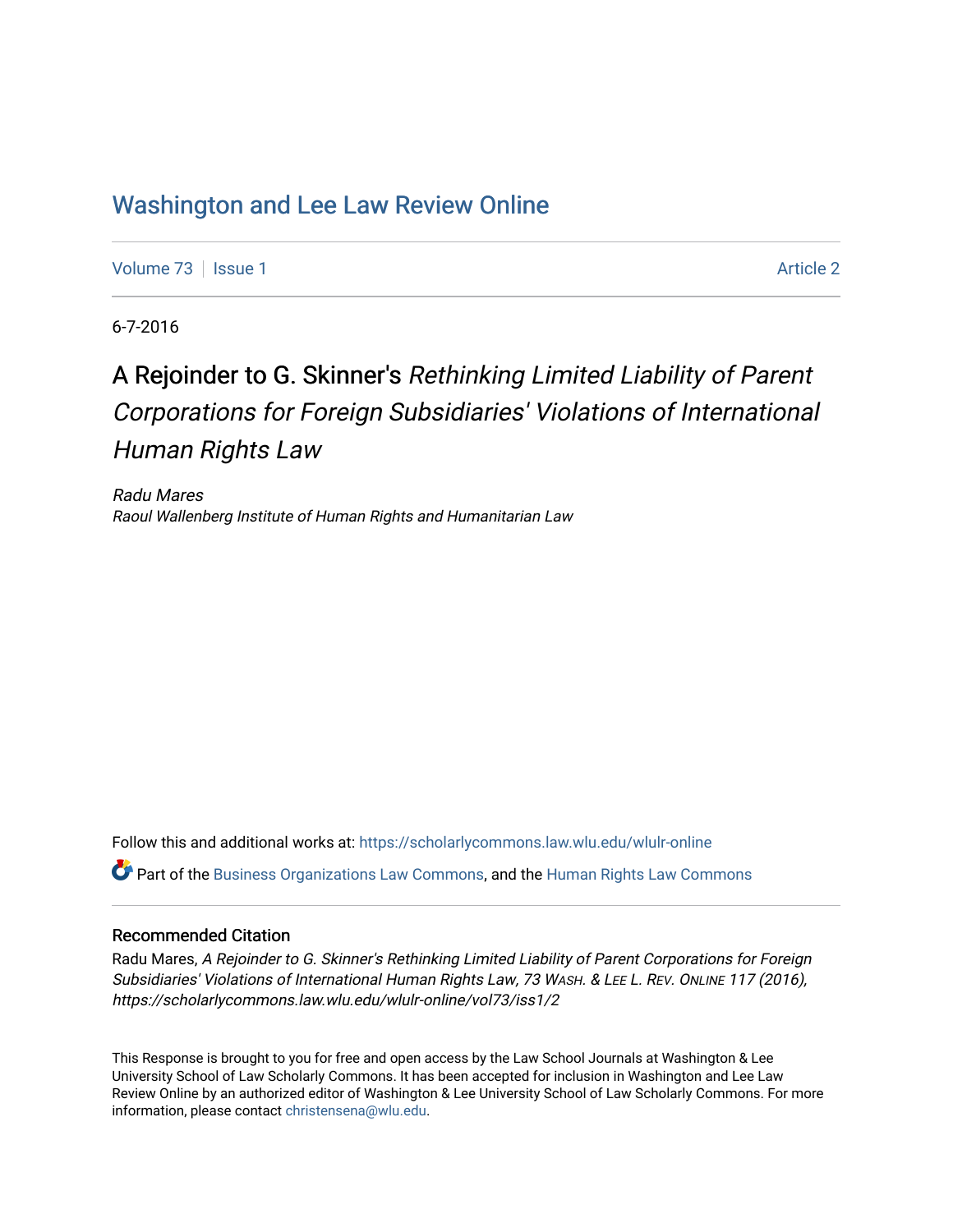A Rejoinder to G. Skinner's *Rethinking Limited Liability of Parent Corporations for Foreign Subsidiaries' Violations of International Human Rights Law*

Radu Mares**\***

# *Table of Contents*

| I. Skinner's Arguments and Their Merits 117                                                                                                                                                                                                  |  |
|----------------------------------------------------------------------------------------------------------------------------------------------------------------------------------------------------------------------------------------------|--|
| II. The First Baseline: The Legalistic Approach                                                                                                                                                                                              |  |
| III. The Second Baseline: The Polycentric Approach                                                                                                                                                                                           |  |
| IV. The Third Baseline: The Two-Track,<br>Multi-Channel Legalization Perspective136<br>A. The Context of the Third Legalization Baseline136<br>B. A BHR Legalization Perspective to Match the<br>C. Towards Genuine Complementarity with the |  |
|                                                                                                                                                                                                                                              |  |

# *I. Skinner's Arguments and Their Merits*

Professor Gwynne Skinner puts forward a stringent, legally binding regime of corporate accountability characterized by a

<sup>\*</sup> Senior Researcher, Raoul Wallenberg Institute of Human Rights and Humanitarian Law, Lund, Sweden; Associate Professor, Faculty of Law, Lund University, Sweden, radu.mares@rwi.lu.se.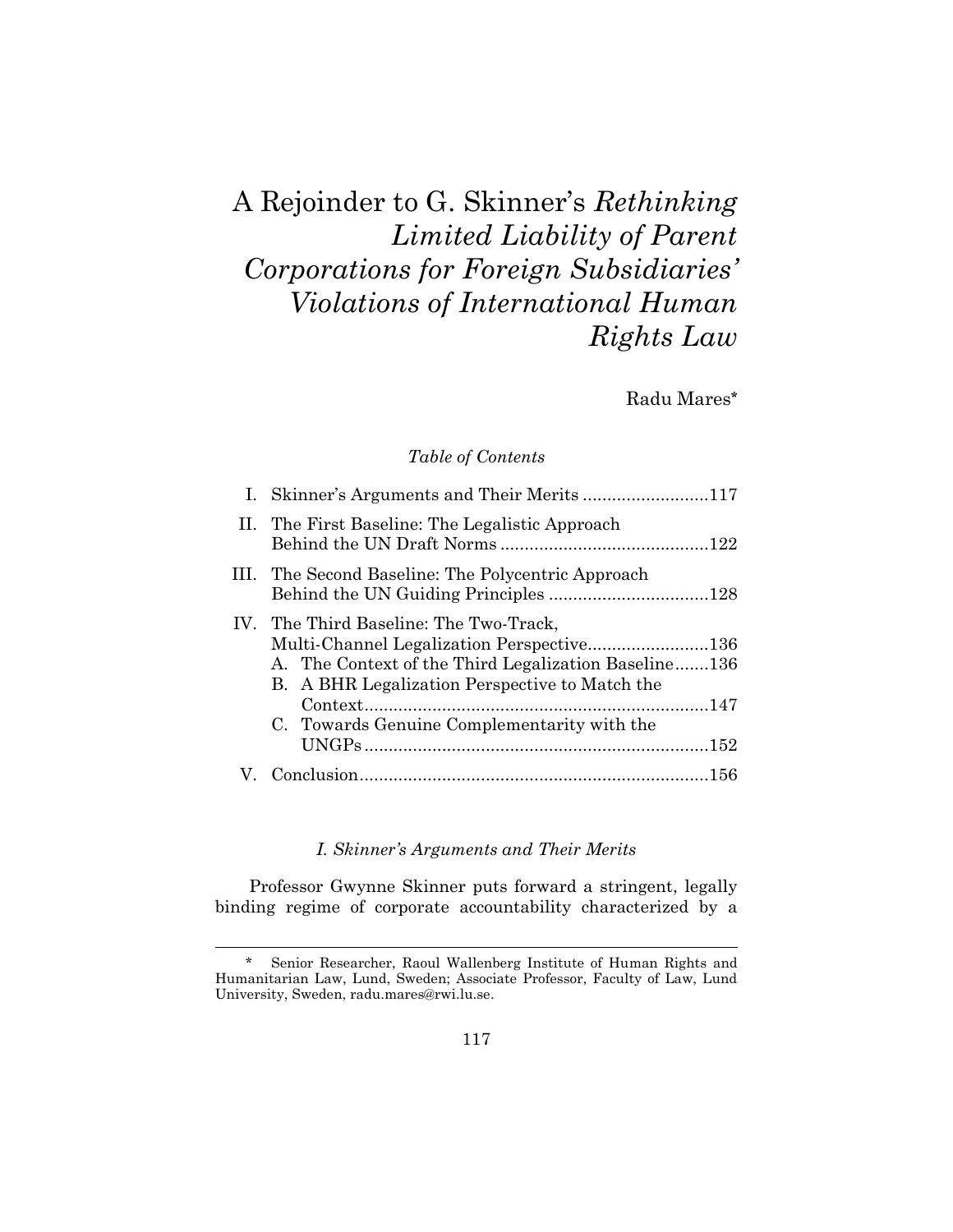<span id="page-2-1"></span>high-risk perspective on regulating multinational enterprises (MNEs) and a rightholder-centered perspective on remedies.<sup>1</sup> The proposal covers only parent-subsidiary relationships and thus does not extend to buyer-supplier relationships.<sup>2</sup> The proposal is also confined to customary law—a narrow band of human rights—which serves to reduce tensions with sovereign states that might not have ratified all human rights treaties. Skinner pushes the envelope on the standard of liability that questions the legal separation of entities—a bedrock principle of business law by advocating an exception based on public policy grounds; she justifies such an exception both conceptually and based on precedents carving such exceptions.<sup>3</sup>

These are all careful choices and delimitations that align well with the great currents in "business and human rights" (BHR) nowadays. Regarding the high-risk perspective, Skinner proposes that MNEs should be held liable when they operate in countries known to pose a high risk of human rights abuses. This argument aligns with several National Action Plans on BHR (NAPs),<sup>4</sup> the focus of corporate social responsibility (CSR) programs pursued by the Organisation for Economic Co-operation and Development  $(OECD)$ ,<sup>5</sup> or the UN Guiding Principles (UNGPs).<sup>6</sup>

3. *See id.* at 1786–878 (presenting Skinner's main arguments).

4. *See, e.g.*, MINISTRY OF FOREIGN AFFAIRS, NATIONAL ACTION PLAN ON BUSINESS AND HUMAN RIGHTS (2013) (outlining a plan to encourage businesses to respect human rights); GOVERNMENT OFFICES OF SWEDEN, ACTION PLAN FOR BUSINESS AND HUMAN RIGHTS (2015) (same).

6. *See* John Ruggie (Special Representative of the Secretary-General), Rep. on the Issue of Human Rights and Transnational Corporations and Other Business Enterprises, U.N. Doc. A/HRC/17/31, annex ¶ 24 (Mar. 21, 2011) [hereinafter Guiding Principles] ("Where it is necessary to prioritize actions to

<span id="page-2-0"></span><sup>1.</sup> *See generally* Gwynne Skinner, *Rethinking Limited Liability of Parent Corporations for Foreign Subsidiaries' Violations of International Human Rights Law*, 72 WASH. & LEE L. REV. 1769 (2015) (arguing for stricter liability for multinational companies).

<sup>2.</sup> As a difference from Skinner and for simplicity, I refer to parent companies and MNEs interchangeably to discuss the human rights responsibilities of such business enterprises regarding the operations of their business partners, primarily in developing countries.

<sup>5.</sup> For more information on OECD's work on responsible business conduct in the Mineral, Agricultural, and Textiles supply chains, see The Guidelines in Action, OECD, https://mneguidelines.oecd.org/implementation (last visited Mar. 8, 2016) (reflecting the characteristics of different supply chains) (on file with the Washington and Lee Law Review).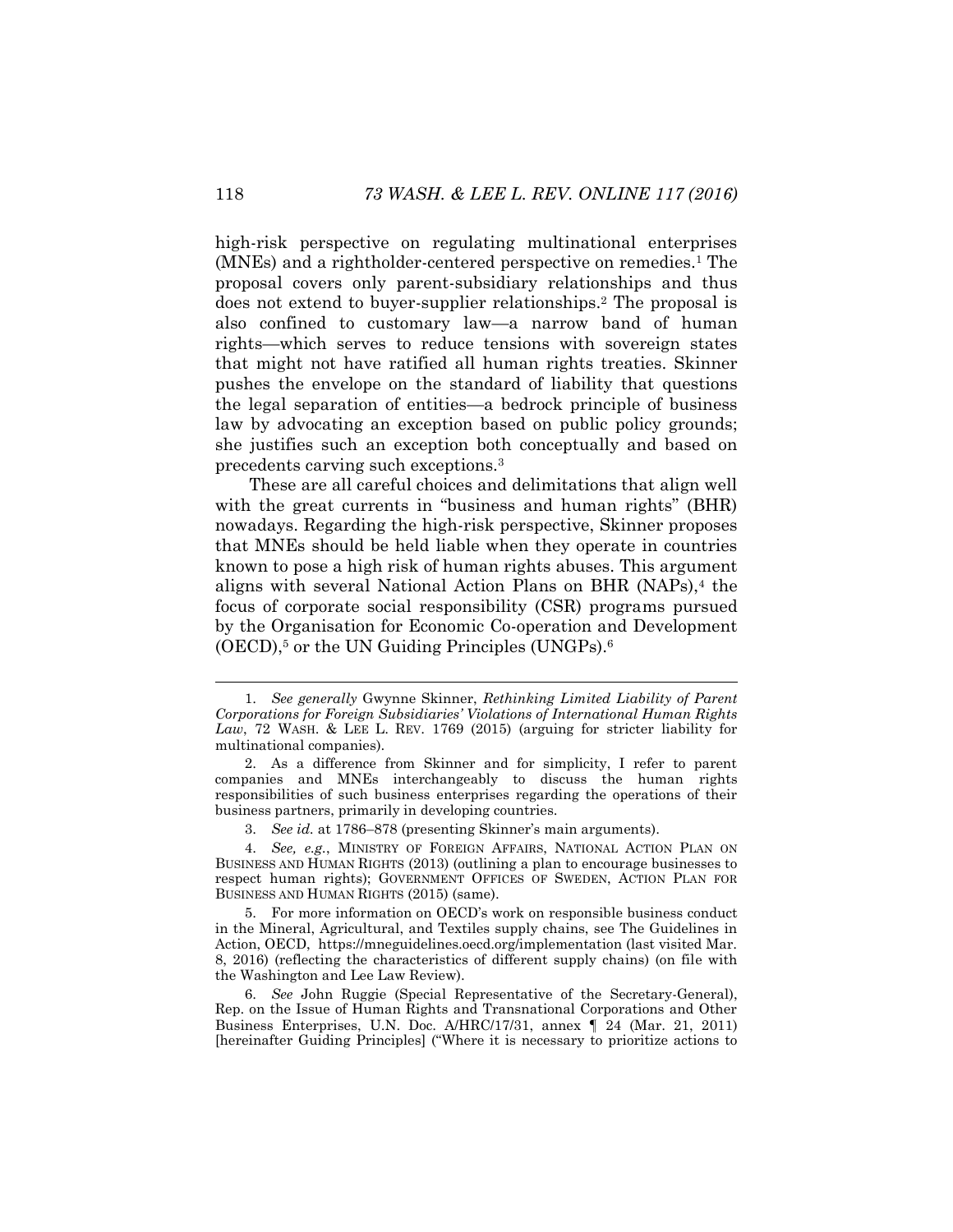<span id="page-3-1"></span><span id="page-3-0"></span>l

Regarding the rightholder-centered perspective, Skinner's treatment reflects the plight of rightholders deprived of remedies in their country and the obstacles they face in seeking justice in the home country. This attention to remedies is captured in the UNGPs;<sup>7</sup> the current work of the OHCHR on the access to remedies;<sup>8</sup> the two resolutions of 2014 adopted by the UN Human Rights Council;<sup>9</sup> the French legislative proposal seeking to establish a duty of vigilance on French parent companies;<sup>10</sup> and, of course, the constant preoccupation of civil society groups pushing for corporate accountability.<sup>11</sup>

7. *See* Guiding Principles, *supra* note [6](#page-2-0), at 26 ("States should take appropriate steps to ensure the effectiveness of domestic judicial mechanisms when addressing business-related human rights abuses, including considering ways to reduce legal, practical and other relevant barriers that could lead to a denial of access to remedy.").

8. *See* OCHR Programme of Work to Enhance Accountability and Access to Remedy in Cases of Business Involvement in Human Rights Abuses**,** OFFICE OF THE UN HIGH COMMISSIONER FOR HUMAN RIGHTS (OHCHR), http://www.ohchr.org/EN/Issues/Business/Pages/OverviewOfProjects.aspx (last visited Mar. 9, 2016) (providing an overview of the OHCHR's work on remedies for human rights abuses in business operations) (on file with the Washington and Lee Law Review).

9. Human Rights Council, Elaboration of an International Legally Binding Instrument on Transnational Corporations and Other Business Enterprises with Respect to Human Rights, A/HRC/26/L.22/Rev.1 (24 June 2014) (setting up an Intergovernmental Group with the mandate "to elaborate an international legally binding instrument to regulate, in international human rights law, the activities of Transnational Corporations and Other Business Enterprises"). Human Rights Council, Human Rights and Transnational Corporations and Other Business Enterprises, A/HRC/26/L.1 (23 June 2014) (emphasizing the continuing the implementation of UNGPs as well as the issue of improved access to remedy, "including the benefits and limitations of a legally binding instrument").

10. Danielle Auroi et al., *Rapport Relative au Devoir de Vigilance des Sociétés Mères et des Entreprises Donneuses D'ordre*, ASSEMBLÉE NATIONALE (Jan. 21, 2015), http://www.assemblee-nationale.fr/14/rapports/r2504.asp (last visited June 4, 2016) (on file with the Washington and Lee Law Review).

11. *See generally* GWYNNE SKINNER, ROBERT MCCORQUODALE, & OLIVIER DE SCHUTTER, THE THIRD PILLAR: ACCESS TO JUDICIAL REMEDIES FOR HUMAN RIGHTS

address actual and potential adverse human rights impacts, business enterprises should first seek to prevent and mitigate those that are most severe or where delayed response would make them irremediable."); see also Salient Human Rights Issues, UN GUIDING PRINCIPLES REPORTING FRAMEWORK, http://www.ungpreporting.org/key-concepts/salient-human-rights-issues/ (last visited Mar. 9, 2016) ("The UN Guiding Principles Reporting Framework asks companies to focus their human rights reporting on their 'salient human rights issues.'") (on file with the Washington and Lee Law Review).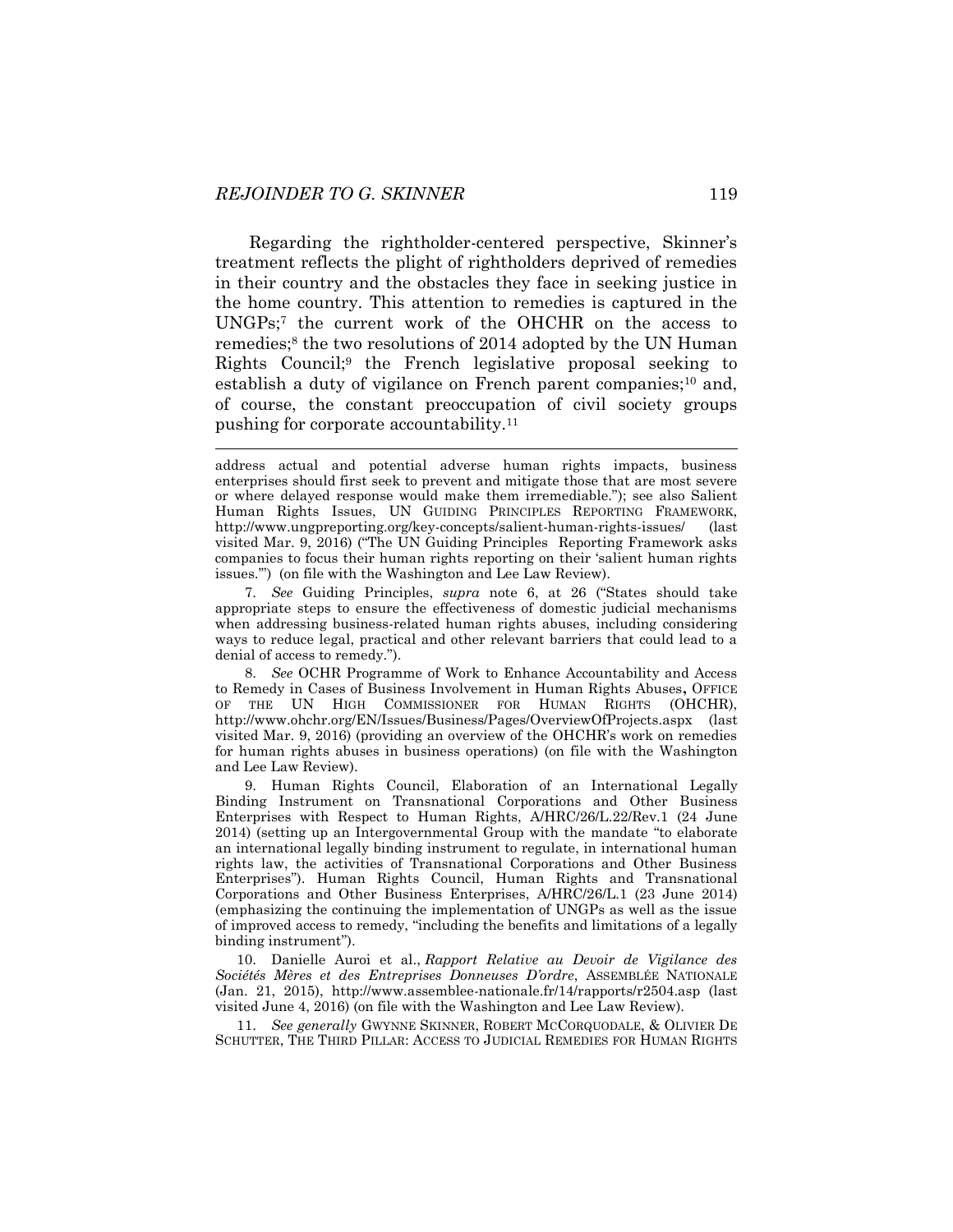Skinner's contribution is doubtlessly ambitious as it seeks a strong regulatory regime; the fact that her approach is carefully delimited is helpful in the uphill battle to get acceptance for this legislative proposal. Thus Skinner's treatment is well-judged not only in what the proposal does but also in what it refrains from doing. Skinner is disinclined to expand this regulatory reasoning to the whole range of human rights through hard law tools of a coercive nature. In other words, she pursues what I called elsewhere a "narrow approach" to legalization, as contrasted to an "expansive approach" often embraced by human rights advocates.<sup>12</sup> The latter approach comes with its own trappings and is worth reflecting on in more detail in order to place Skinner's analysis in the wider context of legalizing corporate responsibilities.

<span id="page-4-0"></span>For the legally inclined, strong regulatory proposals are attractive. They appear indispensable for moving the BHR field beyond 'soft law' and 'corporate voluntarism' and to ensure through coercive means that the minimum standards of human dignity enshrined in human rights are observed in the face of powerful profit-making motives and intense market competition. However, to make legalization proposals like Skinner's truly compelling and appreciated, the clear delimitations that Skinner performs should be duly noted and, I would suggest, also supplemented with a different legalization perspective; the latter should be able to cover the rest of the BHR field left untouched by Skinner's proposal and also explain why such strong legalization is unfeasible outside the territory Skinner carefully delineated. I assume here that some readers will still be tempted to apply more widely Skinner's strong legalization proposal—to the entire range of human rights and to all forms of direct and indirect involvement in abuse—in their search for holding MNEs legally accountable and offering remedies to victims. The dangers I perceive in such expansive treatments of corporate legal

VIOLATIONS BY TRANSNATIONAL BUSINESS (2013) (arguing for corporate accountability for human rights violations).

<sup>12.</sup> *See* Radu Mares, *Legalizing Human Rights Due Diligence and the Legal Separation of Entities*, *in A Treaty on Business and Human Rights? Exploring its Contours* (Surya Deva & David Bilchitz eds., forthcoming 2016) (reviewing several streams of human rights works for the way in which they account for, and deal with, the legal separation of entities principle).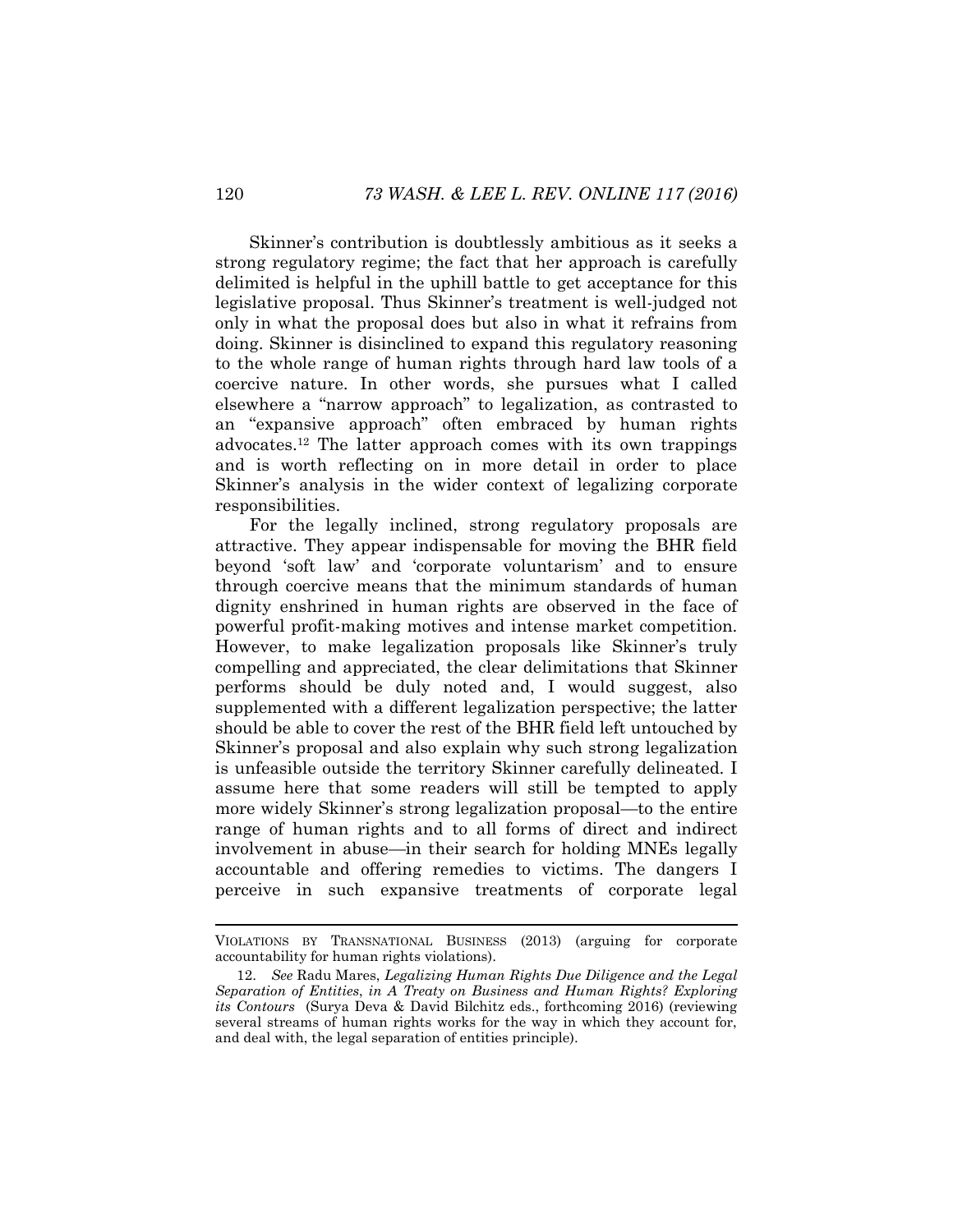<span id="page-5-1"></span>

accountability consist of losing sight of first-order principles relevant to the transnational BHR domain.

This rejoinder places Skinner's analysis in a wider context to reflect on the legalization of the entire BHR field (encompassing all human rights as well as direct and indirect forms of MNE involvement in abuse) and on the historical evolution of legal reasoning around MNE responsibilities during the last two decades.

<span id="page-5-2"></span><span id="page-5-0"></span>Below I outline three "baselines" that were drawn in the mid-2000s, in 2011, and the present that shape our thinking on the legalization of the BHR field and of corporate responsibilities. The first baseline is the result of the "classical international human rights law" mindset powerfully exposed in the UN Draft Norms<sup>13</sup> developed in the early 2000s and shelved in 2004 after encountering fatal opposition from states and businesses.<sup>14</sup> This was a legalistic project to expand the reach of international human rights law (IHRL) by defining expansive MNE obligations that mirrored the state's human rights obligations. The second baseline is marked by the UN mandate of John Ruggie, who dismissed the Norms and the entire legalistic approach of the previous period.<sup>15</sup> He came with a radically different take on global governance—and the role of international law therein<sup>16</sup> as well as a new conceptual strategy to shape business conduct.<sup>17</sup> As the UNGPs received unanimous endorsement in the Human Rights Council, a second baseline was drawn in 2011. However, the legalization discussion was soon back on the UN table with a

<sup>13.</sup> Norms on the Responsibilities of Transnational Corporations and Other Business Enterprises with Regard to Human Rights, U.N. Doc. E/CN.4/Sub.2/2003/38/Rev.2 (Aug. 26, 2003) [hereinafter UN Draft Norms].

<sup>14.</sup> Comm'n on Human Rights, Report of the Sub-Commission on the Promotion and Protection of Human Rights, ¶¶18–22, E/CN.4/2005/91 (Feb. 15, 2005).

<sup>15.</sup> *See generally, e.g.*, John Gerard Ruggie, *Business and Human Rights: The Evolving International Agenda*, 101 AM. J. INT'L L. 819 (2007) (criticizing the Norms).

<sup>16.</sup> *See id.* at 840 ("[T]he interplay between systems of legal compliance and the broader social dynamics that can contribute to positive change needs to be carefully calibrated.").

<sup>17.</sup> *See id.* ("[T]he focal point in the business and human rights debate needs to expand beyond establishing individual corporate liability for wrongdoing.").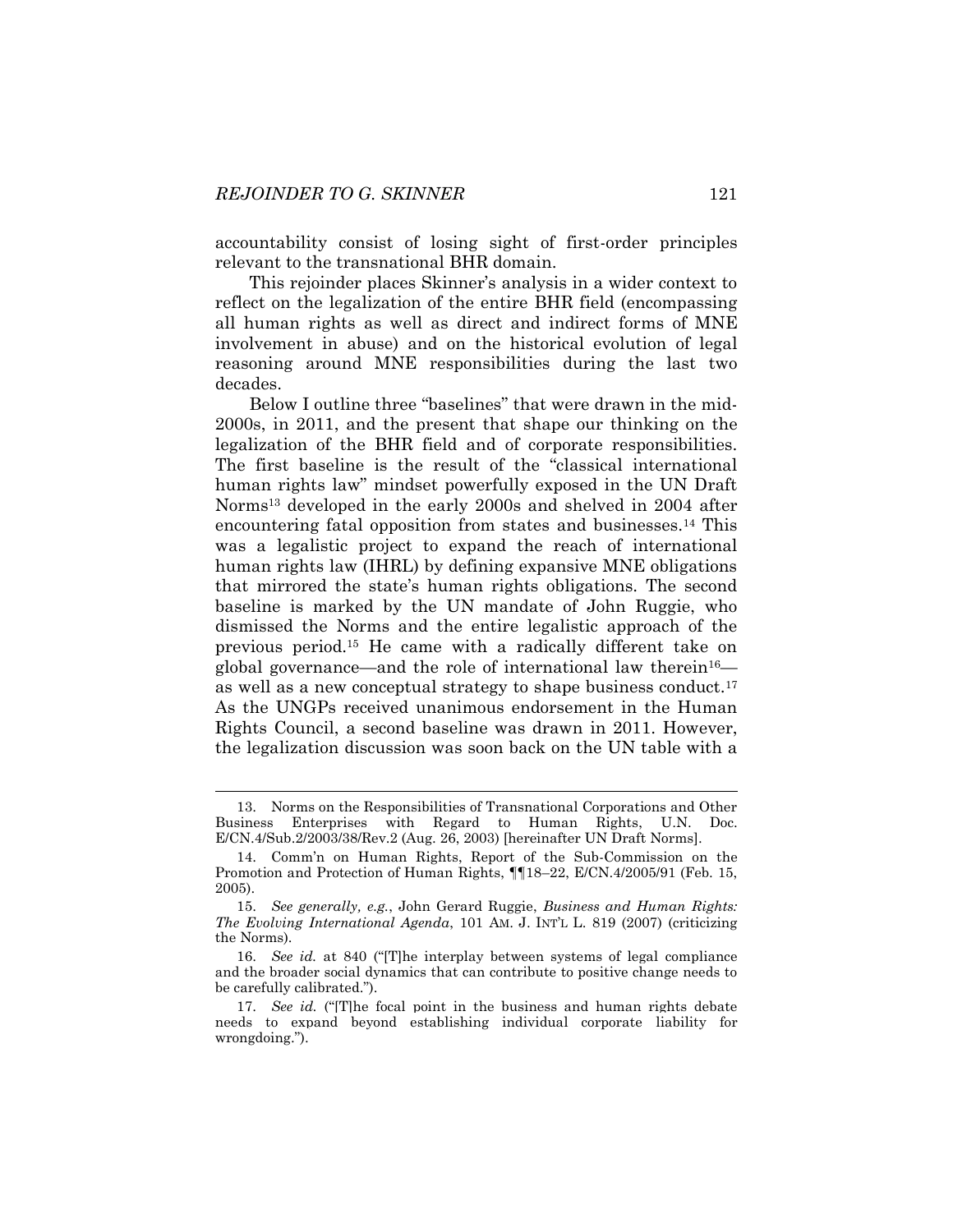resolution adopted in 2014.<sup>18</sup> The resolution set up an Inter-Governmental Working Group dedicated to exploring an international legal instrument for BHR. The entire debate associated with its work is currently drawing a third legalization baseline. This setup offers an opportunity to take stock of the impact of the Ruggie mandate and a changing international business context. Arguably the choice for the legally inclined is either to revert to the first baseline drawn in the mid-2000s or come to terms with a more complex legalization perspective consistent with the thinking behind the UNGPs.

# *II. The First Baseline: The Legalistic Approach Behind the UN Draft Norms*

<span id="page-6-0"></span>It could be said that the deliberately narrow coverage of Skinner's proposal absorbed the lessons of the UN Draft Norms. One could highlight the important works of Clapham, De Schutter and Weissbrodt as capturing the Zeitgeist of early 2000s where prominent human rights lawyers were driving the standard setting efforts of the UN on corporate human rights responsibilities. For example, Clapham's monography *Human Rights Obligations of Non-State Actors* places the discussion of MNE responsibilities and their legalization in the wider debates about ever-accelerating economic globalization.<sup>19</sup> Clapham captures vividly the discussions of the time on whether globalization entails the demise of the state, and how market freedom, privatization, and deregulation risked acquiring the status of sacrosanct values.<sup>20</sup> The book evokes the struggles of human rights lawyers to preserve the human rights gains of the last half-century in the face of increased economic interdependencies managed by powerful economic international organizations and spearheaded by MNEs.<sup>21</sup>

<sup>18.</sup> *See supra* note [9](#page-3-0) (discussing the UN Human Rights Council's resolutions).

<sup>19.</sup> *See generally* ANDREW CLAPHAM, HUMAN RIGHTS OBLIGATIONS OF NON-STATE ACTORS (2006).

<sup>20.</sup> *Id.* at 9, 12.

<sup>21.</sup> *Id.* at 137–270.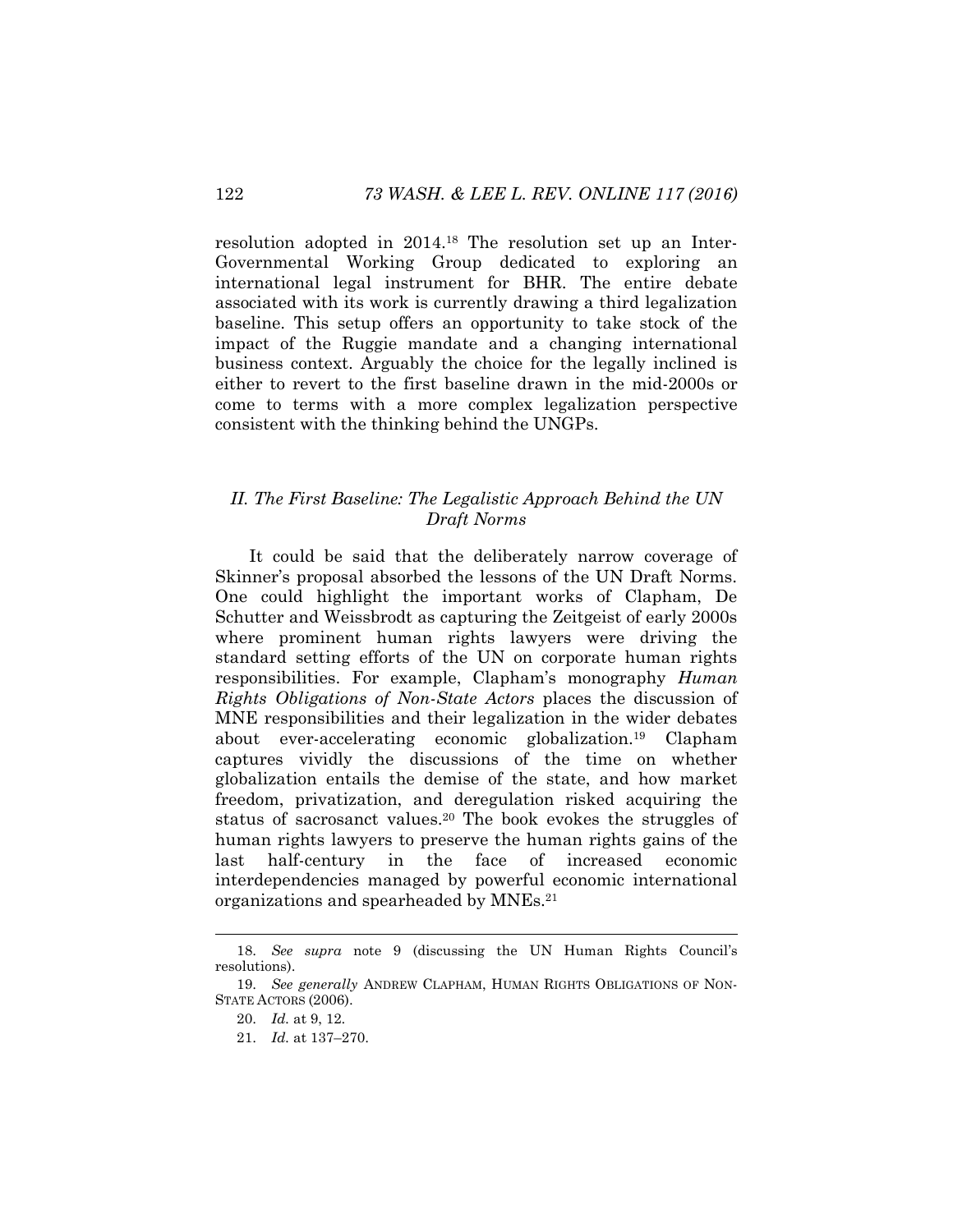In the approach formalized in the UN Draft Norms, the writers sought evidence of how IHRL "is developing" to cover nonstate actors such as companies.<sup>22</sup> This "expansive" approach had a few traits that are worth singling out here in order to pinpoint some key differences with the later UN mandate of John Ruggie and the UNGPs. The thinking behind the Norms was to *reapply the respect-protect-fulfill* categories of human rights obligations falling on states; to look at *complicity* as the concept able to trigger the parent company's responsibility when affiliates infringed rights as the parent company "contributed" or "benefited" from abuses; to embrace *sphere of influence* as the limiting concept for corporate responsibilities; and to put faith in the *traditional international rule-making process* often starting with states endorsing a "soft law" instrument expected to subsequently harden into law through an international treaty and national regulations. These traits are discussed and illustrated below.

For example, David Weissbrodt, one of the main drafters of the Norms, presented the Norms as a restatement of IHRL.<sup>23</sup> The Norms use a symmetrical, identical formulation of state and corporate responsibilities.<sup>24</sup> Andrew Clapham pursued a likeminded project of reapplying IHRL obligations to new actors.<sup>25</sup> Indeed, this was an effort to obtain a consistent and uniform international human rights law system where all actors—state and non-state—bearing human rights obligations; the same respect-protect-fulfill categories of obligations

<sup>22.</sup> *See supra* not[e 19,](#page-6-0) at 222.

<sup>23.</sup> *See* David Weissbrodt & Muria Kruger, *Norms on the Responsibilities of Transnational Corporations and Other Business Enterprises with Regard to Human Rights*, 97 AM. J. INT'L L. 901, 901, 911 (2003)

The Norms represent a landmark step in holding businesses accountable for their human rights abuses and constitute a succinct, but comprehensive, restatement of the international legal principles applicable to businesses with regard to human rights. . . . [The] Norms largely reflect, restate, and refer to existing international norms, in addition to specifying some basic methods for implementation. . . . The legal authority of the Norms derives principally from their sources in treaties and customary international law, as a restatement of international legal principles applicable to companies.

<sup>24.</sup> *See* UN Draft Norms, *supra* not[e 13,](#page-5-0) art. 1.

<sup>25.</sup> *See* CLAPHAM, *supra* note [19.](#page-6-0)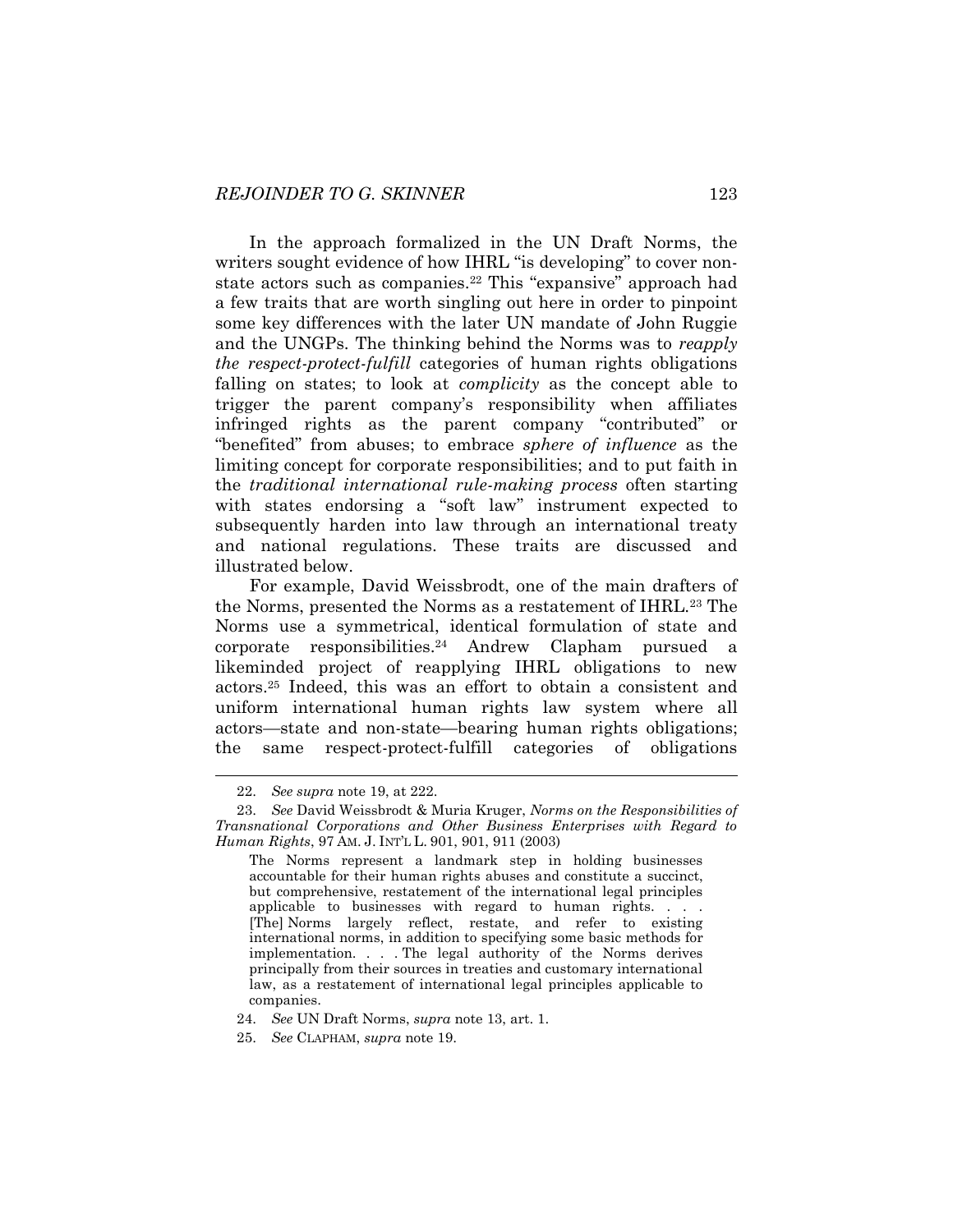applicable to states would be relevant to companies too. Thus, Clapham resisted a narrowing of non-state actors' responsibilities down to "respect" only, as Sigrun Skogly suggested it would be appropriate for the obligations of international financial institutions. <sup>26</sup> Instead, he found support in customary law to say that one should avoid directly violating and being complicit in someone else's violation.<sup>27</sup>

<span id="page-8-0"></span>To grasp the "expansive" approach that Clapham and others used to define corporate human rights responsibilities, one notices the key tool: the notion of complicity. Known in criminal law, complicity is the concept that is always stretched beyond legal notions of aiding and abetting (legal complicity) to cover non-legal dimensions of wrongful association with the wrongdoer ("beneficial" and "silent" complicity).<sup>28</sup> Indeed, as Clapham wrote, complicity "is not confined to direct involvement in the immediate plotting and execution of illegal acts by others,"<sup>29</sup> but also describes when a business benefits from human rights abuses committed by someone else. This is recognized in the Draft Norms, which clarify broad principles: Do not contribute, benefit, and inform yourself of activities so you can further avoid complicity. <sup>30</sup> It is this "accordion" concept of complicity—a secondary liability principle or scheme of attribution—that helps Clapham and other legal thinkers justify the entire respectprotect-fulfill range of corporate responsibilities; it helps in the task of reapplying IHRL to businesses and achieving consistency for an IHRL system that shall bind public and private actors to observe human rights.

However, not only does complicity overly expand the scope of obligations, but reliance on this concept also fails to guide thinking on legalizing the BHR field. Such choices put Clapham in the unfortunate position to identify, but not use, the doctrine of "reckless disregard,"<sup>31</sup> a concept much more able to cover entire

<sup>26.</sup> *Id.* at 150–51.

<sup>27.</sup> *Id.* at 151.

<sup>28.</sup> Andrew Clapham & Scott Jerbi, *Categories of Corporate Complicity in Human Rights Abuses*, 24 HASTINGS INT'L & COMP. L. REV. 339, 347 (2001).

<sup>29.</sup> *Id.*

<sup>30.</sup> CLAPHAM, *supra* note [19,](#page-6-0) at 220, 232–33.

<sup>31.</sup> *Id.* at 261.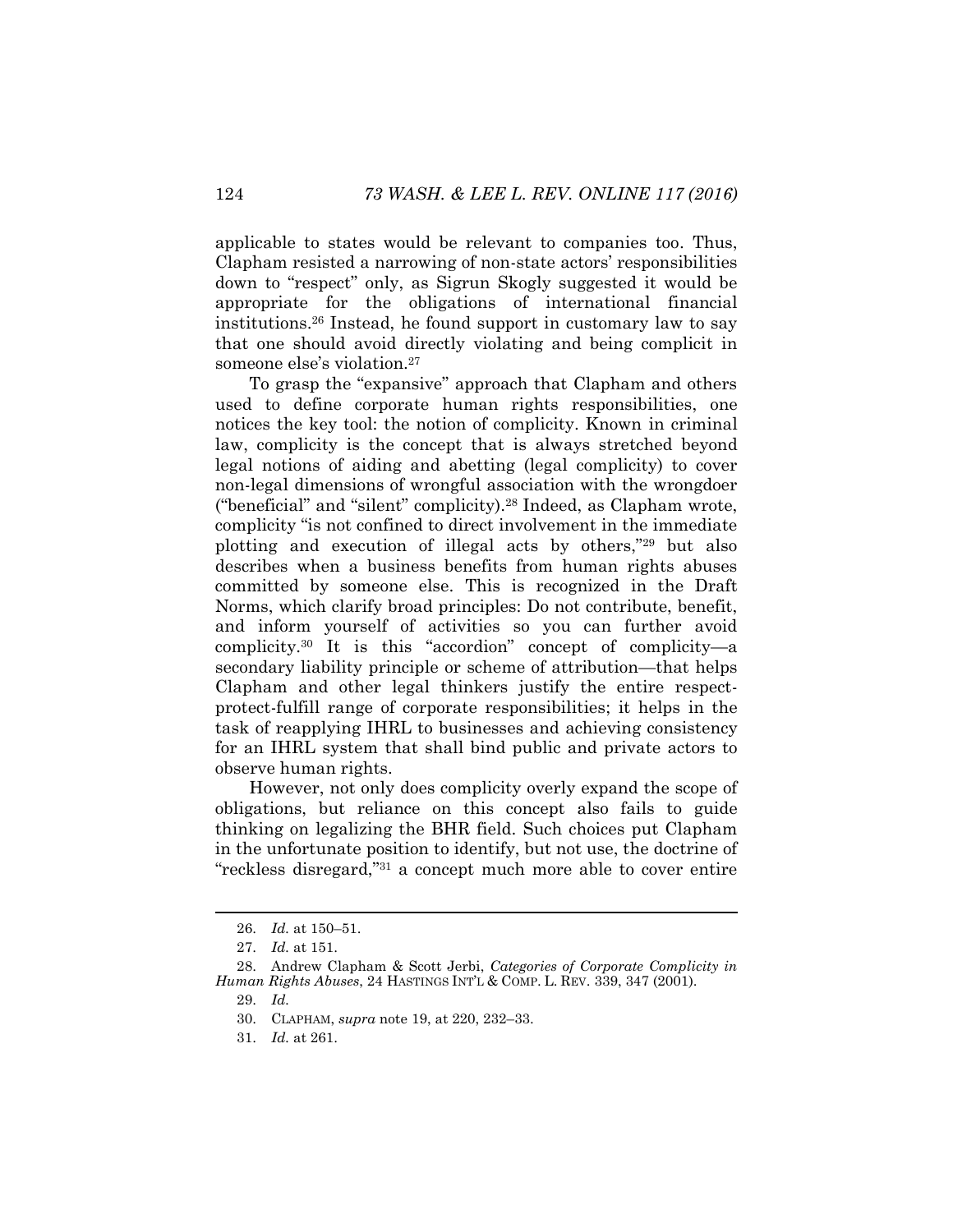supply chains and clarify responsibilities for situations of indirect involvement by parent companies with abusive affiliates. That doctrine of tort law would have highlighted a much wider set of factors and policy considerations relevant to attaching liability to companies for creating foreseeable risk and to guiding reasoning about the scope of MNE obligations. Projects like the Norms, however, derive strength from international law sources they seek to reapply to new settings. In contrast, "reckless disregard" and other negligence doctrines are to be found at the domestic law level only. Clapham and other BHR thinkers found it difficult to escape the attraction of complicity: it allows an expansive take on corporate responsibilities, but it is also a principle present in international law branches of state responsibility and criminal law that are congruent in their standards of complicity.

For such writers engaged in the project of reapplying IHRL to the business sector and MNEs, the standards of liability were to come from international law, and the tool to secure their observance would be hard law, whether domestic laws or international laws. The Norms were seen as a declaratory instrument expected to harden into law, at national and international levels.<sup>32</sup> Clearly the backers of the Draft Norms had in mind the usual transition from general principles to specification—from soft to hard law—in a process in which legal experts identify, interpret, and apply international legal principles of responsibility to corporations.<sup>33</sup> As Olivier De Schutter wrote at the time of the Norms, "[a]lthough the final destination remains unknown, the general direction which we are taking emerges clearly from these developments."<sup>34</sup> However, pushing the limits of human rights responsibilities and of the complicity notion in order to hold MNEs legally accountable for entire value chains runs against first order principles of international law, human rights law, and business law, as

<span id="page-9-1"></span><span id="page-9-0"></span><sup>32.</sup> UN Draft Norms, *supra* note [13,](#page-5-0) art. 17.

<sup>33.</sup> For more on this topic, see generally Radu Mares, *A Review of a Classic Book: Andrew Clapham,* Human Rights Obligations of Non-State Actors, 1 BUS. & HUM. RTS. J. 379 (2016).

<sup>34.</sup> Olivier De Schutter, *Transnational Corporations as Instruments of Human Development*, *in* HUMAN RIGHTS AND DEVELOPMENT: TOWARDS MUTUAL REINFORCEMENT 403, 427 (Philip Alston & Mary Robinson eds., 2005).)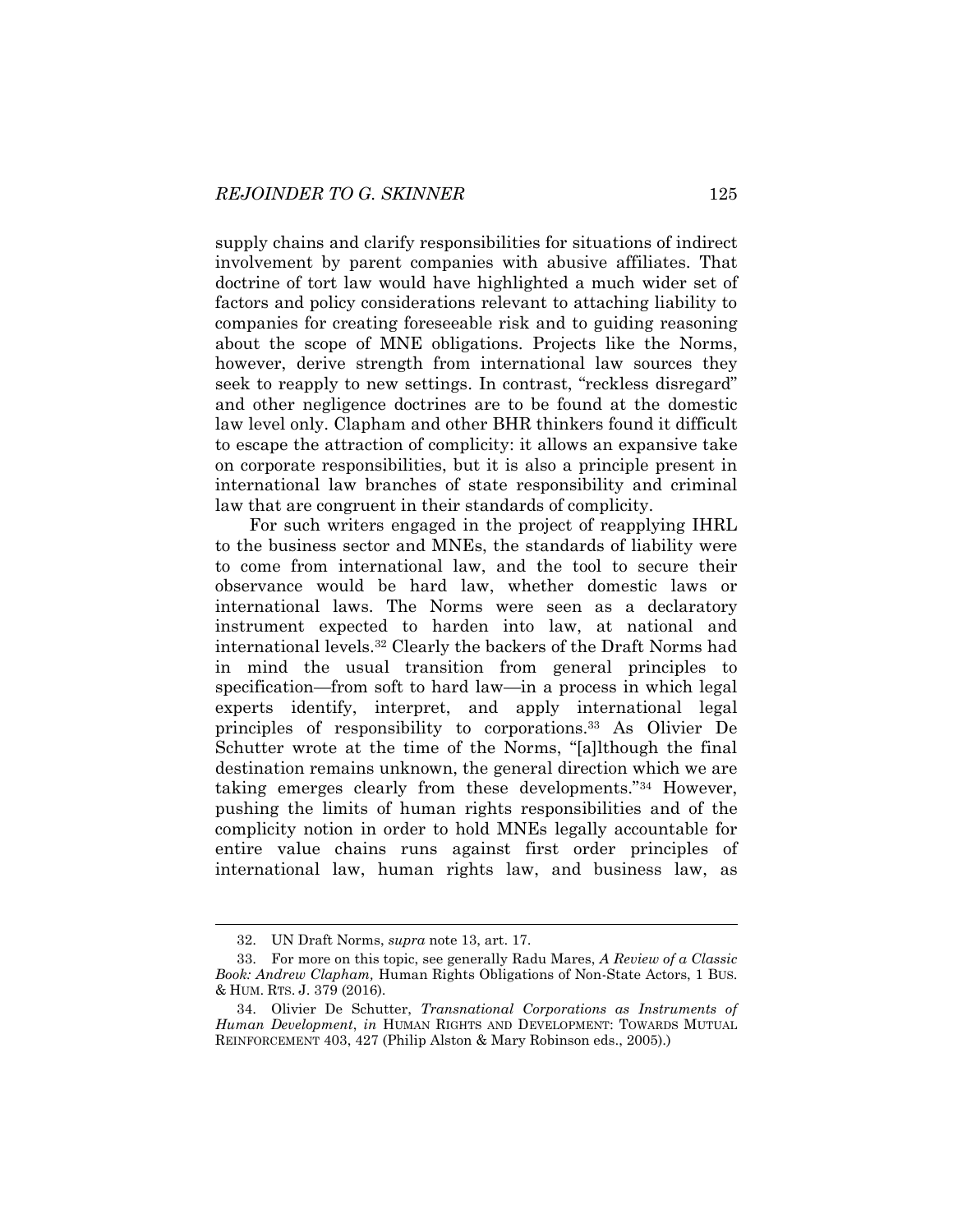explained below. <sup>35</sup> It builds on the illusion that the expansion of corporate responsibilities happens in "virgin territory" ready to be conquered by legal interpretive maneuvers, rather than in territory densely populated by first order principles.

Such legalization of corporate responsibilities was of course meant to signify a break with the 'voluntarism' pervasive in the BHR area: States have adopted international soft law instruments on CSR (such as the OECD Guidelines and ILO Declaration and the UN Global Compact) and businesses creates codes of conduct (self-regulation by individual companies, by industry bodies, or by multistakeholder schemes). The undertone is that MNEs—profit-making, wealthy, and powerful entities could only be subject to harder versions of legalization able to deliver deterrence and remedies, in order to counterbalance extremely strong incentives flowing from their profit-making nature and competitive market environments. Any "weaker" instruments—whether "soft" law or less coercive regulations like transparency laws—would be valued as a mere step towards coercive regulatory frameworks or seen as inherently inadequate (and betraying lack of political will to hold businesses accountable). From here came a lasting difficulty for human rights lawyers to valorize softer legalization strategies in BHR. In his passionate challenge, Clapham noted that human rights lawyers would rather put faith in the current state-centered system rather than a new, unknown, diffuse accountability arrangement.<sup>36</sup> Better to preserve the current state focus of international human rights law and augment it with a state duty to protect and citizen participation, than move to law as "multiplicity of communicative 'processes,' 'world law,' or 'multilevel governance.'" <sup>37</sup> States should make international law and private actors should not enter law-making in an unmediated fashion.<sup>38</sup>

Perhaps a minority of human rights writers looked beyond the well-documented corporate abuses and clear threats that the global economy and MNE operations were posing to human

<sup>35.</sup> *Infra* Part IV.A.

<sup>36.</sup> CLAPHAM, *supra* note [19,](#page-6-0) at 25.

<sup>37.</sup> *Id.* at 26–27.

<sup>38.</sup> *Id.* at 25, 27.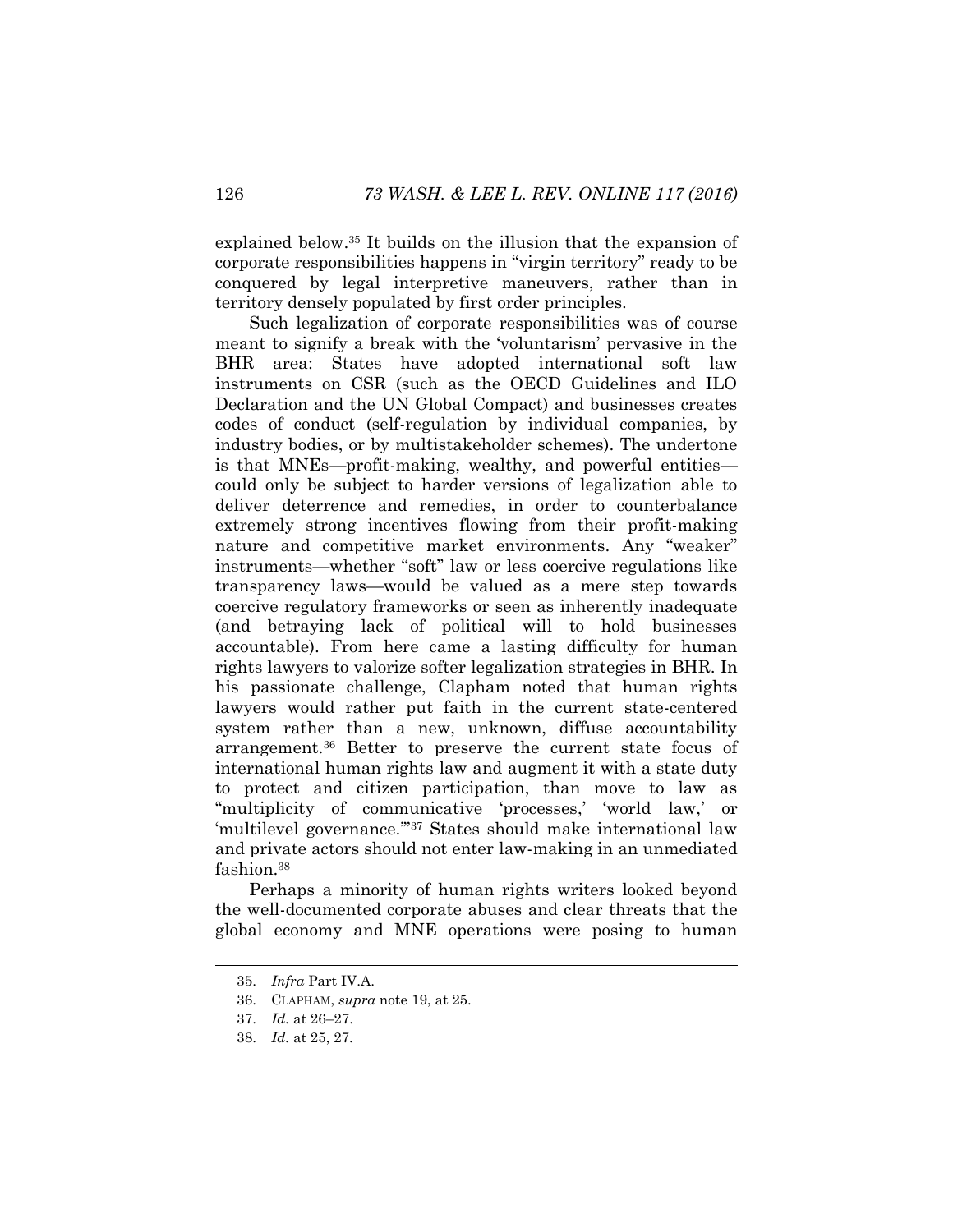rights. Clapham for example, entertained the possibility that globalization might stimulate new forms of accountability as "topdown effects of more open markets for transnational actors" coexist with bottom-up demands of civil society groups and networks: "One could start to exploit the dynamics to ensure better respect for human rights."<sup>39</sup> It was an illustration of his optimistic belief that IHRL standards are only contingently based on the international law, state-centered architecture and are inherently capable to adapt to a more multi-layered global governance architecture. Therefore, Clapham challenged fellow lawyers to shed contingencies—historical and conceptual—and find new ways to cover non-state actors and protect the individual against violence from the state and private actors. Touching on the power dimension, De Schutter wrote in 2005 that:

The power of transnational corporations fascinates. Our reaction to this power has been fed by much publicized situations in which, effectively controlled neither by their State or incorporation nor by the State where they operate, these global actors seemed to be able to commit human rights violations in complete impunity: our reaction has been to restrain that power, by imposing on transnational corporations obligations to comply with internationally recognized human rights. But, as we have discovered when we undertook to impose positive obligations on the State to protect and to fulfil [*sic*] human rights, power is not unidimensionally evil. It may also be exercised in the name of the good. TNCs could be seen also as a potential tool—and a powerful one no doubt—for the realization of the right to development.<sup>40</sup>

<span id="page-11-0"></span>Such insights into the openings that the global economy presents for observing human rights however never truly permeated and became operationalized in the legalization concepts of this period. The legalization project of holding MNEs accountable under international law became tightly entangled with moving accountability upwards towards the parent company, with states as indispensable players in the strategy of change, and with coercive legal strategies indispensable to outdo the profit motive and market pressures. These *three reductionist* 

<sup>39.</sup> *Id.* at 7.

<sup>40.</sup> De Schutter, *supra* note [34,](#page-9-0) at 443.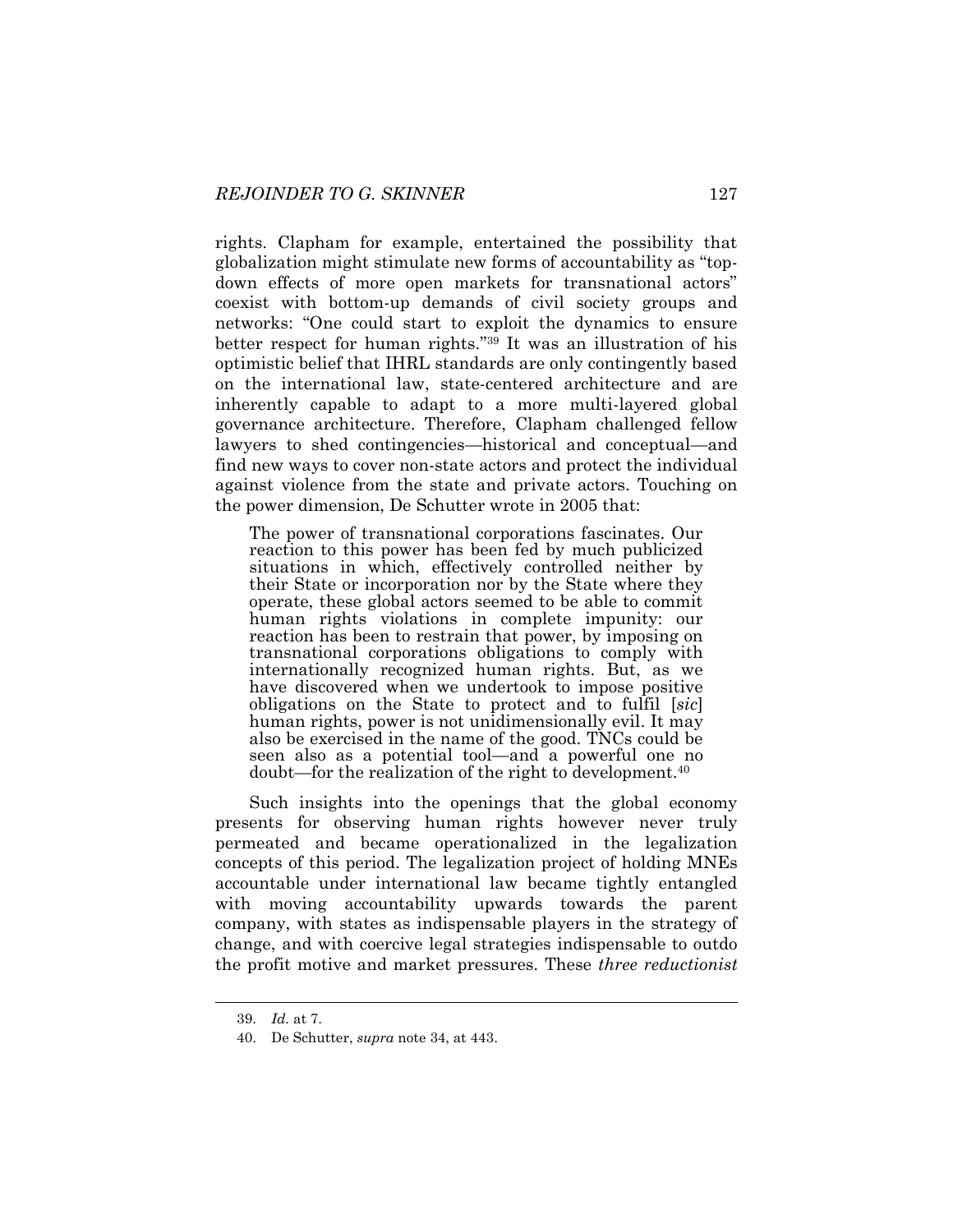*biase*s characterize the first legalization baseline in BHR. They ensured that the legalization project would struggle to valorize softer legalization and non-legal strategies of change, to conceive MNEs playing a more constructive part in the strategy of change. The biases explain why legalizing the transnational BHR field might inherently require fewer linear regulatory regimes with multiple moving parts. The early 2000s period driven by a classic human rights law mindset found its expression in the UN Draft Norms. A first legalization baseline was drawn. The Norms did not find traction within the UN, and the mindset behind them was challenged head-on by a UN mandate-holder: John Ruggie, a political scientist specialized in international relations with vast UN experience.

# *III. The Second Baseline: The Polycentric Approach Behind the UN Guiding Principles*

Appointed in 2005 as Special Representative of the Secretary General for business and human rights, Ruggie began by dismissing the UN Draft Norms as conceptually misconceived and strategically inadequate. Ruggie concluded the Norms made exaggerated legal claims in their mission to reapply IHRL to the private sector.<sup>41</sup> Furthermore, the Norms got the equation wrong: Not overly broad corporate responsibilities for a limited range of human rights, but narrower responsibilities regarding all human rights.<sup>42</sup> This is warranted given that business operations potentially infringe all human rights<sup>43</sup> and that excessively broad obligations misconstrue the functional role of business in society. Fundamentally, not only did the treatymaking aspirations behind the Norms appear to Ruggie as

<sup>41.</sup> *See generally* Ruggie, *supra* note [15.](#page-5-1)

<sup>42.</sup> Human Rights Council, Protect, Respect and Remedy: a Framework for Business and Human Rights – Report of the Special Representative of the Secretary-General on the Issue of Human Rights and Transnational Corporations and Other Business Enterprises*,* John Ruggie, ¶ 51, U.N. Doc. A/HRC/8/5 (Apr. 7, 2008).

<sup>43.</sup> Michael Wright, *Corporations and Human Rights: A Survey of the Scope and Patterns of Alleged Corporate-Related Human Rights Abuse*, Addendum to the SRSG's Report to the Human Rights Council, U.N. Doc. A/HRC/8/5 (2008).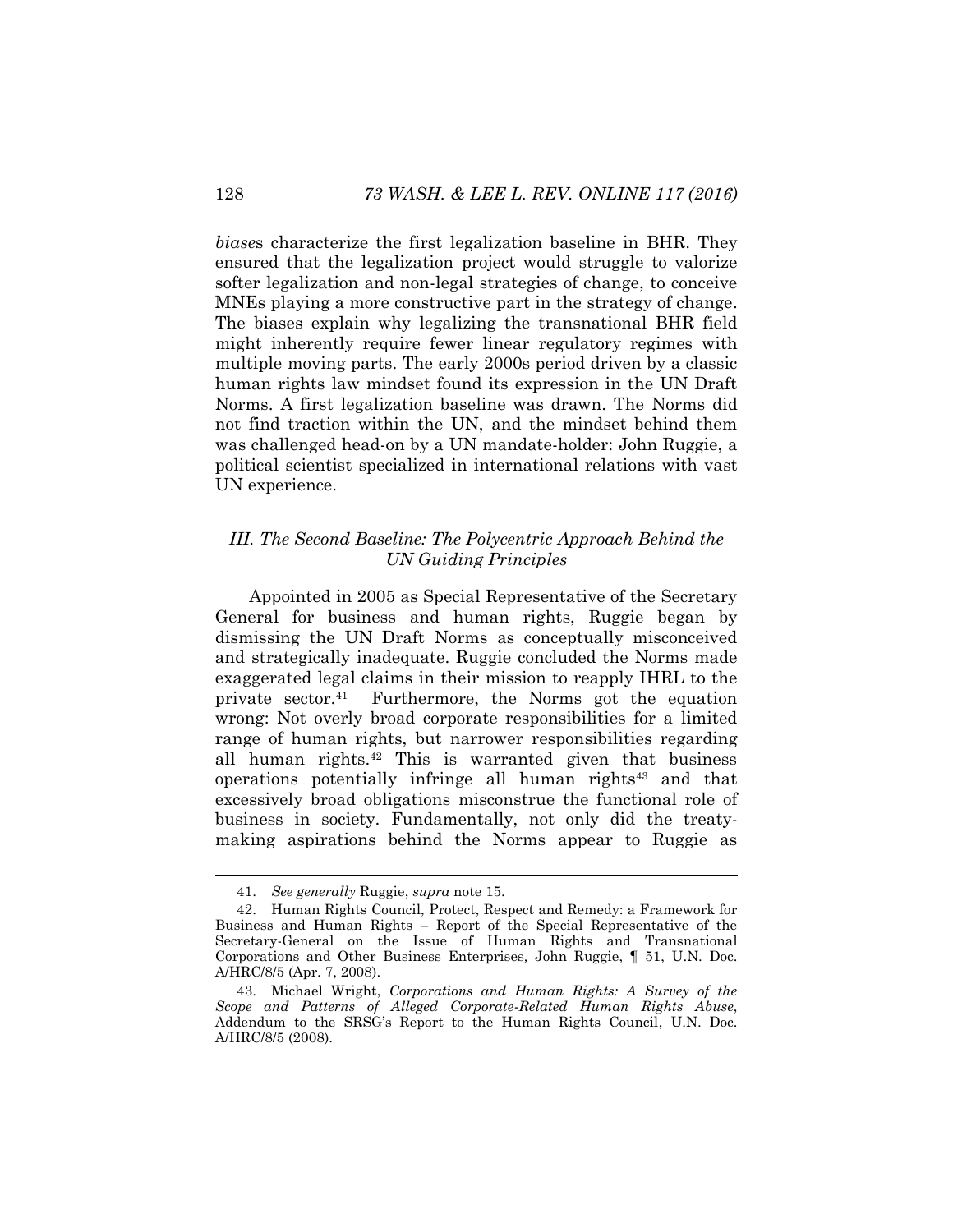politically intractable and therefore doomed to fail if reattempted in his mandate,<sup>44</sup> but he looked at the Norms as symptomatic of a misguided legalization mindset. He found inspiration in Amartya Sen's work who, in Ruggie's words, insisted that:

<span id="page-13-0"></span>[H]uman rights are much more than laws antecedents or progeny. Indeed, [Sen] states, such a view threatens to "incarcerate" the social logics and processes other than law that drive public recognition of rights. My work, including the Guiding Principles, has sought to contribute to the freeing of human rights discourse and practice from these conceptual shackles, by drawing on the interests, capacities and engagement of states, market actors, civil society, and the intrinsic power of ideational and normative factors.<sup>45</sup>

In "polycentric governance" Ruggie saw the way forward to advance the cause of human rights in the global economy. Ruggie explained that in BHR, there are three systems that develop CSR standards and require their observance: "Public governance" encompassing law and policy, "corporate governance" reflecting risk management, and "civil governance" reflecting social expectations of stakeholders.<sup>46</sup> For Ruggie, "the intellectual and policy challenge was to construct a conceptual and normative platform whereby the three governance systems become better aligned in relation to business and human rights, compensate for

<sup>44.</sup> John Gerard Ruggie, *Incorporating Human Rights: Lessons Learned, and Next Steps*, *in* BUSINESS AND HUMAN RIGHTS: FROM PRINCIPLES TO PRACTICE (Justine Nolan & Dorothea Baumann-Pauly eds., forthcoming 2016) (explaining the "foundational logics" of his mandate and signalling his belief that if such "premises are ignored and the process reverts to prior conventional modalities, it could well revert to prior failures as well").

<sup>45.</sup> John G. Ruggie, *Life in the Global Public Domain: Response to Commentaries*, JAMES G. STEWART (Feb. 5, 2015), http://jamesgstewart.com/lifein-the-global-public-domain-response-to-commentaries/ (last visited Mar. 9, 2016) (on file with the Washington and Lee Law Review).

<sup>46.</sup> *See* JOHN GERARD RUGGIE, JUST BUSINESS: MULTINATIONAL CORPORATIONS AND HUMAN RIGHTS xliii–xliv (2013)

The most fundamental [aspect when developing the Guiding Principles] was to recognize and build on a core feature of the governance of multinational corporations . . . . Three distinct governance systems affect their conduct in relation to human rights: the system of public law . . . a civil governance system . . . and corporate governance. . . . [E]ach of these governance systems needs to be mobilized and pull in compatible directions.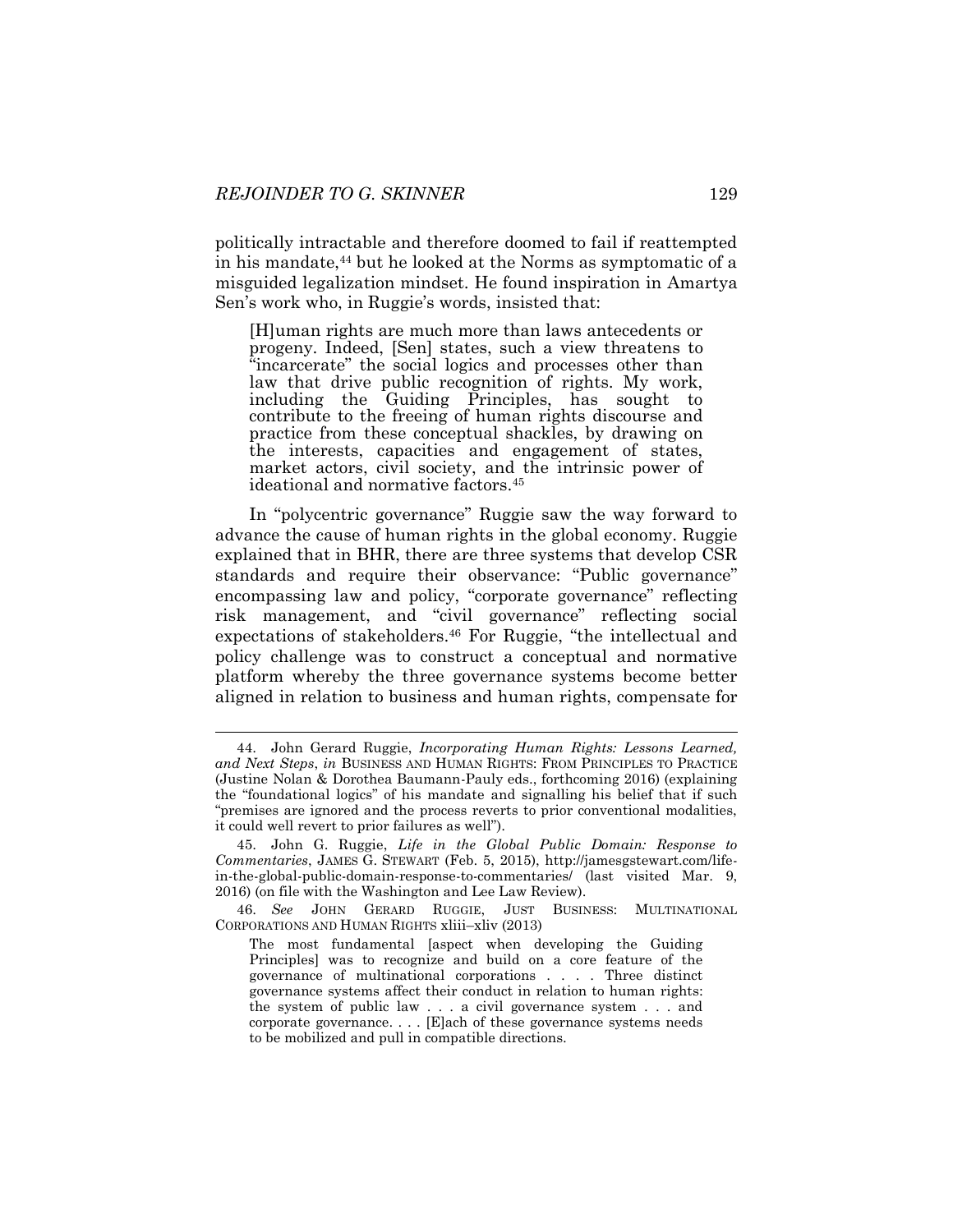<span id="page-14-0"></span>one another's shortcomings, and play mutually reinforcing roles from which cumulative change can evolve over time."<sup>47</sup>

By comparing the first baseline—Draft Norm's legalistic approach—with the second baseline—Ruggie's polycentric approach—a paradigmatic shift is notable. The shift Ruggie produced in BHR can be traced to three elements: First, the expansion of *BHR governance beyond law* achieved through the polycentric governance approach; second, the rather *broad definition of corporate responsibilities* that would include a MNE's "leverage" over business partners; and third, the wrapping these elements in a *credible narrative* of human rights in the global economy—a multifaceted narrative that accounts for both risks and opportunities created as the world integrates economically. Each of these three elements will be expanded on below. By framing the international BHR field in a sufficiently broad and evolutionary way, Ruggie's approach left space for further legalization. Ruggie's correction to the BHR field eliminated the three reductionisms of the first baseline and clarified the necessity of a different legalization approach to follow up the UNGPs.

First, the expansion of BHR governance beyond law through polycentric governance as the strategy of change was a strategic choice Ruggie made early on in his mandate in response to, and in stark contrast to, the legalization project of the first baseline. At once he eliminated two reductionisms that came to haunt the first baseline: Its complete reliance on *state action* to kick-start and fuel the evolution of BHR field and its inclination towards *hard legalization*, *coercive regulations* targeting MNEs. As shown above, these reductionisms made it difficult for the first baseline to move beyond rather raw versions of legal pluralism in BHR and to valorize softer legalization and non-legal incentives for change.

Ruggie's polycentric governance outlook contrasts with the classic international law approach of kick-starting the human rights project with a (comprehensive) international instrument that states would negotiate, ratify, and implement domestically, while international monitoring bodies would constantly interpret and further specify its provisions through "constructive dialogue"

<sup>47.</sup> Ruggie, *supra* note [44.](#page-13-0)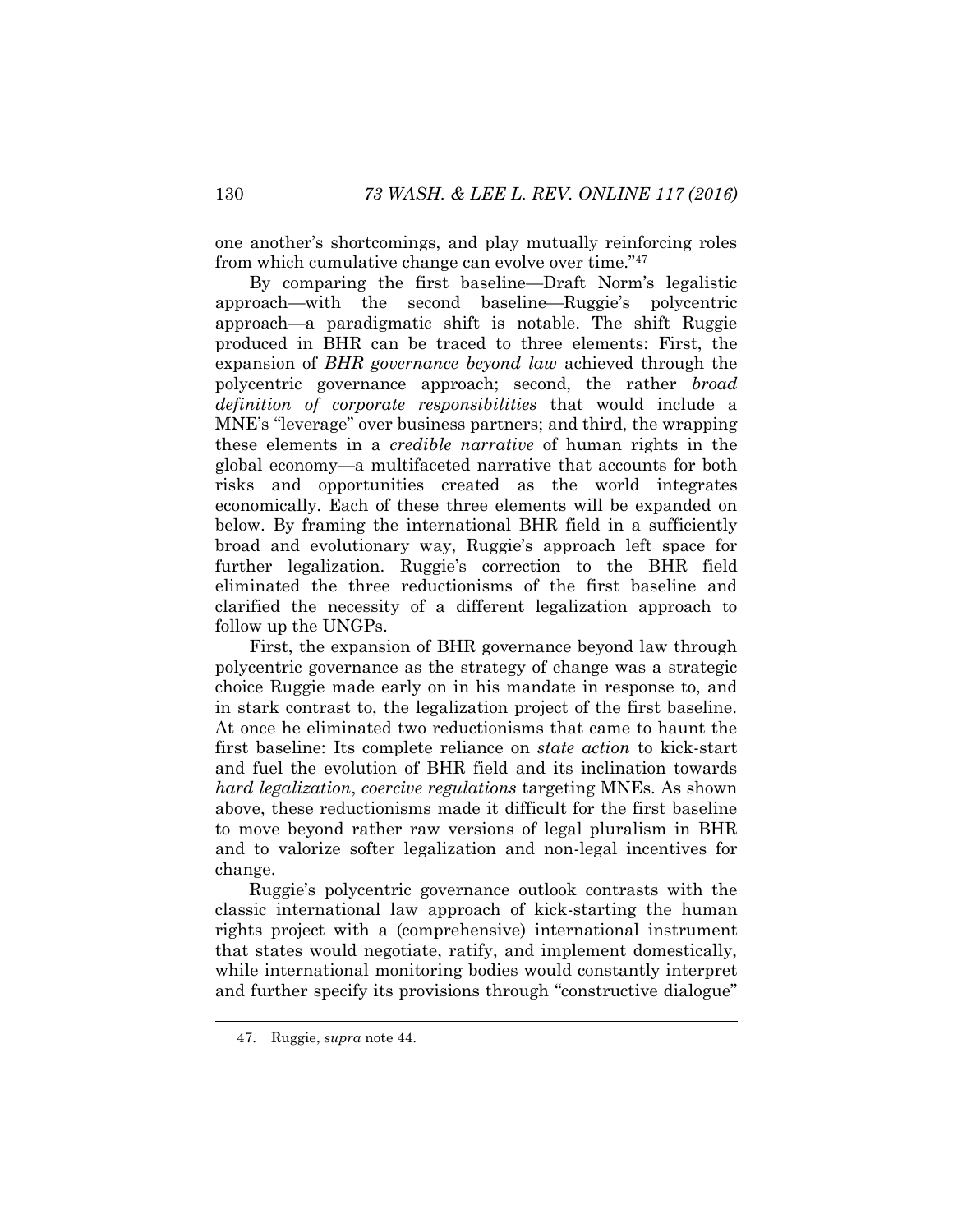with states and possibly individual complaint mechanisms. For Ruggie, the decades of states negotiating unsuccessfully an instrument on MNE responsibilities offered enough empirical evidence and motivation to break with a state-centered modality of rule-making and rule-enforcement in the BHR field. Polycentrism was the way forward to bypass state paralysis.

As Ruggie lost the state-centric bias of the first baseline, that also eliminated the second reductionism of overdependence on hard legalization. Ruggie took issue with two "doctrinal positions": "Only international legal measures can produce significant change" and "an overarching international legal framework through a single treaty instrument governing all aspects of transnational corporations in relation to human rights ('a global constitution of sorts')."<sup>48</sup> As Ruggie bet on polycentrism, he naturally had no problem with accommodating softer legalization and non-legal incentives as drivers and facilitators of change in BHR. In contrast, the legalistic project could not truly make sense of non-coercive forms of state action. Softer legalization and soft law would be dismissed as inherently weak or seen as mere stepping stones towards hard, coercive law that would appear as the only adequate state/legal response to globalization, power and market pressures.

Second, Ruggie's definition of corporate responsibilities is narrower than the respect-protect-fulfill responsibility of the first baseline. Taking a closer look, however, Ruggie's responsibility to respect human rights is still rather broad as it includes "leverage." Ruggie thus maintained that each and every business, like any other actor, should—at the minimum—respect human rights. Notably, this corporate responsibility to not infringe human rights would not be a responsibility to refrain from harm imposed on each legal entity, but—for those influential entities, such as parent companies—would contain a responsibility to exercise leverage over the affiliates, and if needed, to terminate relationships with them. This incorporated in the corporate responsibility to respect what to human rights lawyers appears as a well-delimited responsibility to protect (similar to Skogly's

<sup>48.</sup> John Gerard Ruggie, *Regulating Multinationals: The UN Guiding Principles, Civil Society, and International Legalization*[,](http://papers.ssrn.com/sol3/cf_dev/AbsByAuth.cfm?per_id=109172) *in* BUSINESS AND HUMAN RIGHTS: BEYOND THE END OF THE BEGINNING (César Rodriguez-Garavito ed., forthcoming 2016).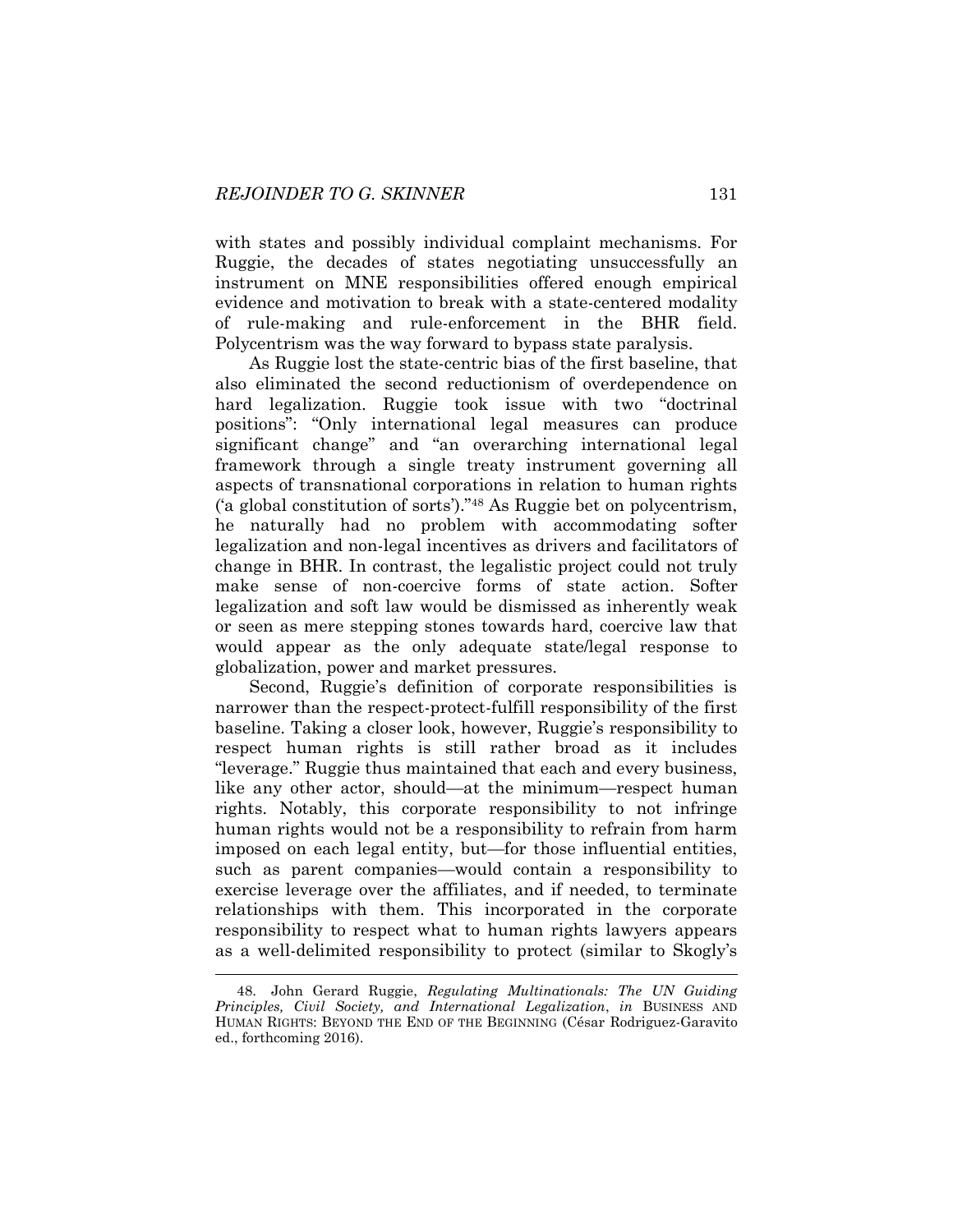proposal that Clapham dismissed).<sup>49</sup> As a result, Ruggie's corporate responsibility would not be indefensibly narrow and out of touch with social expectations from MNEs to clean up their act and their value chains. While the first baseline sought to reapply categories of obligations well established in IHRL, Ruggie sought a concept of responsibility that is more attuned to the functional role of business in society and went for "respect" only.

This eliminated another reductionism inherent in the first baseline: the delocalization and upward allocation of liability to parent companies for abuses of human rights throughout value chains. Deliberately Ruggie resisted such a narrowing of the BHR discourse. The first baseline moved in this direction by working the scheme of attribution—mainly by using the "accordion" concept complicity—and constantly gravitating towards stricter forms of liability for the parent company, seen as the default responsible party when affiliates infringe human rights.<sup>50</sup> The overall thrust was coming perilously close to holding the parent company liable more or less by default. Instead, Ruggie's more limited corporate responsibility including a responsibility to exercise leverage in global value chains not only eliminated a reductionism of the first baseline, but opened the way for expanding the BHR field of vision to the responsibilities of other actors able to exercise leverage on value chains through legal, policy and non-legal incentives: host and home states, IGOs, NGOs, market participants and all other stakeholders. This expansion was further enabled by a multifaceted narrative of globalization that Ruggie put forward.

Third, the narrative in which the actors and tools for change (states and coercive law in the first baseline versus the polycentrism and a fuller toolbox in the second baseline) couple with the corporate responsibility (very broad in first the baseline and reasonably broad in the second baseline) is another determinant factor that ensured the legacy of the Ruggie mandate. The first baseline was predisposed to confine itself to coercive law and to allocate liability to the parent company. The

<sup>49.</sup> *See* CLAPHAM, *supra* note [19,](#page-6-0) at 150–151 (discussing Skogly's argument).

<sup>50.</sup> *See* UN Draft Norms, *supra* note [13](#page-5-0) (addressing the responsibilities of transnational corporations and business entities throughout).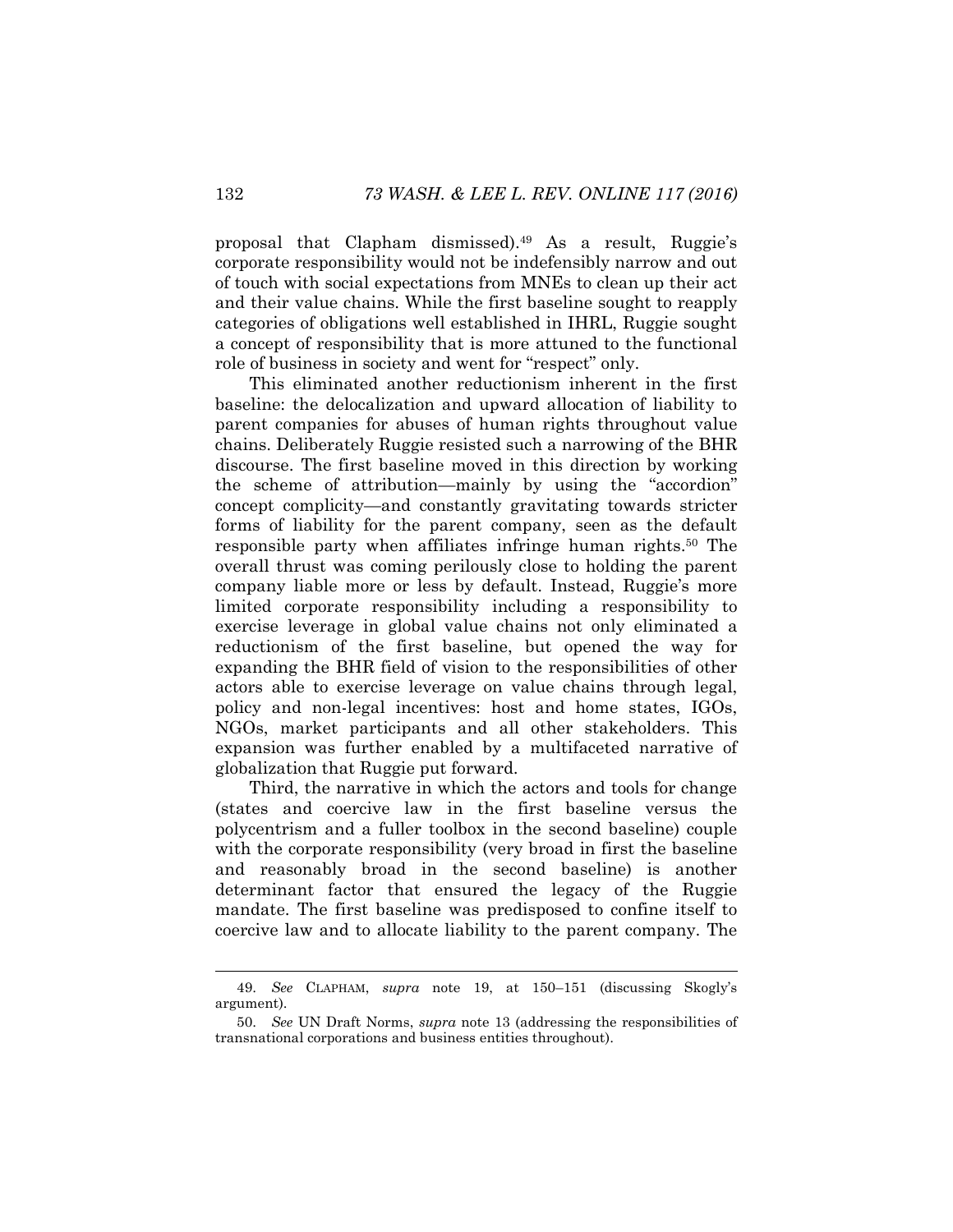narrative predisposed to lean against markets, globalization, corporate power/size, home states, and MNEs compounded a restricted view on BHR. As quoted above, Clapham and De Schutter took tentative steps away from this direction and began inquiring about the new opportunities brought by globalization and MNEs to promote respect for human rights and the right to development.<sup>51</sup> However, embracing the brand of legalism of the first baseline seeking to reapply IHRL to companies hindered their efforts. The result was a uni-dimensional view of the global economy and its relation to the observance of human rights. A rather restricted legalization perspective followed.

In contrast, Ruggie's project was not a legalistic one, to begin with, and it was not about making the buck stop with the parent companies. Ruggie's project would be one of mobilizing many more sources of leverage for the protection of human rights, rather than moving liability upwards towards the parent company. To succeed, this "leverage project" would require a multifaceted narrative of globalization that accounted explicitly for its threats and opportunities for protecting human rights transnationally.<sup>52</sup> Even before his SRSG mandate, Ruggie would state that his main intellectual interest was in new transnational arrangements that intersect to address global governance gaps. 53 In this way, Ruggie's approach invited a more nuanced legalization perspective to support his project of harvesting leverage for human rights in an interconnected global economy.

<sup>51.</sup> *See supra* notes [34](#page-9-0)–[40](#page-11-0) and accompanying text (discussing the legalization of corporate responsibilities).

<sup>52.</sup> *See generally* Ruggie, *supra* note 43 (explaining the "foundational logics" of the UNGPs and suggesting that a compelling narrative rather than the "soft" character of the UNGPs explains the traction the UNGPs got with states and businesses).

<sup>53.</sup> "My main intellectual preoccupation nowadays is the relationship between the transnationalization of capital, the transnationalization of social movements and civil society actors, and the issues of global governance." CARNEGIE COUNCIL ON ETHICS AND INTERNATIONAL AFFAIRS, THE IMPACT OF CORPORATIONS ON GLOBAL GOVERNANCE 11 (2004). Subsequently Ruggie referred to his goal to merge trends in transnational civil society and private governance schemes in which businesses are involved. "How is it possible to marry world civic politics with global private governance, in the pursuit of a larger public space at the global level (a space of contestation, of challenge, of debate, and possibly of resolution) in order to deal with some of the major governance challenges, governance gaps, and governance failures before us? There is a potentially 'progressive' platform here." *Id.* at 14.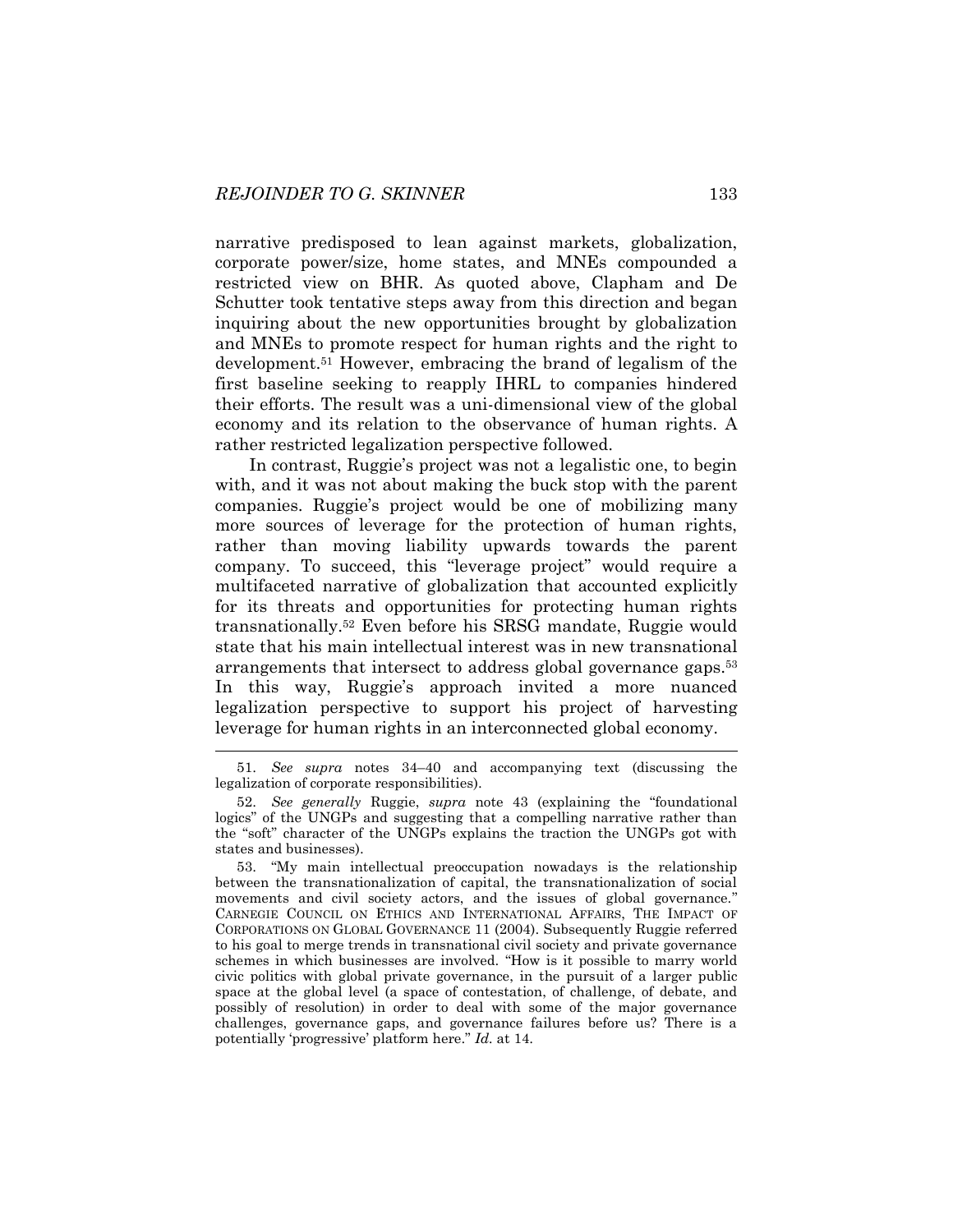With the conclusion of the SRSG mandate—and the UNGPs endorsed by the UN and many other stakeholders—the next steps are about specification of the UNGPs to particular settings as well as legalization, which is one form of institutionalizing BHR. Legal incentives are much needed to move companies towards compliance. Having cleared the BHR field of the reductionisms of the first baseline, Ruggie's polycentrism comes with the enormous task of securing alignment and mutual reinforcement among the three governance systems.<sup>54</sup> States and legalization will have a significant part to play in this task and it will be for the third legalization baseline to provide answers.

But before delving in this third baseline, it is important to note Ruggie's position on legalization. Commenting on the international legalization process the UN commenced in 2014, Ruggie wrote: "As the business and human rights agenda continues to evolve, further legalization is an inevitable and necessary component of future developments. But in light of the failure of past treaty efforts in this domain, we need to ask ourselves what form legalization should take at the international level."<sup>55</sup> Ruggie favored legalization: "Further international legalization in business and human rights is inevitable as well as being desirable in order to close global governance gaps. About that there can be little doubt. The critical questions are how to get from here to there, and in what direction the 'there' should lie."<sup>56</sup> He emphasized the importance of NGO leadership: "[W]hen states are this divided and ambivalent, NGO leadership is badly needed. Hence, NGOs need to reflect on their own positioning."<sup>57</sup> He also warned that a workable legalization perspective is essential: "[I]f there is to be any hope of further international legalization in the business and human rights domain, civil

Review).

57. *Id.*

<span id="page-18-0"></span><sup>54.</sup> *See supra* not[e 47](#page-14-0) (articulating this challenge)

<sup>55.</sup> Ruggie, *supra* note [44.](#page-13-0)

<sup>56.</sup> John G. Ruggie, *Get Real or We'll Get Nothing: Reflections on the First Session of the Intergovernmental Working Group on a Business and Human Rights Treaty*, BUS. & HUMAN RIGHTS RESOURCE CTR., http://businesshumanrights.org/en/get-real-or-well-get-nothing-reflections-on-the-first-sessionof-the-intergovernmental-working-group-on-a-business-and-human-rightstreaty (last visited May 22, 2016) (on file with the Washington and Lee Law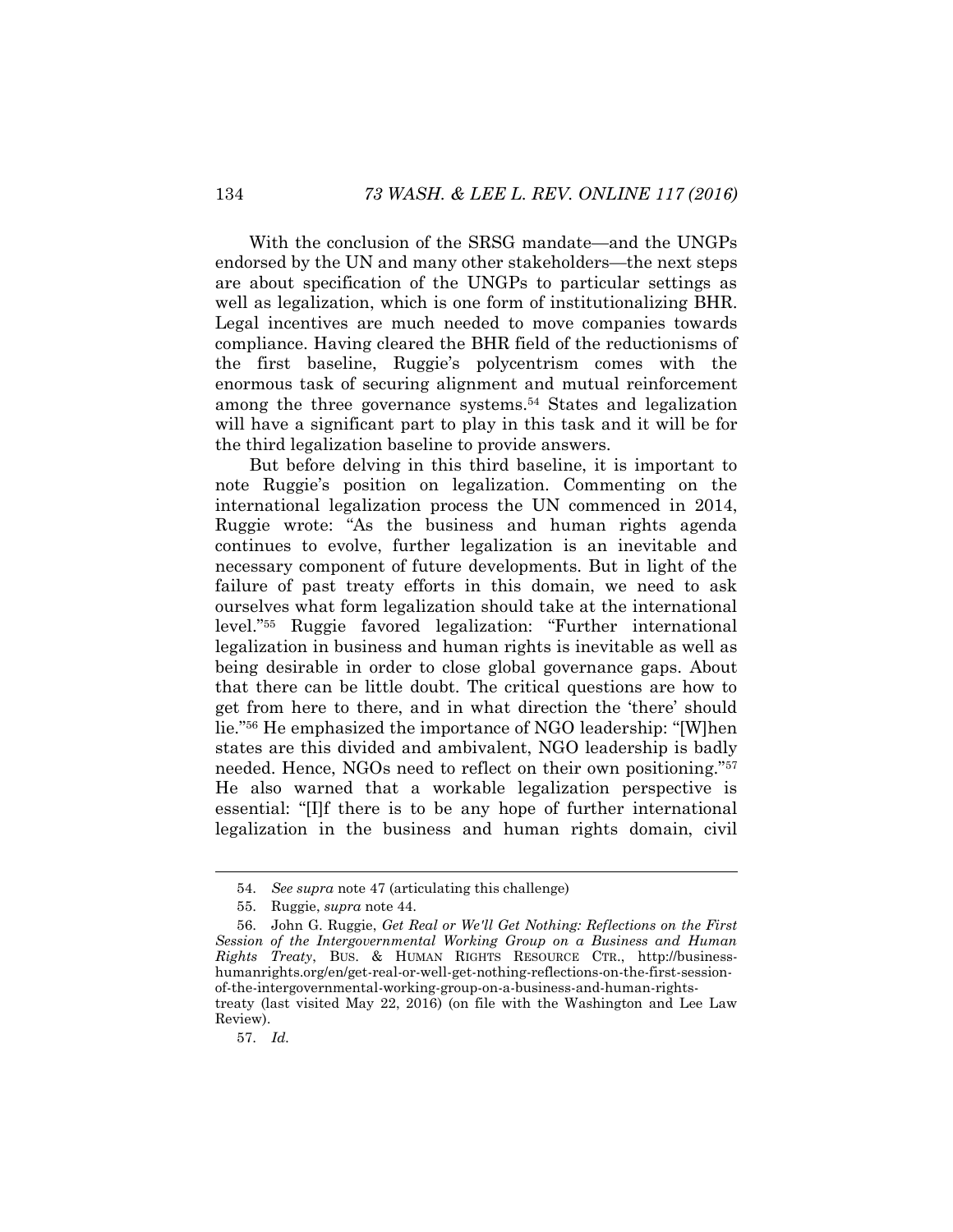society needs to help by advancing workable proposals that states cannot ignore or dismiss out of hand."<sup>58</sup> He thus highlighted the perils of not having a sound legalization perspective:

Such demands are so far removed from reality that they become playthings for some states, and reasons for others to ignore the process. To avoid being instrumentalized in this fashion and to provide the needed leadership, NGOs would serve the business and human rights agenda well by re-examining and refining their platform.<sup>59</sup>

In sum, the contrast between the first and second baselines in BHR becomes clearer. However worthwhile the conceptual efforts of international lawyers elaborating corporate human rights responsibilities in a globalizing economy and however justified and urgent the attention to negative impacts on human rights by institutions driving the global economy, this paradigm succumbed to several forms of reductionism wrapped in a unidimensional narrative of globalization. As Ruggie came with his polycentric governance narrative and a reasonably broad corporate responsibility, he drew a second baseline that eliminated those reductionisms and thus reset the BHR field. That made it easier to think of BHR in a broader and conceptual way (not a declaratory manner) and to seek new openings and interactions able to maximize leverage for human rights (not remain faithful to a legalization paradigm that might be illequipped to detect and account for such openings and interactions).

Ruggie came with a BHR paradigm that was not about elaborating MNE's (legal) responsibilities, but was comprehensive paradigm about summoning leverage and directing it through old and new pathways across borders. This aligned with a stream of literature sensitive to the limits of *both* law and CSR<sup>60</sup> that tried to link private and public governance in

<sup>58.</sup> *Id.*

<sup>59.</sup> *Id.*

<sup>60.</sup> *See generally, e.g.*, DAVID KINLEY, CIVILISING GLOBALISATION: HUMAN RIGHTS AND THE GLOBAL ECONOMY (2009); DAVID VOGEL, THE MARKET FOR VIRTUE: THE POTENTIAL AND LIMITS OF CORPORATE SOCIAL RESPONSIBILITY (2005); S. ZADEK, THE CIVIL CORPORATION – THE NEW ECONOMY OF CORPORATE CITIZENSHIP (Earthscan, London, 2001); Kernaghan Webb, *ISO 26000 Social*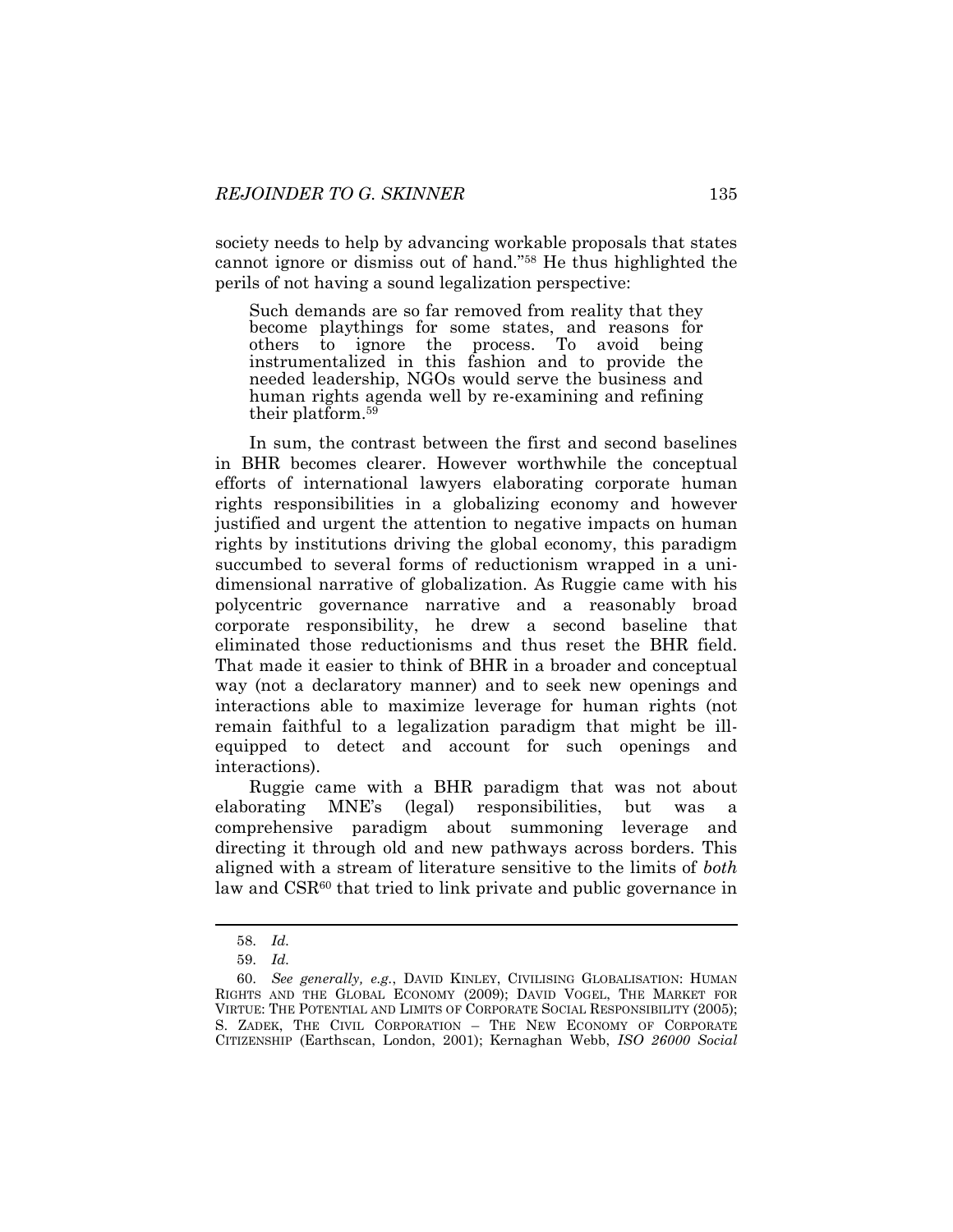a new BHR paradigm. In sum, the BHR narrative that Ruggie began to articulate appears better attuned to promoting human rights in a transnational value chain context than that of predecessors and requires a more nuanced and complex legalization perspective. Ruggie's polycentric approach was not an alternative to legalization favoring voluntarism; it was an alternative to the legalistic project of the first baseline. It might prove the better way to kick-start the evolution of the BHR regime and to think more deeply about the regulatory mixes appropriate in this transnational BHR context. Arguably the challenge for the third baseline is about adding a legalization layer to the UNGPs in a way that avoids replicating the reductionisms of the first baseline. It is about imagining a new legalization perspective that complements and builds on the UNGPs rather than reverse thinking back to the first baseline.

# *IV. The Third Baseline: The Two-Track, Multi-Channel Legalization Perspective*

Since 2014, the legalization discussion is back on the UN agenda and a third baseline will be drawn. Two questions could be asked: (1) What has changed in the global economy in the last 10 years since the first legalization baseline was drawn that might suggest the need for a different legalization perspective? (2) How would this new legalization perspective relate to the second baseline drawn by the Ruggie mandate?

#### *A. The Context of the Third Legalization Baseline*

Regarding what has changed in the global economy, one could start by referring to Ruggie's observations regarding the

*Responsibility Standard as "Proto Law" and a New Form of Global Custom: Positioning ISO 26000 in the Emerging Transnational Regulatory Governance Rule Instrument Architecture*, 6 TRANSNAT'L L. THEORY 466 (2015); Burkard Eberlein et al., *Transnational Business Governance Interactions: Conceptualization and Framework for Analysis*, 8 REG. & GOVERNANCE 1 (2014); André Nollkaemper & Dov Jacobs, *Shared Responsibility in International Law: A Conceptual Framework*, 34 MICH. J. INT'L L. 359 (2013); J. G. Ruggie, *Reconstituting the Global Public Domain — Issues, Actors, and Practices*, 10 EUR. J. INTERNAT'L REL. 499 (2004).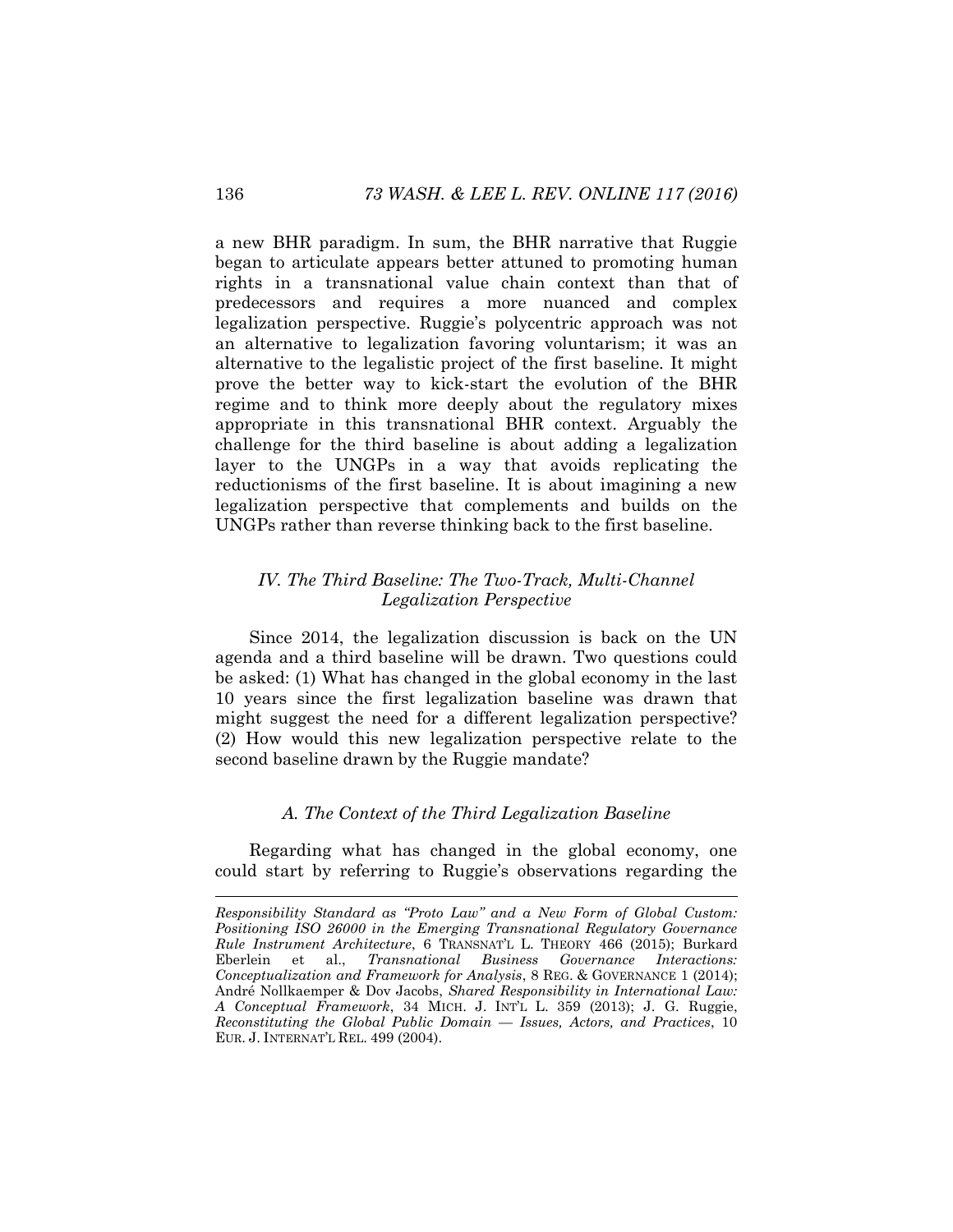shifting BHR context. In a speech made to the 2014 UN Forum on Business and Human Rights, Ruggie drew attention to some key "characteristics of the institutional landscape that any attempt at further legalization needs to bear in mind if it is to have any practical effect."<sup>61</sup> One aspect regards the MNE that "no longer falls easily into the North-South cleavage."<sup>62</sup> "One of the most profound global geo-economic shifts today is the rapid increase of transnational corporations based in so-called emerging markets."<sup>63</sup> Another aspect is that the MNEs

are no longer the entities they once were: vertically integrated*,* multidivisional organizations structured in the form of a pyramid. The 21st century transnational corporation is a far more complex economic entity. In addition to its traditional relationships with subsidiaries, joint ventures are commonplace, many with state-owned or other national companies. But the biggest change has occurred through non-equity relationships. Here what you see today is the corporation as a bundle of contracts . . . .<sup>64</sup>

Yet another aspect is that state adherence to human rights is uneven, which has consequences on a comprehensive BHR treaty:

Not all states that can make the biggest difference have signed on to the full range of human right standards. Those who haven't are unlikely to impose them on their corporations as a matter of hard law. That not only results in an ineffective treaty, of which there are many. It also risks undermining the broad state support achieved by the Guiding Principles for addressing all internationally recognized rights at the level of policy and practice.<sup>65</sup>

Assessing the current BHR context could continue by accounting more broadly for recent promising developments in a

l

65. *Id.*

<sup>61.</sup> John Ruggie, *Closing Plenary Remarks, UN Forum on Business and Human Rights*, JAMES G. STEWART (Jan. 27, 2015), http://jamesgstewart.com/closing-plenary-remarks-un-forum-on-business-andhuman-rights (last visited June 4, 2016) (on file with the Washington and Lee Law Review).

<sup>62.</sup> *Id.*

<sup>63.</sup> *Id.*

<sup>64.</sup> *Id.*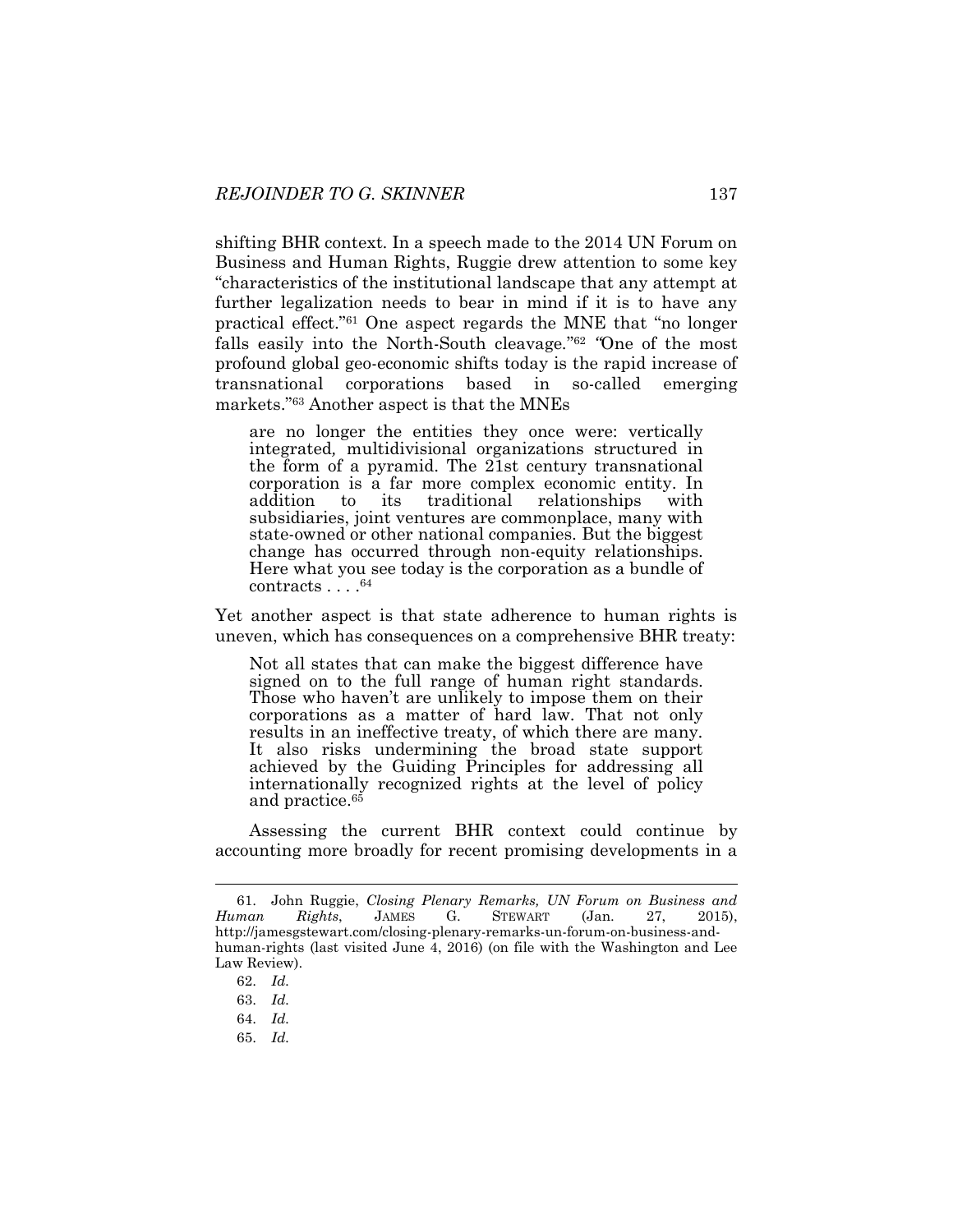multitude of policy fields, fields that have a direct or indirect bearing on BHR and MNE responsibilities. Elsewhere, in an attempt to arrive at a more comprehensive and updated picture of the BHR policy context, I accounted for five policy streams: international trade law, development aid, international human rights law, home state laws with extraterritorial effects, and corporate social responsibility.<sup>66</sup> New openings are appearing in the BHR landscape as some experiments come to maturity (e.g., in CSR) or new policies that were almost inconceivable years ago are a reality now (e.g., in trade agreements, including labor clauses and home states' regulations of MNEs). Overall, it is notable that human rights appear as a legitimate concern in old and new transnational policy channels. Traditional channels promoting human rights, such as the international human rights law system and development aid, are more focused now on BHR. Significantly, economic channels that previously shunned human rights concerns have evolved: trade agreements and the value chains of MNEs have progressed to incorporating more and better human rights safeguards.

Also, some excesses of international economic law and policy are being addressed. Thus, reflecting on recent developments, Sauvant noted a recalibration and evolution of legal investment regimes:

[D]uring the 1970s and early 1980s, the watchword was "control," while during the later 1980s and 1990s, "liberalization" at the national level and "protection" at the international level was viewed as most important. Since 2000, national policies have become more nuanced, international guidelines have been strengthened and new ones added, and some agreements have become more cautious, although an increasing number is aiming for more liberalization. Rule making may therefore be haphazard, messy and uneven, depending on what is needed and what is feasible in a given constellation of interests and forces. But, hopefully, over time, the combination of various instruments add up to a regime that covers, comprehensively and in a balanced manner,

<sup>66.</sup> For a more in-depth review of these policy streams, see generally Mares, *supra* note [33.](#page-9-1)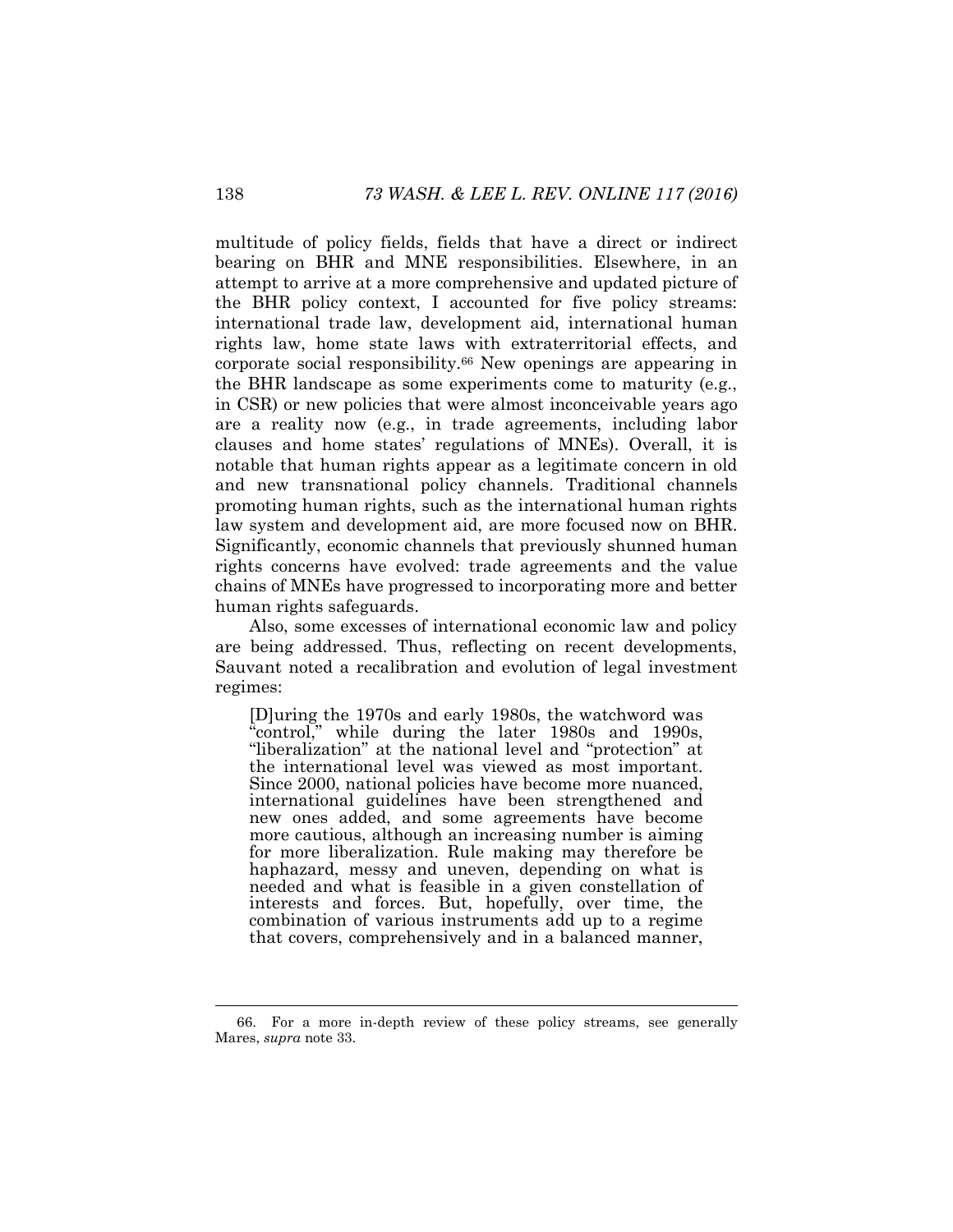the range of issues related to international investment, including issues related to human rights.<sup>67</sup>

The argument so far emphasized some structural transformations in the landscape of MNEs as well as promising developments in various policy fields bearing on BHR. Beginning to draw the third legalization baseline requires keeping abreast of such changes and a sharpened sensitivity to a rapidly evolving context for BHR. But the third legalization baseline should pay attention also to the specific context of transnational BHR. This is the third prong of the contextual analysis in this section.

The transnational BHR context presents peculiarities and poses challenges for policymakers that are significantly different from a purely domestic context of a local company employing local workers and supplying the domestic market. Regulating to secure human rights in the transnational BHR context requires the strengthening of two sets of laws: domestic and transnational. Domestic laws in host countries mainly target affiliates of MNEs for their harmful practices through the usual labor laws, environmental protection laws, land laws, civil laws, and criminal laws. Laws with transnational effects adopted in home states target parent companies for their impacts abroad through reporting laws, due diligence regulations, and civil and criminal laws for offences committed overseas. Much of the regulation of MNEs discussions obviously deal with the transnational laws aspects; such home states' laws appear as an important part of the emerging BHR regime, are at the heart of the project of holding MNEs accountable, and are essential for closing the jurisdictional and governance gaps that MNEs sometime exploit. However, promoting the adoption of such home state laws with transnational effects comes with its own challenges. Therefore the specificity of the transnational BHR context needs to be recognized. Here, I propose not losing sight of three "first order principles," or foundational aspects that should not be overlooked, of public international law, business law, and international human rights law.

<sup>67.</sup> Karl P. Sauvant, *Looking Back, Looking Ahead: What Lessons Should We Learn from Past UN Efforts to Adopt a Code of Conduct for Business?*, INST. HUMAN RIGHTS & BUS. (Apr. 16, 2015), http://www.ihrb.org/commentary/lookingback-looking-ahead.html (last visited May 22, 2016) (on file with the Washington and Lee Law Review).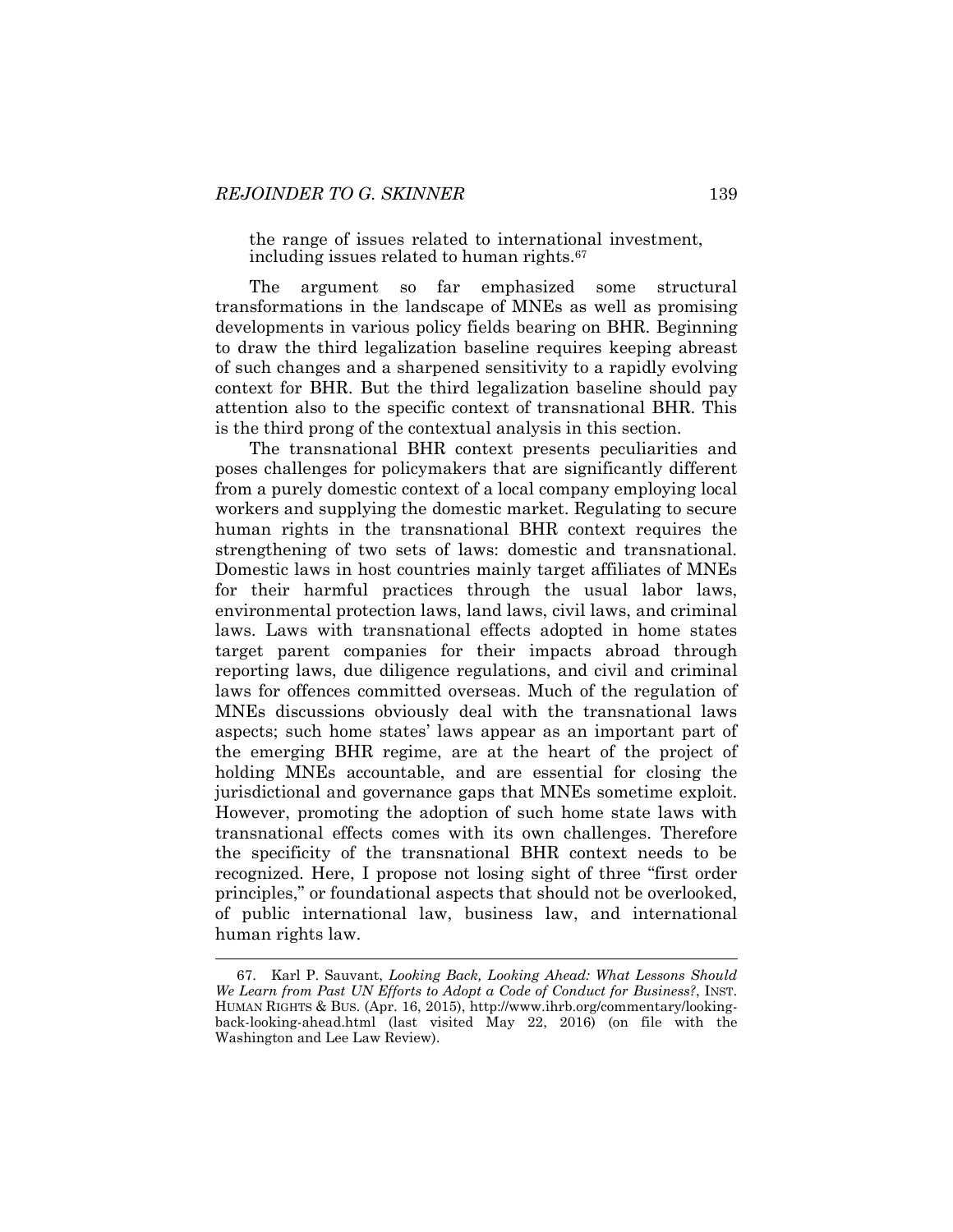To pinpoint the application of these three principles and how they affect the third legalization baseline, it is important to recall that the UNGPs defined a reasonably broad corporate responsibility, which rightly encompasses direct and indirect involvement of MNEs in human rights abuses. Through Principle 13, the UNGPs make a distinction between direct involvement in the form of causality and contribution (complicity) situations where the company is expected to cease harmful conduct and remediate the harm, and situations of indirect involvement in the form of lesser contributions or no causality at all ("beneficial and silent complicity" in Clapham's categorization)<sup>68</sup> where the company should exercise leverage over business partners or terminate the relationship. This distinction is of high relevance to the project of legalizing parent company responsibilities. For direct involvement, coercive legal solutions could be adopted to compel the company to desist and remedy the harm caused; for situations of indirect involvement such hard legalization options are problematic.

The reason for difficulty in this "indirect involvement" regime has to do with three "first order principles" of the transnational BHR setting: legal separation of entities (business law), state sovereignty (international law), and protection of rightholders by legislative and other measures (international human rights law). These principles are inescapable in a transnational BHR context because of the possibility—or even likelihood—that global value chains will redirect should the parent company be held legally liable for failure to exercise leverage over business partners. Indeed, the parent company would be asked to monitor and influence its affiliates as a matter of legal obligation; if this obligation is backed by a hard sanction such as major fine or liability for harm, it is possible that the company will chose to comply by redirecting value chains away from high-risk zones.

In a nutshell,<sup>69</sup> one can assume that proposals to hold MNEs accountable bore fruit. A home state will thus impose on *its* MNEs a legal obligation to exercise leverage over affiliates to ensure observance of human rights through its value chains. If

<sup>68.</sup> Clapham & Jerbi, *supra* not[e 28,](#page-8-0) at 345–48.

<sup>69.</sup> *See generally* Mares, *supra* note [12](#page-4-0) (discussing in more detail the three principles and their interaction in the transnational BHR context).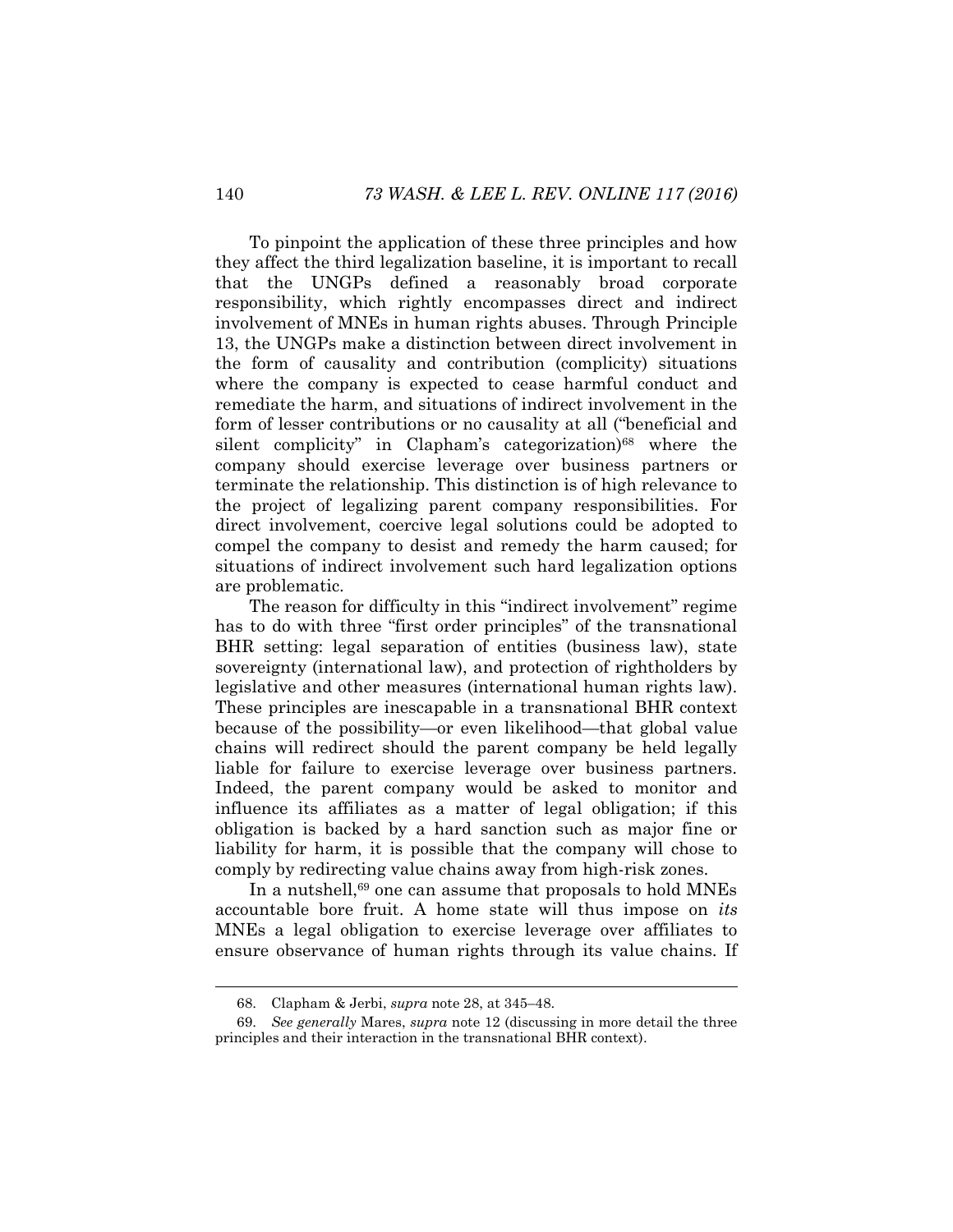the obligation has a broad scope (to cover indirect involvement in abuse) and is stringently enforced with strong liabilities, this will remove the protection offered by the legal separation principle on which companies rely to take risks and expand operations. This offers the choice to the MNE to comply with its obligation by redirecting its value chains away from states with problematic human rights records. This compliance decision in effect would penalize those states and restrict the possibility of such sovereign states to integrate in global value chains as they seek economic growth and national development. Furthermore, if value chains get redirected, this could harm rather than assist the rightholders by narrowing their opportunities to seek a better life. Such undesirable and unintended effects would run counter to a first order principle of IHRL that seeks increased *protection of rightholders.* Indeed, IHRL requires states to take the full range of measures, legislative and other measures, to secure respect for human rights. This principle is also recognizable in the UNGPs as they seek established and new modalities to amass maximum leverage to increase the protection of rightholders. The redirection of value chains would foreclose a set of measures and leverage that could be used to improve protection of human rights.

Highlighting these three first order principles relevant for situations of indirect involvement of MNEs in rights abuses begins to problematize the use hard legalization strategies towards MNEs as a way to harvest MNE leverage. It boils down to an uncomfortable dilemma looming over the third legalization baseline: hard legalization in search of MNE accountability creates frictions with the three principles, and softer legalization might simply be insufficient to change MNE behavior and to make a significant contribution to securing human rights. So between backfiring and insignificance, the third legalization baseline requires a more complex regulatory understanding than merely (coercively) legalizing the responsibility to exercise HRDD of MNEs. This would depart from the simplistic message that legalization is merely about turning soft law (UNGPs) into hard law, and that law should be coercive enough to overcome the profit motive, the market competition dynamics, and the power of MNEs. The transnational BHR setting is different from a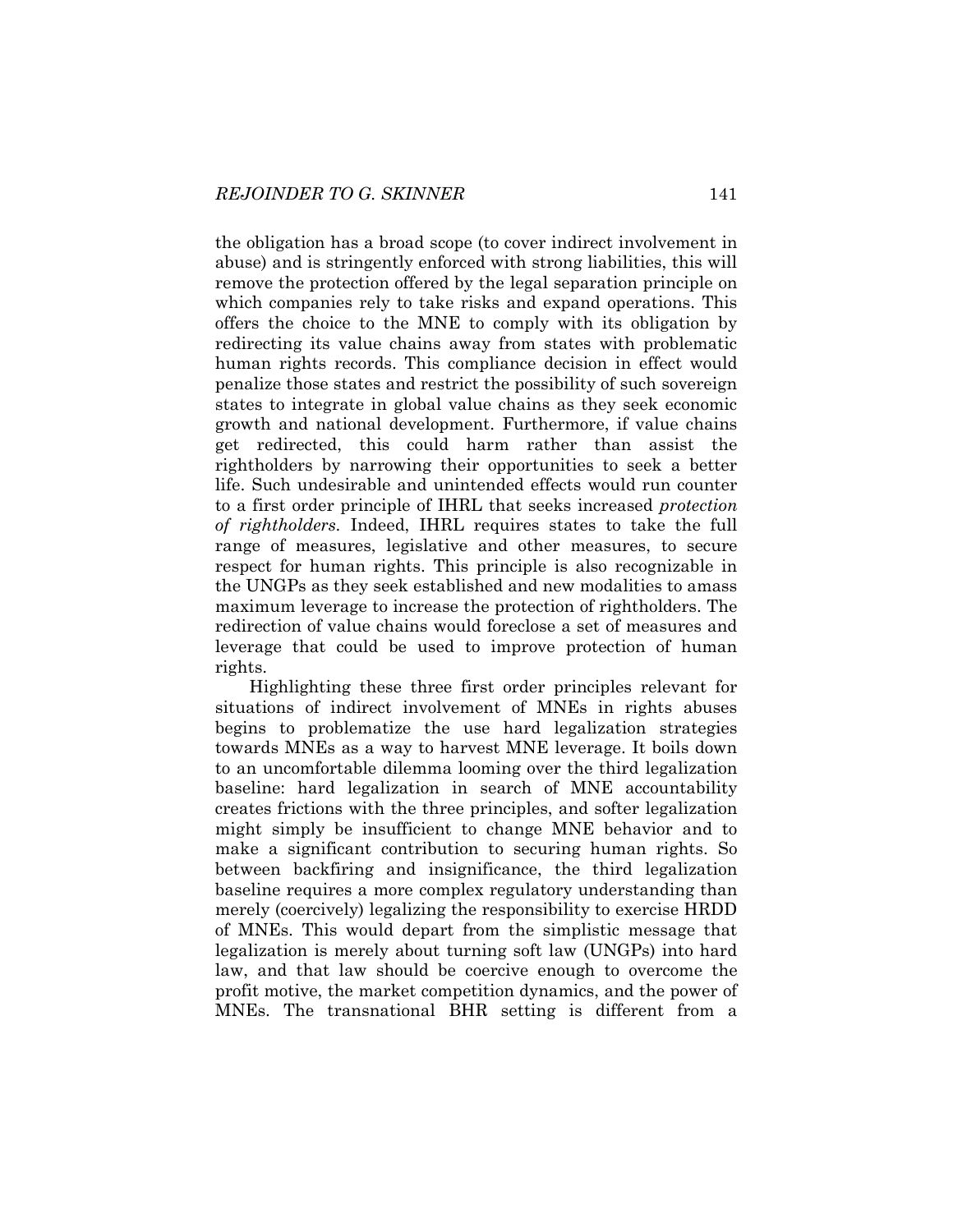domestic corporate accountability setting because of the three first order principles.

To briefly exemplify all three first order principles, frictions with the state sovereignty of both home and host states can be detected in previous hard legalization attempts. The 1996 Massachusetts ban on public procurement from companies operating in Myanmar created disputes between the US and European states.<sup>70</sup> The Alien Tort Claims Act (ATCA) litigation also raised extraterritoriality concerns from other home states of MNEs.<sup>71</sup> Regulating MNEs to protect human rights abroad might also create frictions with the sovereignty of host states, as the OECD Guidelines' reference to protectionism shows.<sup>72</sup> Drawing

71. The Amicus filed by the UK, Australia, and Switzerland shows them opposed to "broad assertion[s] of extraterritorial jurisdiction" over aliens because of considerations of national sovereignty and legal uncertainty: "As global trading and investment nations [the three countries are concerned] about interference with our own domestic dispute resolutions choices." Brief of the Governments of the Commonwealth of Australia, the Swiss Confederation and the United Kingdom of Great Britain and Northern Ireland as *Amici Curiae* in Support of the Petitioner at 2, 28, Sosa v. Alvarez-Machain, 542 U.S. 692 (2004) (No. 03–339).

72. The OECD Guidelines state, "Governments adhering to the Guidelines should not use them for protectionist purposes nor use them in a way that calls into question the comparative advantage of any country where multinational enterprises invest." OECD, OECD GUIDELINES FOR MULTINATIONAL ENTERPRISES 18 (2011). Furthermore,

[g]overnments have the right to prescribe the conditions under which multinational enterprises operate within their jurisdictions, subject to international law. The entities of a multinational enterprise located in various countries are subject to the laws applicable in these countries. When multinational enterprises are subject to conflicting

<span id="page-26-0"></span><sup>70.</sup> This is an example of hard legalization instituting a ban on "tainted goods" (such legal prohibition is more stringent than mandating HRDD). The result was a protest not from Burma but from the EU, which had its own strategy of seeking change in Burma: 'The EU and its member States had specially chosen not to ban such activities in favor of other policy measures toward Burma." Brief for the European Communities and their Member States as Amici Curiae Supporting Plaintiff, Nat'l Foreign Trade Council v. Baker, 26 F. Supp. 2d 287 (D. Mass. 1998) (No. 98-CV-10757). The EU framed its concerns in terms of sovereignty and drew on an EU-US agreement requiring parties to not pass "economic sanctions legislation based on foreign policy grounds which is designed to make economic operators of the other behave in manner similar to that required of its own economic operators" and instead "target such sanctions directly and specifically against those responsible for the problem." United States/European Union Joint Statement on Transatlantic Partnership on Political Cooperation, 1 PUB. PAPERS 804, 805 (May 18, 1998).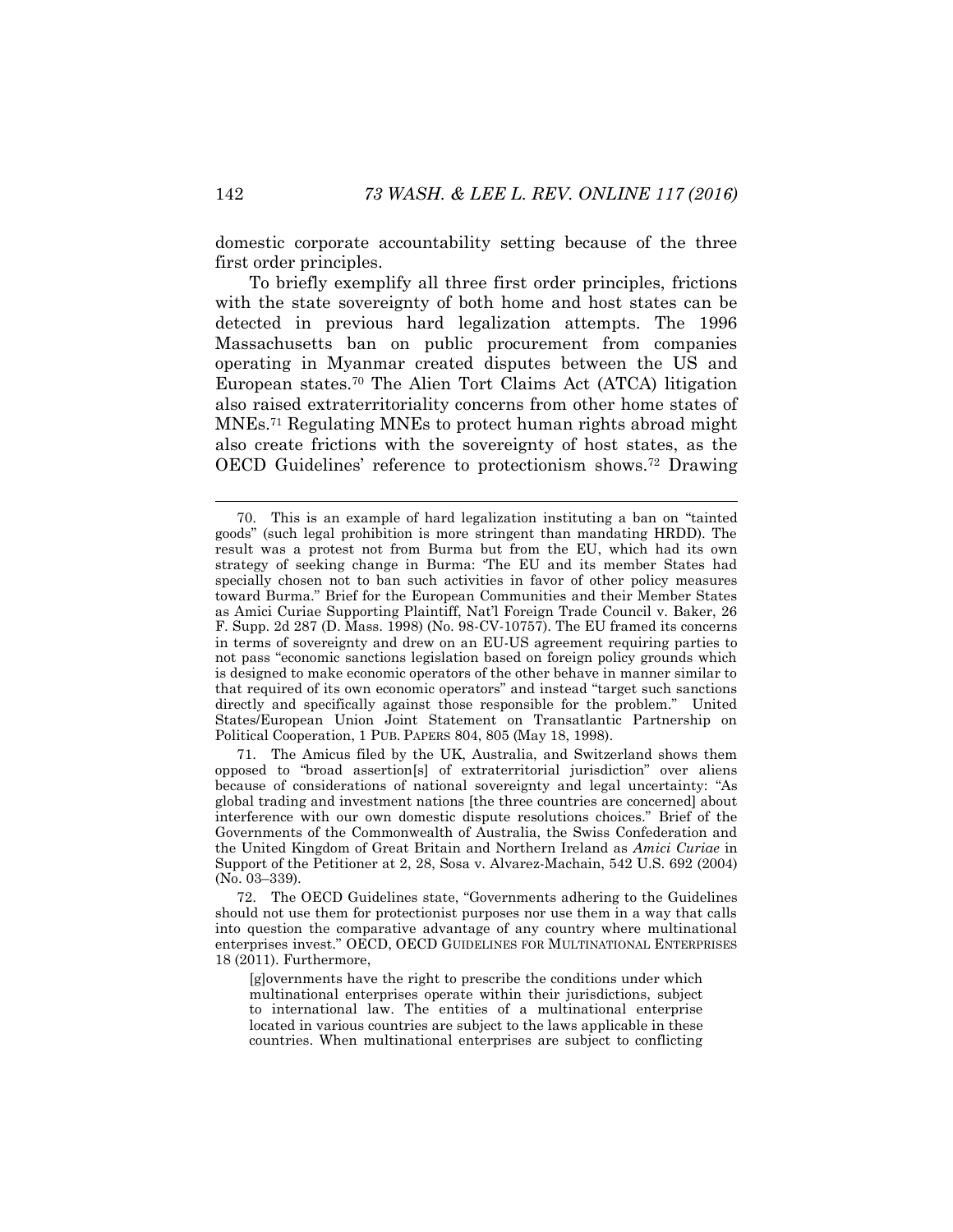on his experience during his six-year UN mandate on BHR, Ruggie wrote: "[S]tate conduct makes it abundantly clear that they do not regard extraterritoriality to be an acceptable means to address violations of the entire array of internationally recognized human rights. It makes little difference whether the states in question are located in the North, South, East, or West."<sup>73</sup>

Some human rights proposals, such as those contained in the 2011 Maastricht Principles, see the extraterritorial obligations on home states to hold their MNEs accountable for infringements of human rights abroad as the "missing link" of the IHRL architecture.<sup>74</sup> While these Principles do not seem much concerned with possible frictions with host state sovereignty,<sup>75</sup> other scholars are much more cautious in this respect.<sup>76</sup>

One could argue that such objections grounded in extraterritoriality would be solved by an international treaty on BHR. Indeed, host and home states would consent and define acceptable transnational effects of home state laws, clearly separating thus legitimate from illegitimate exercises of extraterritorial authority through regulating MNEs. However, a first hurdle must be overcome by persuading both home and host

73. Ruggie, *supra* note [56.](#page-18-0)

74. ETOS, MAASTRICHT PRINCIPLES ON EXTRATERRITORIAL OBLIGATIONS OF STATES IN THE AREA OF ECONOMIC, SOCIAL AND CULTURAL RIGHTS 3 (Jan. 2013).

75. For a discussion of this issue, see generally Mares, *supra* not[e 12.](#page-4-0)

76. Larry Catá Backer found the extraterritorial obligations strategy "to close a structural regulatory gap—by unleashing the particularized interests of states against enterprises operating within the territories of other states unable or unwilling to conform to the desires of the intervening state" deeply troubling. Larry Catá Backer, *An Institutional Role for Civil Society Within the U.N. Guiding Principles?: Comments on César Rodríguez-Garavito and Tatiana Andia Business and Human Rights: Beyond the End of the Beginning*, BROWN U. (Mar. 10, 2014), *available at*  http://papers.ssrn.com/sol3/papers.cfm?abstract\_id=2407787. Another scholar, Janet Dine, sought to pre-empt extraterritoriality objections to extraterritorial obligations of home state to regulate parent. Therefore, she proposed that the parent company should be obliged to require adherence at least to local standards and to report why it is necessary to depart from the standards of the home state. *See* CLAPHAM, *supra* not[e 19,](#page-6-0) at 239.

requirements by adhering countries or third countries, the governments concerned are encouraged to co-operate in good faith with a view to resolving problems that may arise.

*Id.*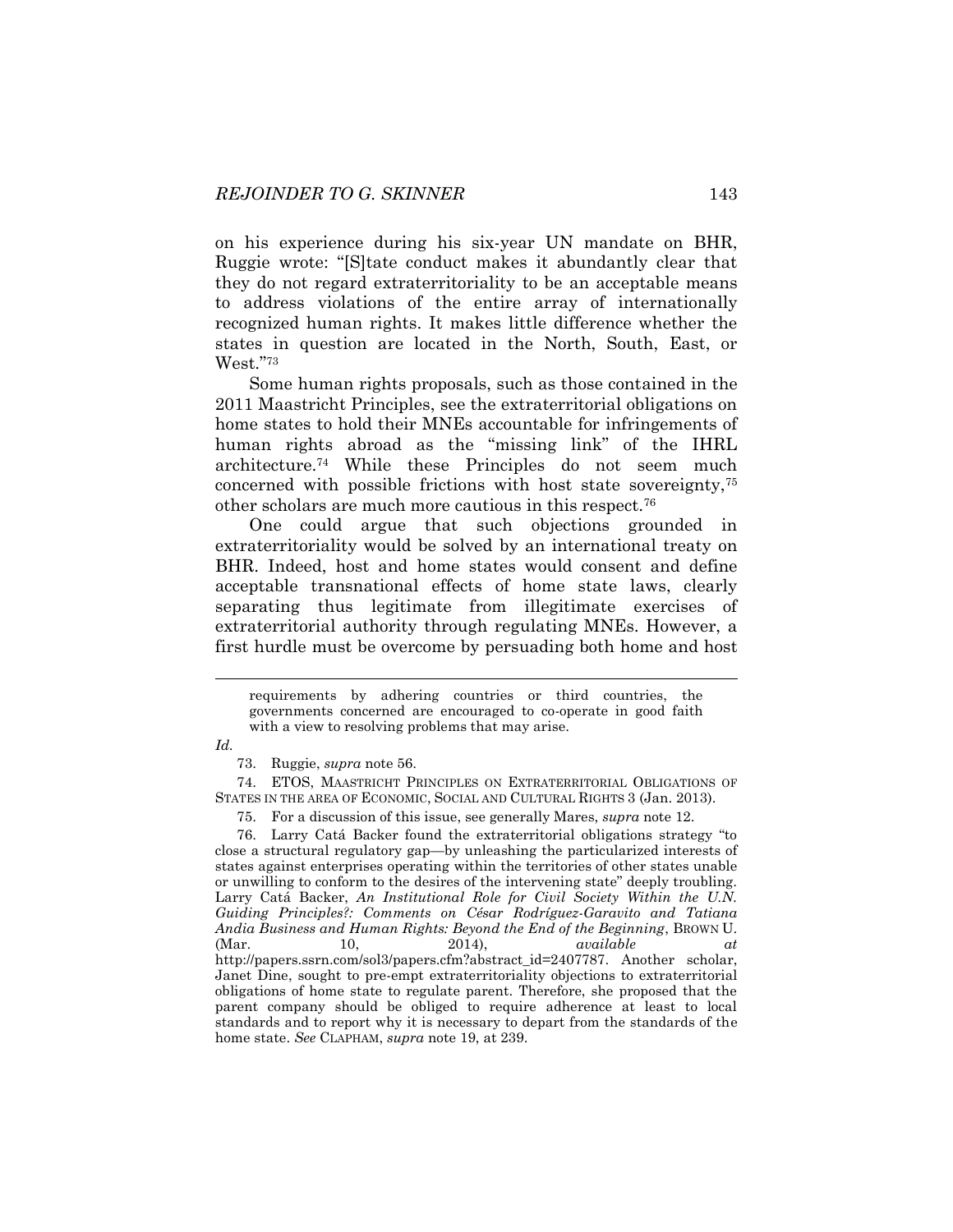states to take on the risk of being left out of global value chains, as MNEs might redirect their operations as a compliance strategy.

The human rights principle of protecting rightholders through legislative and other measures creates its own implications for hard legalization attempts. Arguably, after the HRC's unanimous endorsement of the UNGPs, the overriding aim in the BHR field is to mobilize all forms of private and public leverage to systematically increase the protection of the rightholder. Ruggie's "principled pragmatism" approach<sup>77</sup> and the polycentric governance outlook was an expression of this principle. Rightholders and those acting in their support can see redirecting value chains away from high risk zones as generally unproductive and therefore desirable only as a last resort or in rather extreme circumstances.

Such unintended effects of legalization of MNE's responsibilities for their indirect involvement in abuses were visible on several occasions. Even the relatively undemanding transparency requirements of the 2010 Dodd-Frank Act (US) on minerals imported from the Democratic Republic of the Congo lead buyers to stop sourcing some of their minerals from the DRC.<sup>78</sup> From a human rights perspective, remaining in a business relationship and exercising leverage is preferable to disengagement, as clearly reflected in the UNGPs<sup>79</sup> and UN Norms.<sup>80</sup>

79. Principle 19, Commentary, clarifies that the responsible course of action for a company that does not cause or contribute to infringements, is first to exercise leverage, and second to disengage from that abusive suppliers. This

<sup>77.</sup> Ruggie embraced a "principled form of pragmatism: an unflinching commitment to the principle of strengthening the promotion and protection of human rights as it relates to business, coupled with a pragmatic attachment to what works best in creating change where it matters most – in the daily lives of people." *Interim Report of the Special Representative of the Secretary-General on the Issue of Human Rights and Transnational Corporations and Other Business Enterprises*, U.N. Doc. E/CN.4/2006/97, ¶ 81 (2006).

<sup>78.</sup> The EU, as it contemplated legalizing parent company's responsibilities regarding conflict minerals in conflict-torn DRC, noted: "We want to avoid companies disengaging from such regions as an easy way to comply with the Regulation." *Frequently Asked Questions: Responsible Sourcing of Minerals Originating Conflict-Affected and High-Risk Areas: Towards an Integrated EU Approach*, EUROPEAN COMM'N (Mar. 5, 2014), http://europa.eu/rapid/pressrelease\_MEMO-14-157\_en.htm (last visited May 22, 2016) (on file with the Washington and Lee Law Review).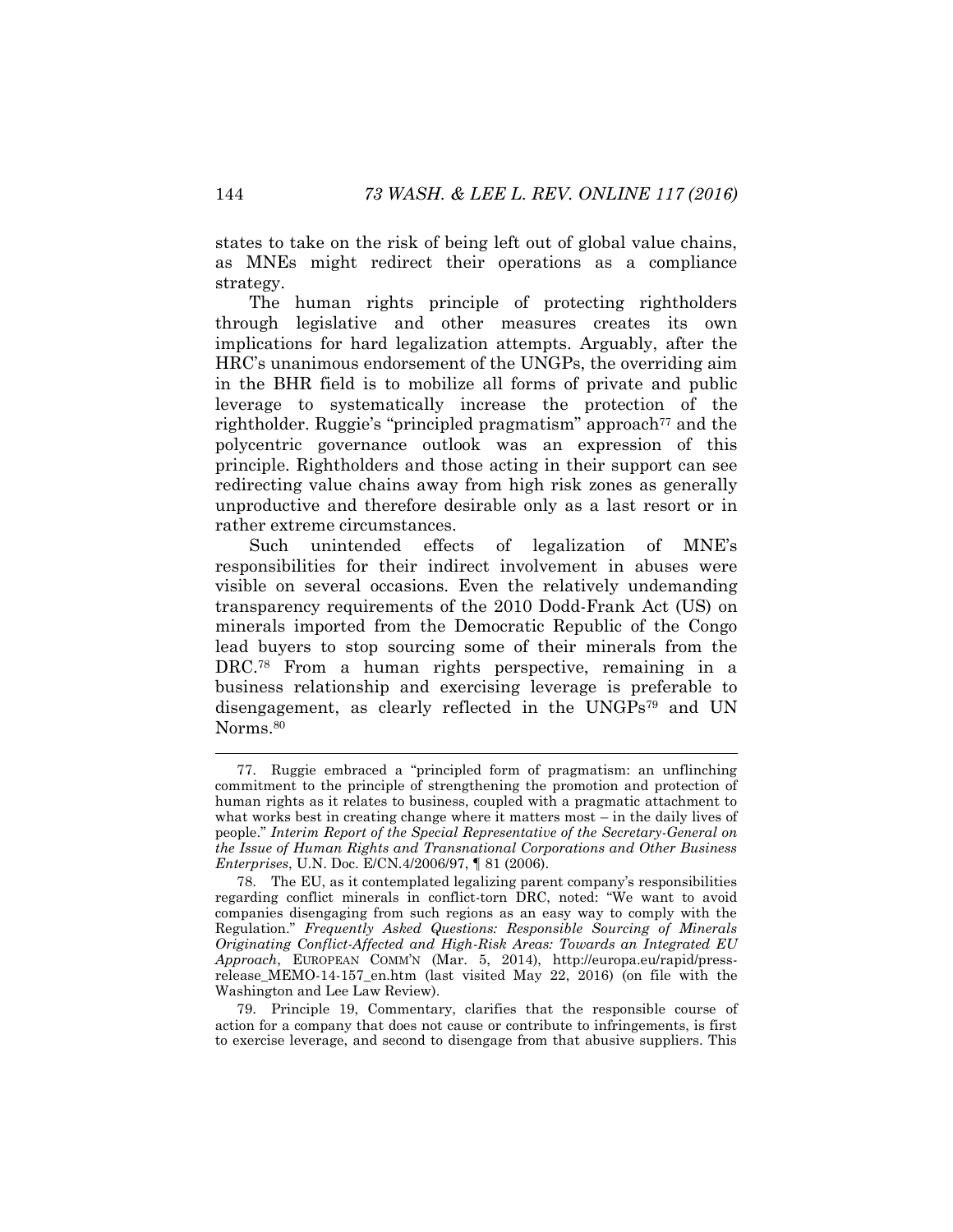Finally, regarding the legal separation of entities principle, recent noteworthy judgments about parent company liability in tort law reaffirm its significance. The courts in the *Cape* and *Hudbay* cases<sup>81</sup> found or contemplated a parent company's duty of care leading to its liability for a subsidiary's damaging operations. However, in both cases the courts write explicitly and at length that this is not a challenge to the legal separation principle. Far from being a vindication of "enterprise liability" reasoning, the judgements put forward a liability for the parent's own faulty conduct. The policy considerations raised by holding the parent liable were explicitly recognized by the *Hudbay* court.<sup>82</sup> Therefore such judicial developments remain confined to direct involvement situations and have no bearing on indirect involvement situations.

The 2011 OECD Guidelines offer another reminder of the continuing significance of the legal separation principle in BHR. The OECD updated the Guidelines to bring them in line with the UNGPs, but significantly added a new sentence regarding the parent company's responsibilities: 'This is not intended to shift responsibility from the entity causing an adverse impact to the enterprise with which it has a business relationship."<sup>83</sup> Clearly, the third legalization baseline has to account for the continued significance of the legal separation principle and the strong policy considerations it embodies.

The legalization baseline can avoid dealing with this principle only if it drastically reduces its ambitions to cover the entire BHR field. Thus, the baseline could confine itself to direct involvement situations (causality and legal complicity) without generating frictions, as the *Cape* and *Hudbay* cases demonstrate. Or it might confine itself to the most severe abuses of human

sequencing reflects a first order principle of human rights that the rightholders should be supported through all sources of leverage possible. U.N., GUIDING PRINCIPLES ON BUSINESS AND HUMAN RIGHTS 21-22 (2011).

<sup>80.</sup> Comm'n on Human Rights, *supra* note [14,](#page-5-2) at ¶¶ 18–22.

<sup>81.</sup> *See* Skinner, *supra* note [1,](#page-2-1) at 1834–40 (analyzing these cases).

<sup>82.</sup> The court indicated that there were "clearly competing policy considerations in recognizing a duty of care" between a Canadian mining company and individuals harmed by security personnel at its foreign operations. Choc v. Hudbay Minerals Inc., 2013 ONSC 1414, para. 75(Can. Ont. Sup. Ct. J.). For further discussion of this case, see generally Mares, *supra* note [12.](#page-4-0)

<sup>83.</sup> OECD, *supra* note [72,](#page-26-0) at 20.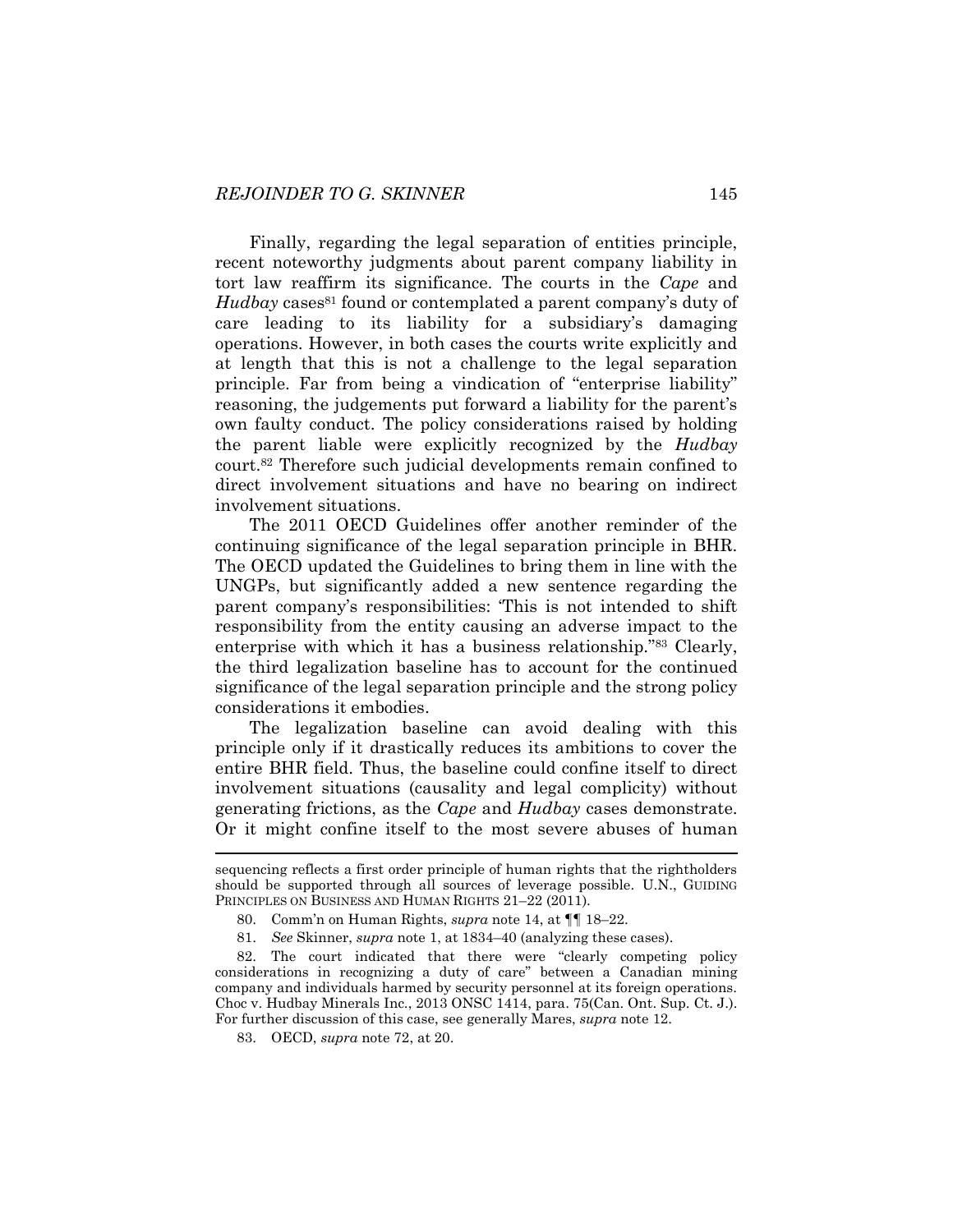rights in the manner Skinner proposed, an exception from the principle, justifiable on public policy grounds for gross abuses in high risk countries. But if the legalization baseline aims for comprehensiveness and coverall human rights and direct and indirect involvement situations, it cannot proceed uniformly coercively: for indirect involvement situations, obscuring the policy considerations behind the legal separation principle raises the specter of redirection of value chains which in turn triggers the two other first-order principles and thus together doom a hard legalization proposal.

The analysis so far drew attention to several aspects of context that the third legalization perspective needs to remain mindful of: first, some structural changes in the global economy that defy the simplicity of older views on MNEs as hierarchical organizations headquartered-in-the-West; second, a range of openings in several policy channels with a bearing on BHR; and third, the specificity of the transnational BHR setting among the broader debates around corporate accountability. These three reflections on the context of legalization in BHR further draw on the previous sections that analyzed the evolution of thinking in BHR from the first legalization baseline to the second one drawn by the Ruggie mandate. The third legalization baseline should be mindful of these four aspects in order to remain attuned to the context of BHR in 2016.

The third legalization baseline should not succumb to the same reductionisms displayed by the first legalization baseline: an over-emphasis on coerciveness, parent companies, and unidimensional narrative on the global economy. Instead, the third legalization baseline should reflect a more complex regulatory understanding of legalizing the BHR field. Such understanding has to avoid repeating the reductionisms of the first baseline and find ways to expand beyond the MNE (abandon the moving liability upwards project), beyond the coercive (not discard softer legalization and non-legal strategies of change), and beyond a unidimensional view of the global economy (avoid a narrative that uniformly pitches MNEs and markets, augmented by trade and investment policies, against human rights). Instead, as proposed below, the third baseline should fundamentally manage to valorize softer legalization and other strategies, encompass multiple transnational channels to maximizing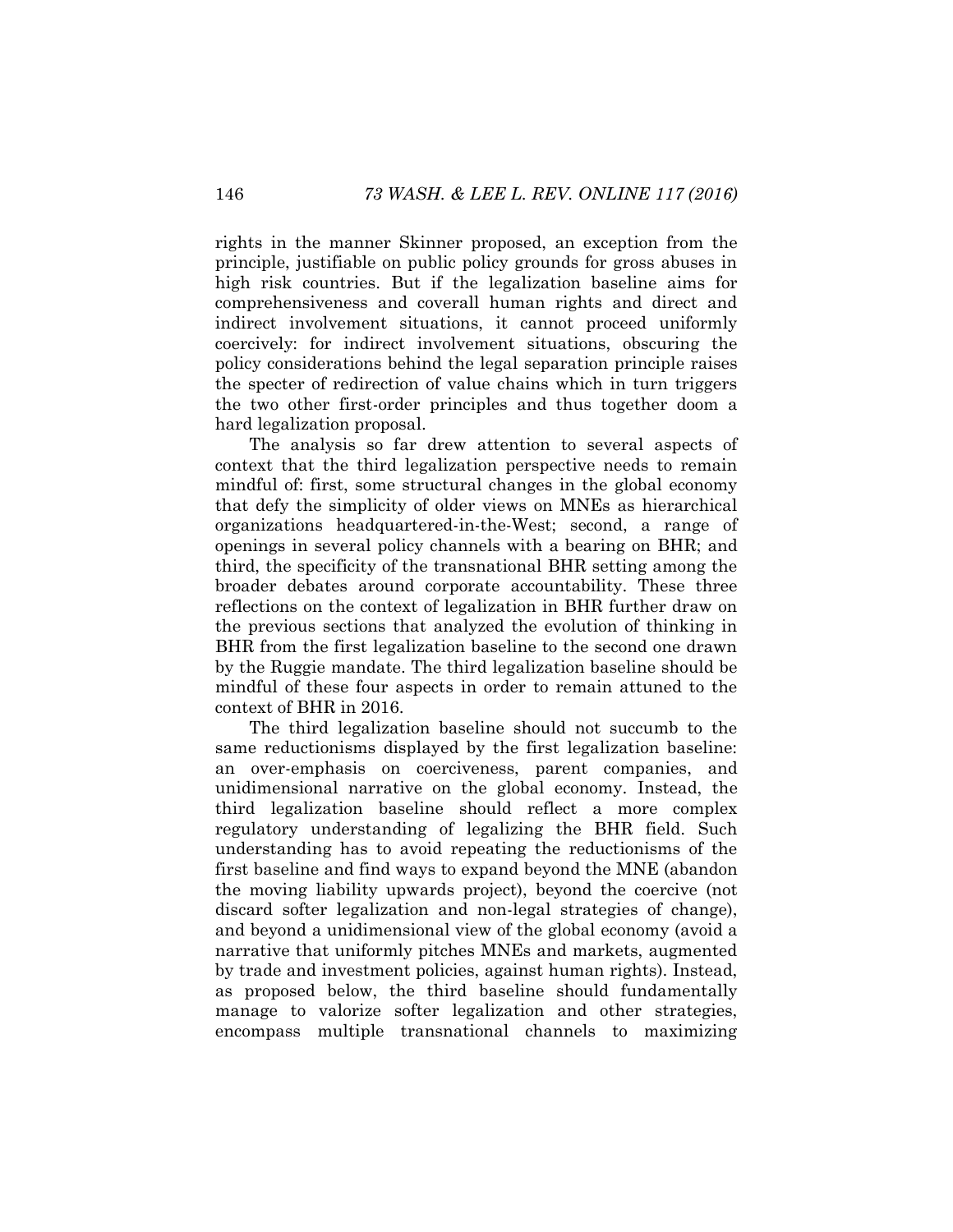leverage for human rights, and offer a multi-dimensional narrative capable of taking advantage of openings in the global economy*.* The result would be a baseline that is better attuned to the transnational BHR context, that avoids relapsing in the weaknesses of the first baseline, and that reinforces the strengths of the second baseline.

#### *B. A BHR Legalization Perspective to Match the Context*

The third legalization baseline could be facilitated by adopting a "two track, multichannel perspective on BHR legalization" that I have outlined elsewhere.<sup>84</sup> In a nutshell, this is an analytical effort that begins by separating two contexts of BHR depending on the direct or indirect involvement of a company in its business partners' harmful operations. It continues by explaining and justifying the use of different legalization strategies, ranging from the hard and coercive to the softer and more complex policy mixes. The task then becomes about accounting for other transnational channels co-evolving together with the intra-firm channel of MNEs in a narrative of globalization that enables rather than discourages such inquiries and institutional innovations. The next subpart will then caution and re-emphasize that the third legalization baseline cannot be reduced to "just legalize the HRDD" from the UNGPs and the perils such reasoning entails.

1. Regarding the two different settings in BHR—direct and indirect involvement of parent companies—the previous subpart explained how each setting affects the availability of harder or softer legalization strategies. Indeed, indirect involvement cases have difficulties to accommodate hard legalization (either outright bans or holding the parent company liable for harm) because of frictions with three first order principles under the specter that value chains will be redirected. Softer legalization and other non-legal strategies of change are essential then to reduce such frictions.

The HRDD contained in the UNGPs could be legalized in a more or less coercive manner depending on how the regulatory

<sup>84.</sup> *See generally, e.g.*, Mares, *supra* not[e 12;](#page-4-0) Mares, *supra* not[e 33.](#page-9-1)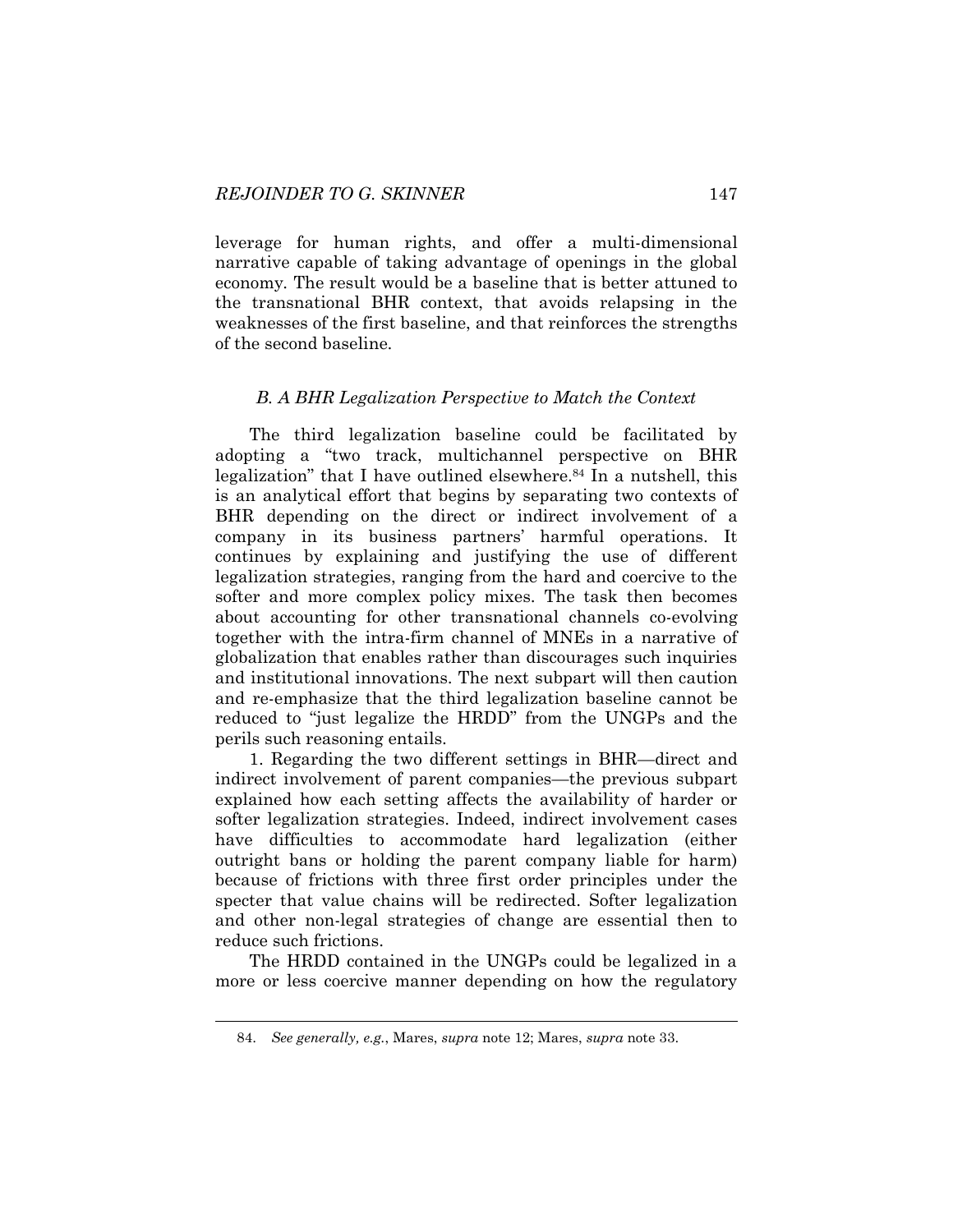regime is structured in terms of standards of due diligence, defenses, and sanctions for non-compliance.<sup>85</sup> To avoid and reduce the risk of redirection, and set a "reasonable" burden on the parent company, a less coercive and less demanding HRDD legal regime could be proposed. Furthermore, transparency laws requiring companies to state how they identify and manage their impacts on human rights would represent a softer legalization strategy.<sup>86</sup> Also, other contractual measures and a multitude of incentives could be designed to encourage companies to undertake HRDD. The legalization perspective would still have to figure out how such softer legalization could count in the big picture of securing human rights. What would be the true value of such softer legalization in safeguarding the human rights of those endangered or harmed by affiliates' operations?

In essence, such softer legalization of HRDD will be an obligation to act rather than remain passive and it will activate some leverage from the parent company, but probably it will still harvest insufficient leverage to ensure that human rights are genuinely secured in business partners' operations. One will naturally hesitate between the temptation to dismiss such softer legalization of HRDD as inadequate and the difficulty to imagine how a legalistic perspective could valorize the limited leverage created by HRDD.

The two-track perspective herein holds that the value of softer legalization should be regarded differently: for direct involvement cases, softer legalization could well be seen as a stepping stone towards the ideal of coercive, hard legalization

<sup>85.</sup> *See generally* Mares, *supra* note [12](#page-4-0) (analyzing the Parliamentary debates in France around the legislative proposal on the "duty of vigilance").

<sup>86.</sup> An EU transparency directive advances "a flexible and non-intrusive approach" of a "comply or explain" nature:

Companies may use existing national or international reporting frameworks and will retain their margin of manoeuvre to define the content of their policies, and flexibility to disclose information in a useful and relevant way. When companies consider that some policy areas are not relevant for them, they will be allowed to explain why this is the case, rather than being forced to produce a policy.

EUROPEAN COMM'N, PROPOSAL FOR A DIRECTIVE OF THE EUROPEAN PARLIAMENT AND OF THE COUNCIL AMENDING COUNCIL DIRECTIVES 78/660/EEC AND 83/349/EEC AS REGARDS DISCLOSURE OF NON-FINANCIAL AND DIVERSITY INFORMATION BY LARGE COMPANIES AND GROUPS 2 (Apr. 16, 2013).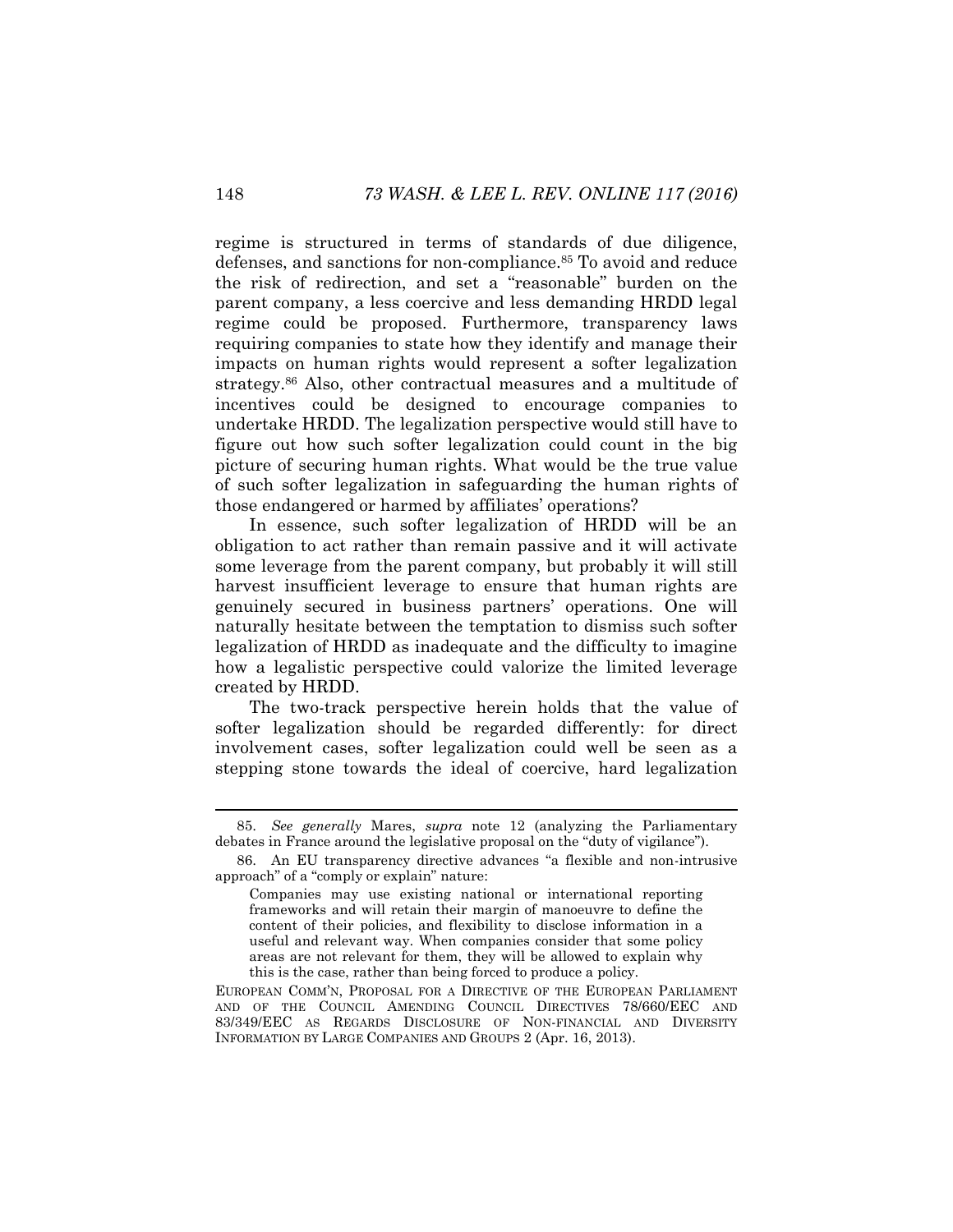measures, and/or as lack of political will from states to hold companies accountable; for indirect involvement cases, softer legalization has an indispensable role in mobilizing leverage of MNEs and in managing frictions with "first order principles" characteristic to transnational BHR. The next step then is to explain how softer legalization would make a difference in indirect involvement situations. The multichannel perspective herein offers a way to begin valorizing softer legalization: such legalization of MNE responsibilities should not be regarded in isolation, but in relation to other transnational channels that are carrying their own leverage for human rights.

2. Regarding the multichannel perspective, the recent developments in different policy fields show the activation of multiple policy channels. The transnational channels mentioned previously<sup>87</sup> increasingly incorporate human rights standards. At the same time, such provisions are not hard legalization given that they do not create new coercive arrangements or stringent remedies for victims. The picture that might well emerge is that softer legalization of MNE responsibilities is merely joined by further soft legalization in other transnational channels. So even with the expended field of vision that the multi-channel perspective delivers, even by keeping abreast of latest developments in multiple channels, an unsatisfactory picture of generalized soft legalization prevails. However, this multichannel perspective goes further: it draws attention to the myriads of cross references and joint programs indicating that channels increasingly align and interact, and direct their combined leverage towards root causes of human rights infringements.

Given that policy channels have potential to align and interact, or actually already exhibit these features, a "roping metaphor" can be used to impress gaining strength out of weaker threads.<sup>88</sup> The challenge for the third legalization baseline is to capitalize on these openings in the global economy and devise a

<sup>87.</sup> *See generally supra* Part IV.A; Mares, *supra* note [33](#page-9-1) (providing examples from the five policy channels).

<sup>88.</sup> *See* Mares, *supra* note [33](#page-9-1), at 196 (explaining the "roping" strategy: "a regulatory regime coming to terms with the multiple, though limited, tools in its arsenal and therefore seeking to gather strength by bundling together weak strands (soft legal institutionalization options) into a "rope" that targets root causes of problems rather than their symptoms").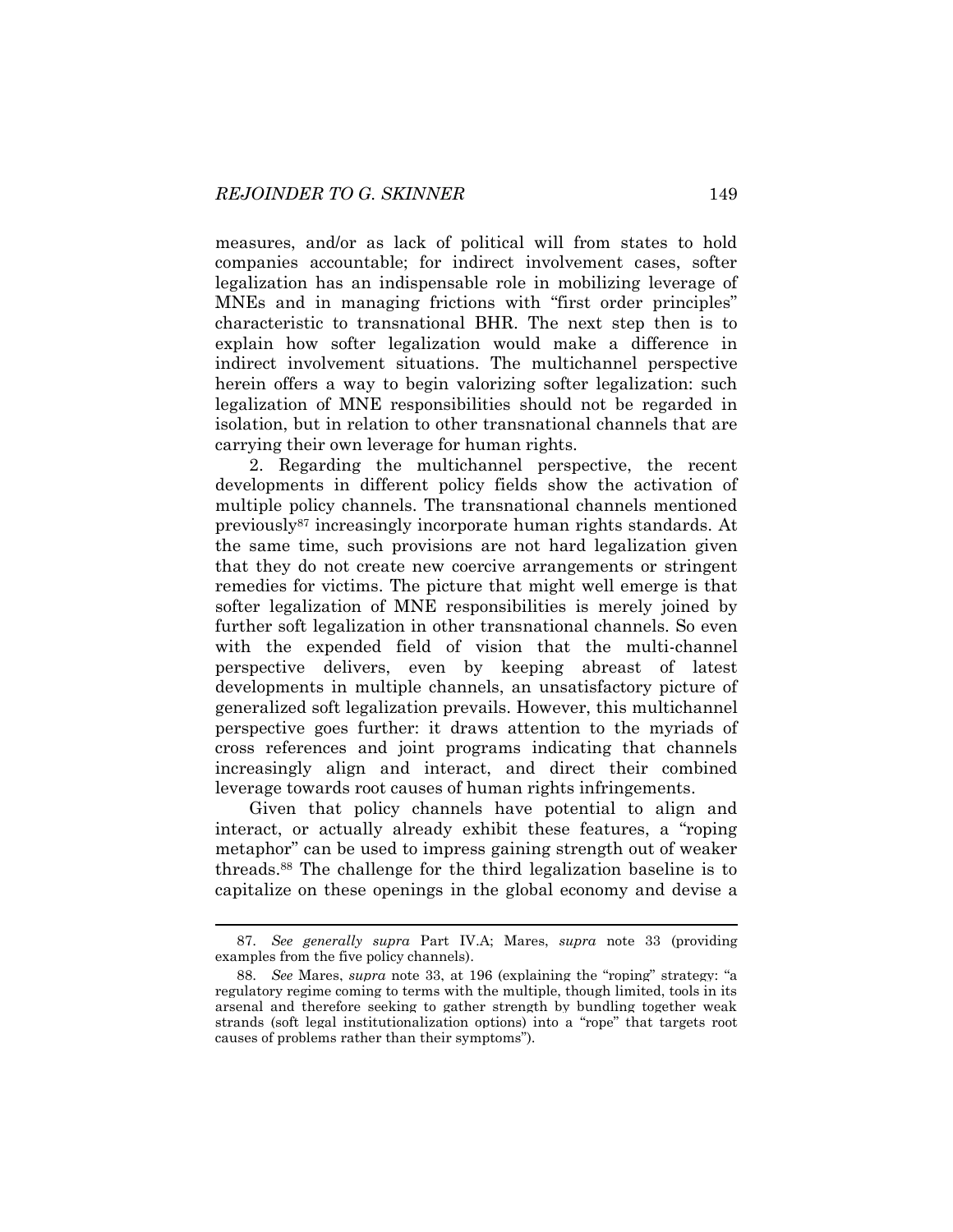regulatory perspective on BHR that encompasses inter-state channels and intra-MNE channels and knits a protective network for rightholders.

Such "rope" thinking explains the "policy mixes" rhetoric in CSR and takes seriously the "policy coherence" ambitions that the European Union (EU), for example, has been espousing more and more in the last 10 years. The EU Trade Commissioner is currently having this type of discourse<sup>89</sup> and builds on the 2015 *Trade for All* strategy paper. Also, the EU CSR strategy papers that commenced in 2001 can be taken as a case study of legalization in CSR; in 2011, the EU lost the "voluntary basis" definition of CSR and moved to towards "policy mixes," which in turn made much more meaningful and credible the multichannel and policy coherence aspects that were already present in the 2006 CSR white paper.

Regarding softer legalization and non-legal developments, there is a jungle of new developments happening in multiple transnational channels that needs to be accounted for and made sense of. The argument herein is that softer legalization can be strengthened through a roping strategy that seeks the alignment and interaction of channels. In examining these new regulatory dynamics, the legalization perspective should pay attention to whether these channels address root causes or not, and whether there is potential or even actual alignment and interaction among channels.<sup>90</sup> It is important to resist reductionism in several guises: assess each channel in isolation from the others, brand 'soft legalization' on them, and therefore summarily dismiss them as inadequate for securing human rights. Instead, the interest should be in roping the transnational channels and thus valorizing better soft legalization given the specific of the context (transnational BHR context marked by the three first order principles).

3. Regarding the multi-dimensional narrative, the third legalization baseline should employ a narrative capable to facilitate taking account and advantage of openings in the global

<sup>89.</sup> *See* Cecilia Malmström, *Responsible Supply Chains: What's the EU Doing?*, EUR. COMM'N (Dec. 7, 2015).

<sup>90.</sup> *See generally* Mares, *supra* note [33](#page-9-1) (providing an in-depth explanation of these arguments).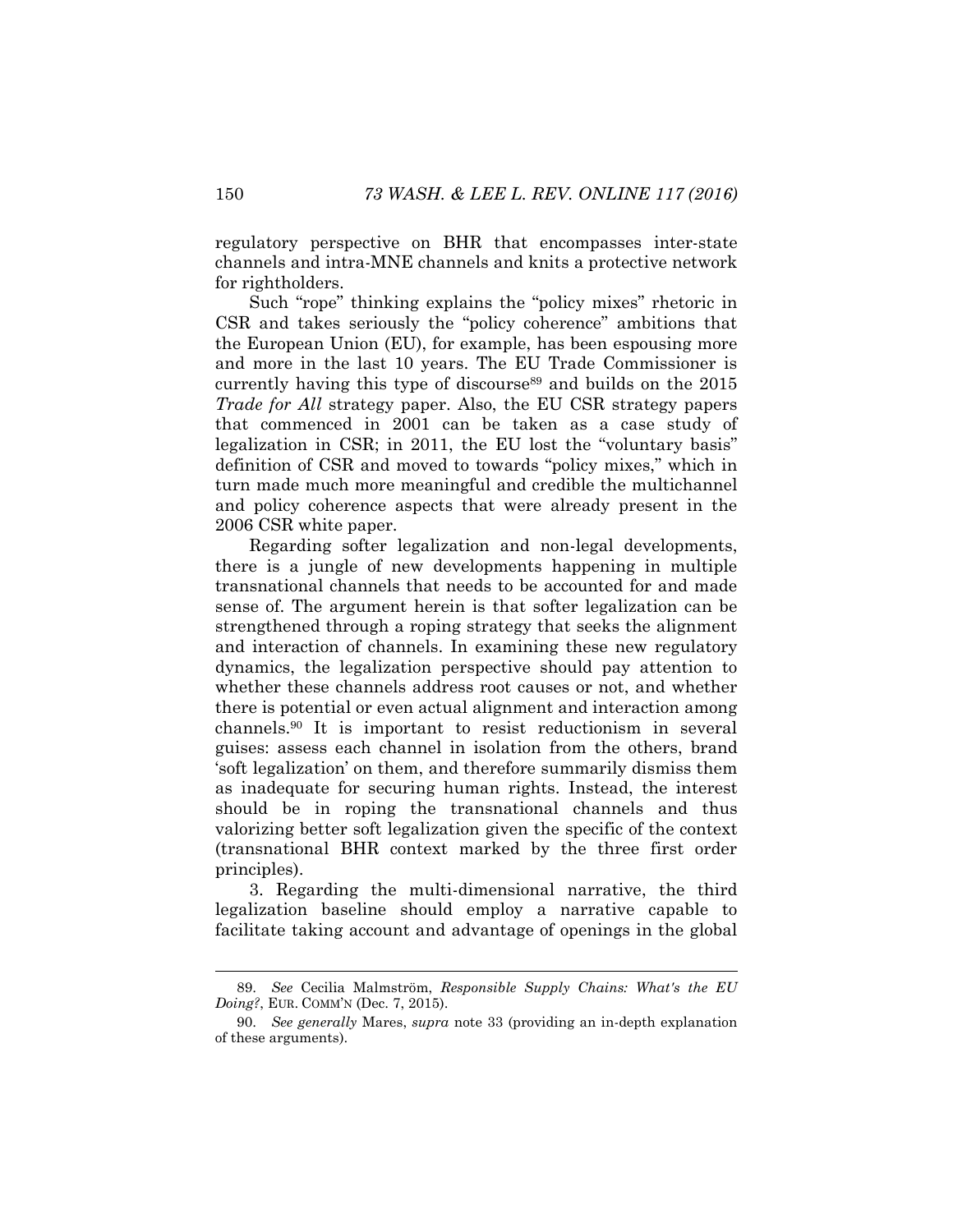economy. The openness, interdependencies, and ubiquity of economic exchanges make it slightly harder for public and private decision-makers to avoid scrutiny and responsibility for their decisions' impacts on human rights. Recent policy developments indicate fresh opportunities to harvest leverage for human rights. Also, the Ruggie mandate employed such a multi-dimensional narrative and thus cleared the way to develop a new legalization perspective on BHR.

If the ambition is for a more comprehensive legalization perspective extending beyond the most direct forms of involvement in abuse or beyond worst abuses, the challenge is to come with an understanding not only on how to uniformly curtail corporate power through hard legalization, but how to leverage MNE power in the current transnational context through legalization. The narrative on legalizing BHR should encourage an updated and broad field of vision.

This Article explains soft legalization not as a symptom of a persistent lack of political will to get tough against MNEs, although that clearly can be a factor, but as a way of reducing frictions with first order principles revolving around the redirection of supply chains. This, however, raises questions. Yes, soft legalization creates less friction and can contribute something that is better than nothing, but this in itself will not be enough for victims deprived of access to justice and for companies determined to maximize profits at the expense of human rights. The answer is to account for soft legalization of parent companies' responsibility, not in isolation but in conjunction with other weak threads that could be bundled in a rope to gain strength. Yes, one might retort, however this alignment of channels is not only recent, but also patchy: it is far from a majority of home and host states that purposefully seek to promote human rights through a multitude of channels, especially economic channels promoting trade agreements with human rights safeguards. Furthermore, some developing countries appear to pursue rapid development and seek integration in global markets with minimum sensitivities to human rights. The answer is to admit getting closer to what might be a major and fundamental divergence of development models based on national sovereignty. That, however, is no reason to discard out of hand recent developments in several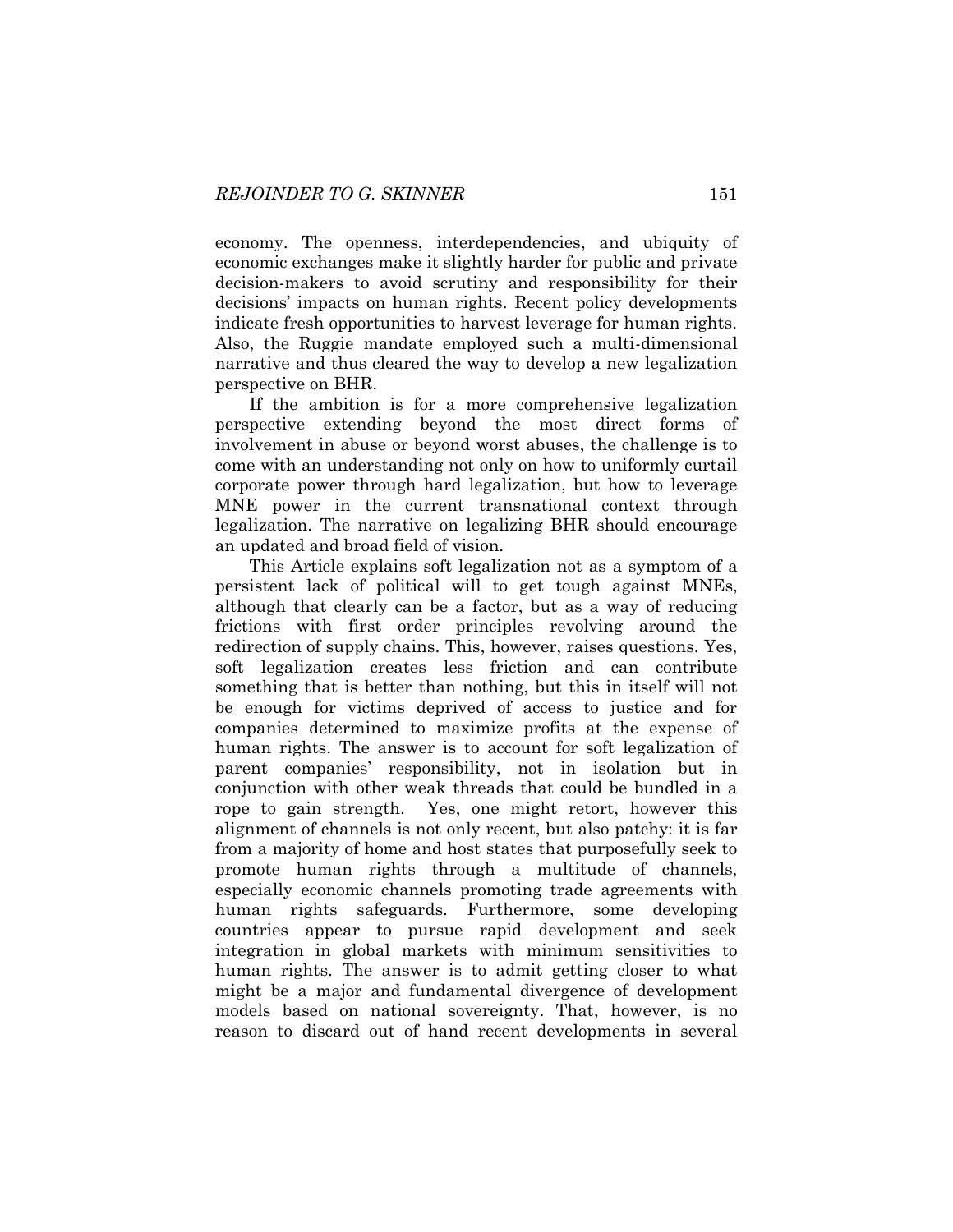policy channels, but on the contrary to seek with even more determination new sources of leverage and new ways of combining them to protect human rights transnationally.

Avoiding the reductionisms of the first baseline is a good start towards designing a multi-dimensional narrative on which the third legalization baseline could build. The second baseline that Ruggie drew reset the state and offered this much needed multi-dimensional narrative. The task now is to resist the temptation to revert to the first legalization baseline; therefore, this article concludes with some cautionary remarks.

#### *C. Towards Genuine Complementarity with the UNGPs*

In light of the three first order principles and the specter of MNEs complying by redirecting value chains, using coercion in a hard legalization strategy to make human rights due diligence (HRDD) mandatory is not as straightforward a task as might appear. This problematizes the search and rhetoric for a uniformly coercive regime of holding MNEs accountable for their direct and indirect involvement in abuses. The legalization task is far more complicated in indirect involvement situations. The first legalization baseline was involved in a project of reapplying to MNEs the expansive "respect-protect-fulfill" obligations of states under IHRL, and depicting all kinds of involvement in abuse as "complicity," and thus fundamentally in moving liability upwards to the parent company. The third baseline will have to avoid repeating this project and will have to look *beyond the MNE* to other transnational channels for indirect involvement situations.

The third legalization baseline should not be blinded by the pursuit of coercive strategies to hold companies accountable. The specificity of the transnational BHR setting requires a different treatment from the domestic corporate accountability setting. The baseline should look beyond the coercive forms of legalization. The third legalization baseline should find ways to valorize softer legalization and non-legal strategies of change and deliver more advanced versions of legal pluralism attuned to the transnational BHR setting. Soft law and non-legal drivers for change are indispensable in the transnational BHR context and genuinely valuable if "roped," as this can deliver systemic transformation.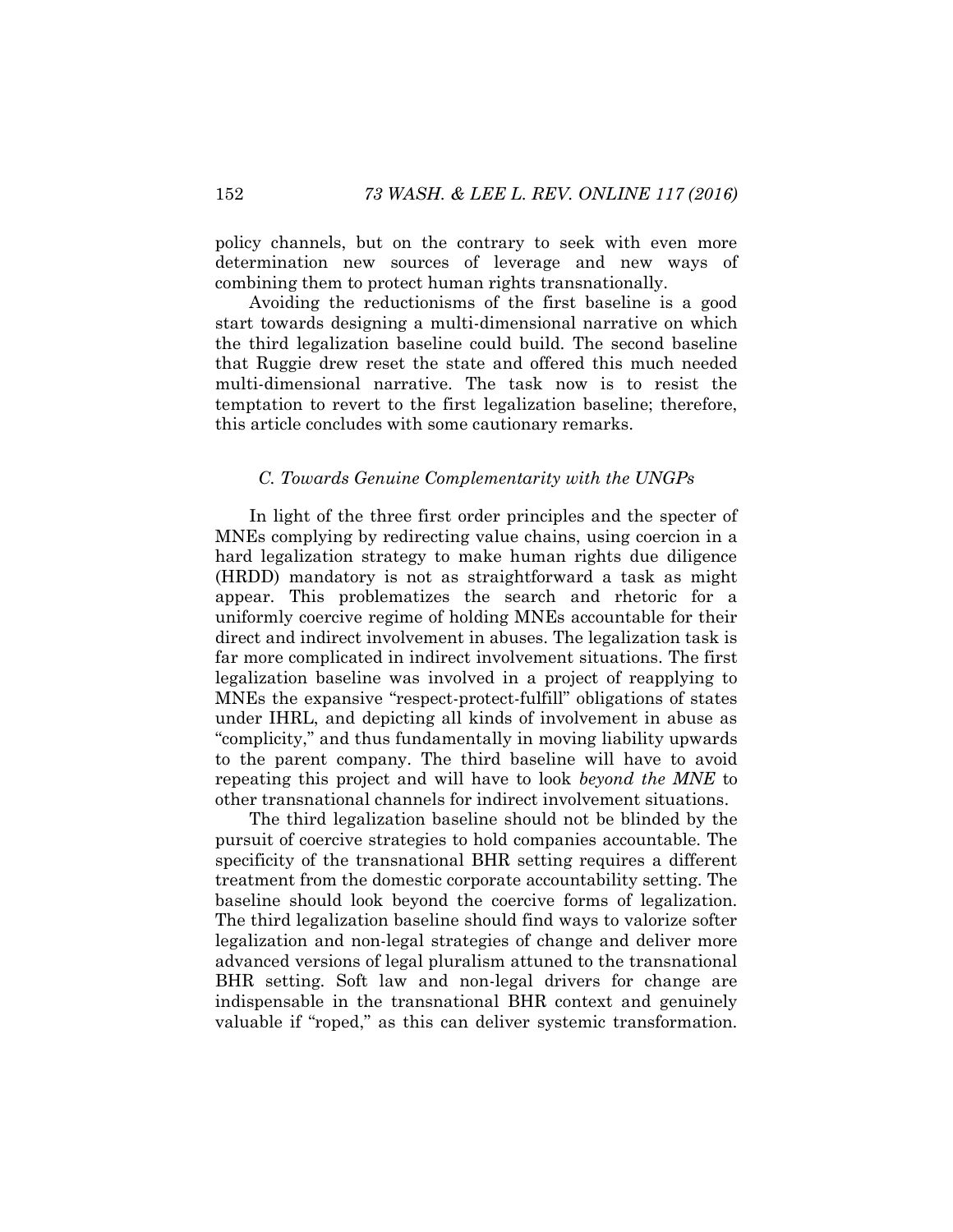The first legalization baseline did not quite succeed to move beyond a rather raw legal pluralism despite attempts to account for soft and hard law, as well as self-regulation and other forms of private governance. As the project was to delocalize and move liability upwards towards the parent company, inherently it would be only coercive regulations that could match and reverse the profit motive and market competition.

The third legalization baseline will have to come to terms with harder and softer legalization strategies and their relative position and justification in the BHR regime. Harder legalization will be confined to certain settings: where there is direct involvement of the parent company (causation and legal complicity) or involvement is indirect but a trading ban or a strict liability regime are justified (dealing with abusive parties involved in worst abuses, such as forced labor).<sup>91</sup> This confined scope for harder legalization is not simply due to home states' legislatures lacking political will to regulate "their" MNEs or lawmakers giving in to powerful MNEs, but mainly because of frictions with three "first order principles." Discussing corporate accountability in the transnational BHR context has to keep distinct direct and indirect involvement situations separate because the legalization options will be different. A narrative about a uniformly coercive legal regime to hold MNEs accountable obscures the fault line between direct and indirect involvement. It would move one closer to repeating the error of the first legalization baseline and disregard the fundamental distinction contained in the UNGPs Principle 13. For keeping the two BHR regimes separated, Skinner's treatment is salutary in the way it explains and carefully delimits the area where a plaintiff-friendly, coercive legal regime is warranted. This coercive strategy, however, evolves in the realm of exception and will not be able to assist in efforts of legalization for the rest of BHR field (less direct involvement of parent companies and less severe infringements of human rights).

The "two track" perspective advanced herein suggests that one should not move liberally between the two regimes of BHR direct and indirect involvement—by using the banner of "just

<sup>91.</sup> *See, e.g.*, 19 U.S.C. § 1907 (2012) (prohibiting the import and sale of goods manufactured by forced labor).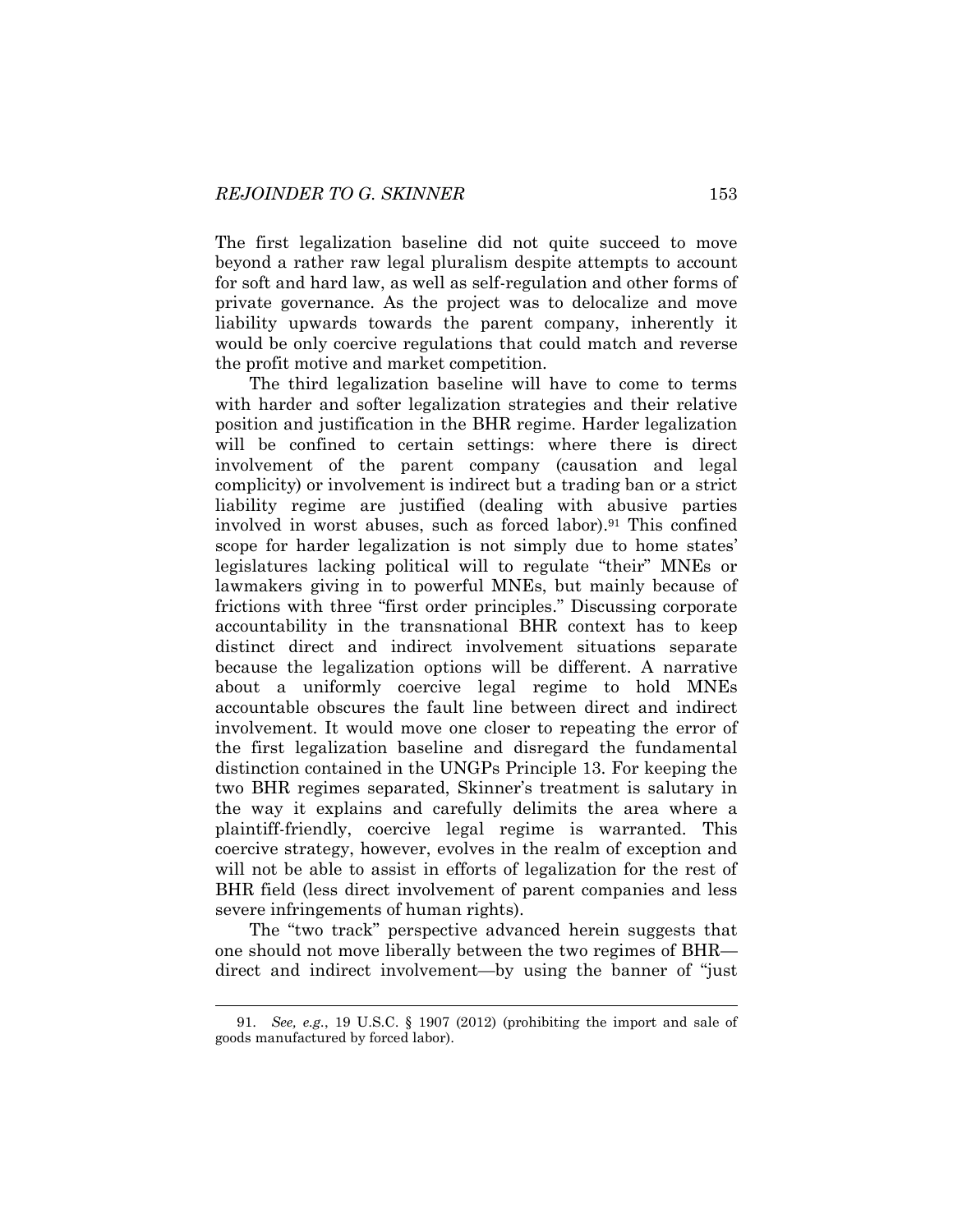legalize the HRDD" contained in the UNGPs and thus selling the illusion that this legalization can be done as coercively as one wishes for. Indeed, regulating MNEs could be imagined as being merely a battle with the legal separation of entities principle alone; the temptation would be to overrun this principle under the normative power of human rights and "just hold MNEs accountable." However, as argued herein, in the transnational human rights context, the battle is with three first order principles that also interact if the value chains would redirect in response to hard, coercive legalization of HRDD. Undertones of a unified, coercive strategy of holding MNEs accountable<sup>92</sup> would merely sell an illusion that by advocacy a stringent approach can be expanded further and further to cover indirect involvement situations. Instead, such undertones will backfire by giving ammunition to opponents of corporate responsibilities and legalization to box-in the human rights perspective as fringe, ideological, and not mindful enough of first principles of corporate and state organization. The first legalization baseline was well underway in merging direct and indirect involvement situations and subjecting them to coercive regulations. Overall, the aforementioned undertones generated a unidimensional narrative of the global economy that played its part in sinking the Norms and that has now been overtaken by the multidimensional narrative created by the Ruggie mandate.

Broad calls on dealing decisively with MNEs run the risk of obscuring the diversity of involvement (direct or indirect), the diversity of legal sanctioning regimes (ranging from more to less coercive), and the multitude of parallel channels that should be accounted for in treating root causes of tainted value chains. In other words, the sanctioning legal regime should be far from an afterthought raising mere *legal technicalities* (DD defense, reversal of burden of proof, level of sanctions) but should be a

<sup>92.</sup> That the gravitational pull is towards the harder end of the continuum (strict liability) results from the natural plaintiff-friendly character of human rights proposals with recent writings advocating an insurance approach. *See generally* Skinner, McCorquodale, & De Schutter, *supra* note [11,](#page-3-1) at 96 (recommending that "advocates encourage policy makers to investigate the enactment of such legislation (at the federal or state level) that requires or encourages businesses to obtain insurance that clearly cover claims against the business brought by citizens abroad who have been damaged by corporate actions").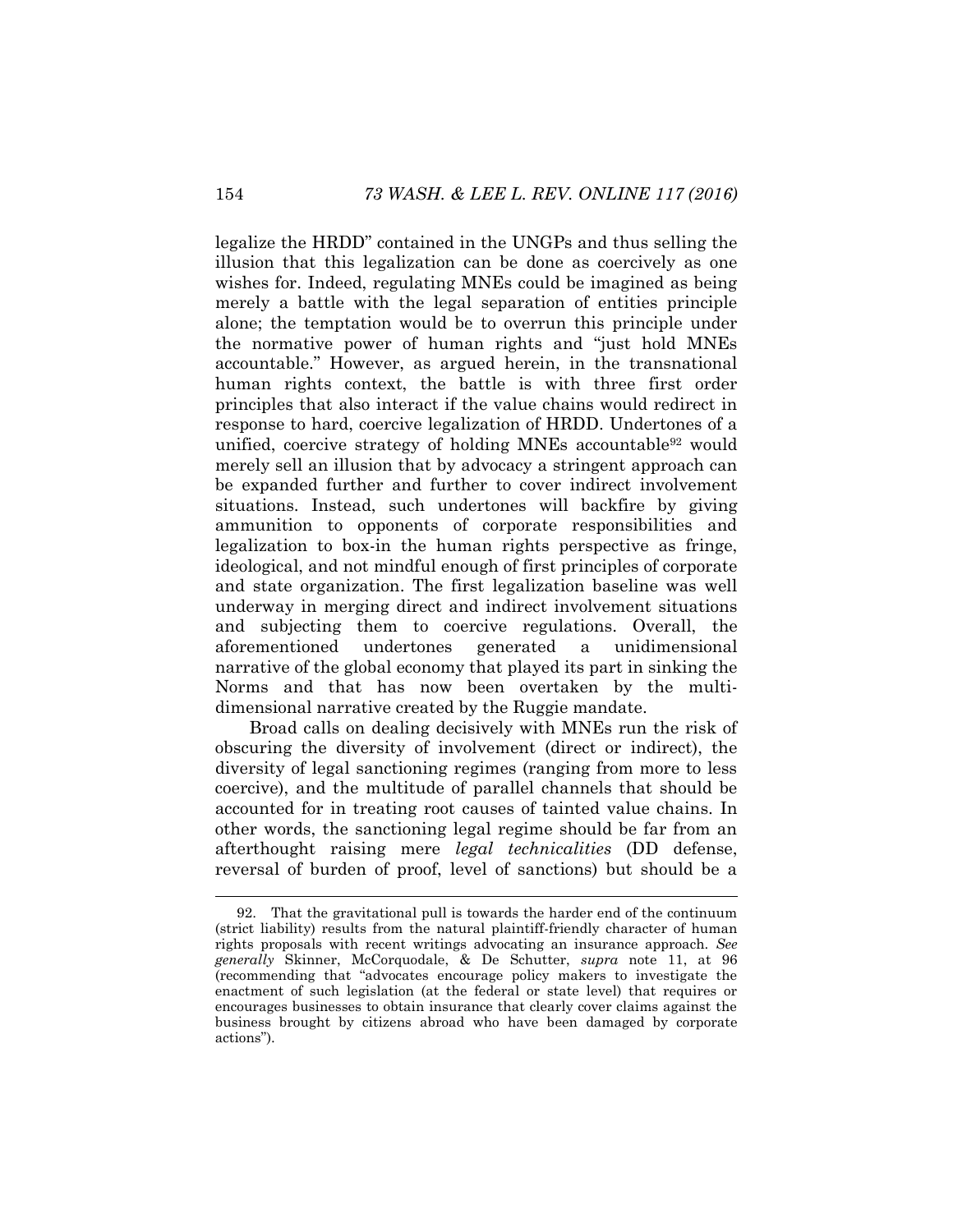*foundational aspect* at the very core of how legalization works in transnational BHR. Saying that HRDD should be legalized to escape voluntarism says absolutely nothing about the dangers of redirection of value chains, about what "first order principles" are at play in the transnational BHR context, and about the genuine need for a carefully balanced policy mix needed to prevent redirection and find creative ways to summon maximum leverage for human rights protection. Far from a legal technicality to be sorted out later and subjected to political negotiations, these are aspects at the very heart of the role of legalization in global value chains. Indeed, too heavy a responsibility to act and/or sanction (liable for reparation of harm, for example) risks extinguishing the leverage. The company can redirect its value chain, as the risks are not worth taking. The legalization agenda then has to navigate a course around first order principles of international law, business law, and human rights law that interact in the transnational value chain context.

Moving towards a comprehensive legalization baseline requires us to get clear about the limits of hard legalization when applied to MNEs (get rid of an illusion) and then to get down to a very laborious task of creating a less centralized regulatory regime with multiple moving parts (rope weaker threads into a strong rope). Once the multiple reductionisms performed by the first legalization baseline are put to rest—a narrowing down of BHR to the MNE (intra-firm channel) and to the coercive—a multitude of policy channels developing soft legalization and nonlegal strategies of change become visible. As the project is not merely about moving liability upwards to "hold MNEs accountable," the task becomes one of mobilizing leverage from multiple sources and devising a "roping" strategy to further compound the leverage.

Many corporate accountability proponents are inclined to see soft legalization as inherently inadequate or mere stepping stones towards the coercive law ideal. The result is thus not only a devaluation of such non-coercive drivers, but also a disincentive to account for recent developments in less obvious places such as trade and CSR; they deliver only more soft legalization and voluntarism. For example, labor provisions in FTAs are seen as much weaker than investor protections backed by international arbitration. Indeed, investment and trade regimes continue to be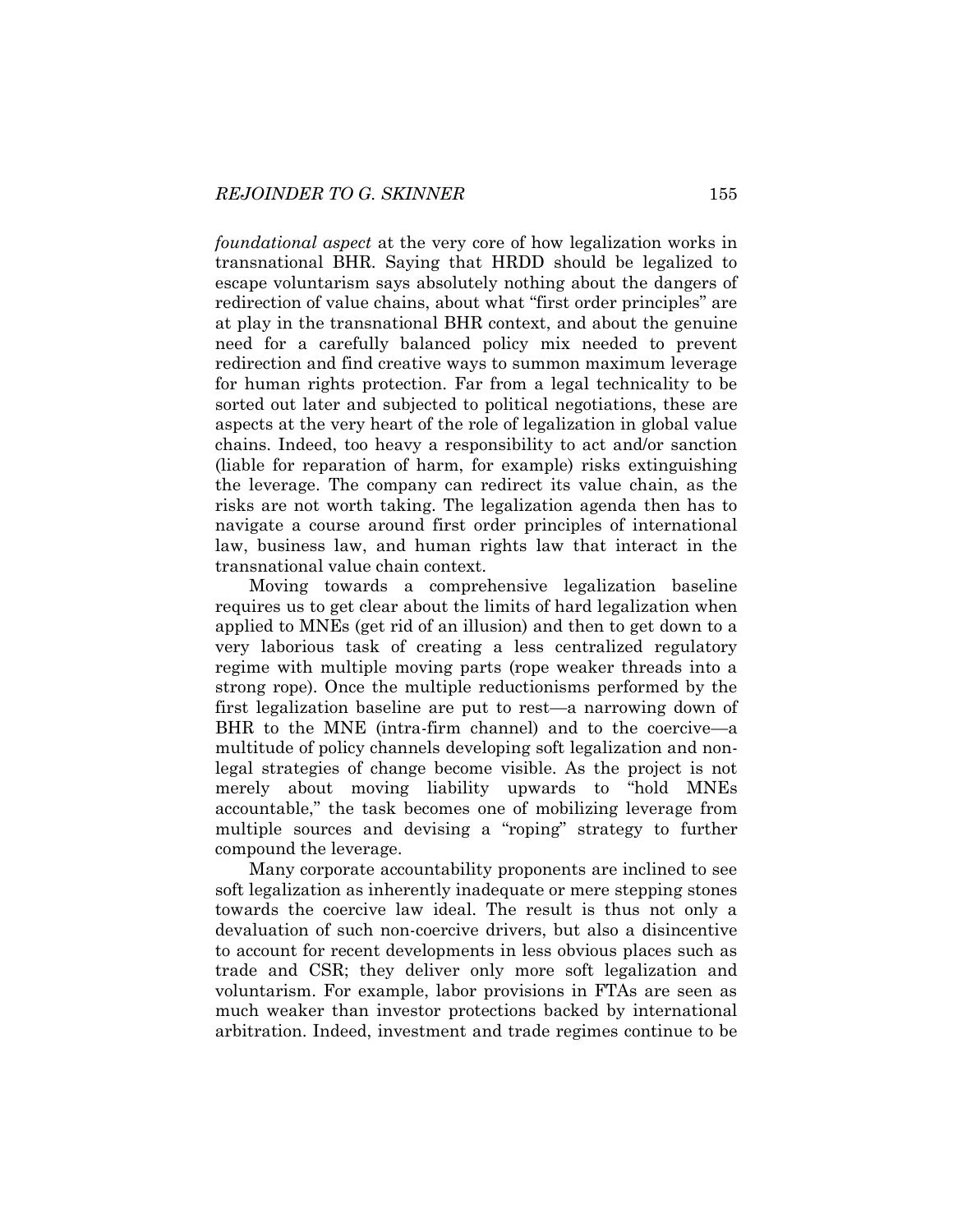seen as pro-business and even inherently unfriendly to human rights, and recent developments therein might well be summarily dismissed. The multichannel perspective on BHR impresses the need for an updated and broader field of vision to grasp new openings in the global economy and not dismiss them prematurely. Only then can a roping strategy become visible and viable to deliver systemic change in the transnational BHR setting.

The correction to BHR that Ruggie applied in his work—his trademark of polycentrism promoting a narrower corporate responsibility wrapped in a more compelling narrative of human rights in the global economy—was a salutary development. The third legalization baseline should resist reverting uncritically to the first baseline of legalization drawn in the mid-2000s that has been overtaken both conceptually and by the realities of the global economy. Instead, the challenge is to build on the strengths of the second baseline and complement it with a carefully applied legalization layer. However, the complementarity between the UNGPs and further legalization between the second and third baselines in BHR has be genuine; this article sought to dispel the superficial complementarity inherent in broad calls to "just legalize HRDD," for a treaty to just turn the UNGPs into law. Proponents of legalization have a choice: seek hard, coercive legalization in limited contexts where it is appropriate and creates minimum frictions with first order principles, or—if one is inclined to leave the comfort of coercive legal solutions and hierarchical ordering—seek a more complex legalization perspective of maximizing leverage for human rights in a way that builds on Ruggie's polycentrism. It is necessary and possible that the early 2000s are not the last say in what a human rights law perspective has to offer as a comprehensive frame of thinking about corporate responsibilities in times of accelerating economic exchanges.

#### *V. Conclusion*

This rejoinder to Professor Skinner's significant contribution to the BHR field explained its merits in two ways: on the one hand, by noting the careful delimitations of her argument that is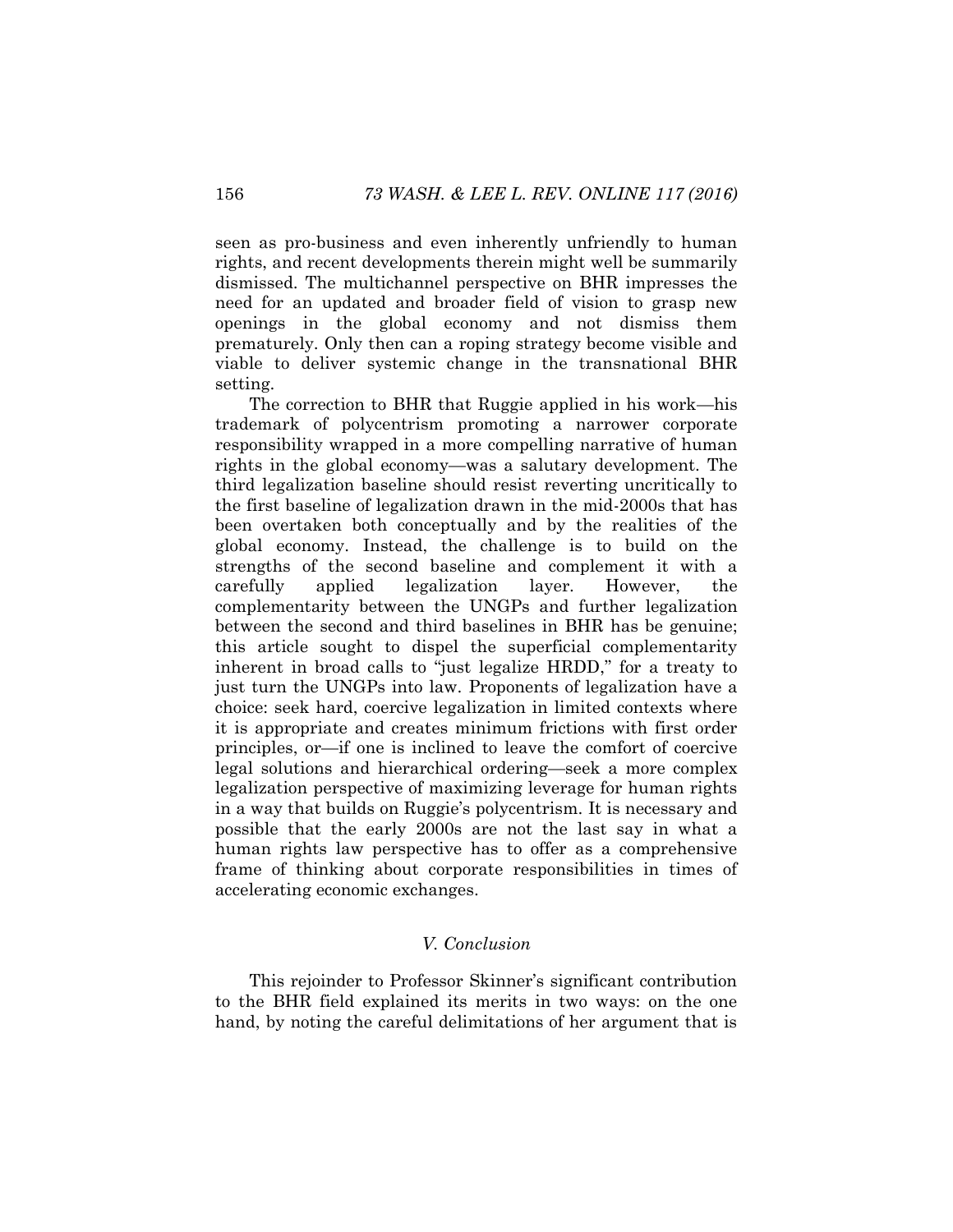grounded in extensive research and sensible analysis, and on the other hand, by placing her proposal in the broader BHR context, where a debate on how to legalize MNE responsibilities has been on-going for decades.

The bulk of the reflections in this rejoinder relate to this broader context of BHR. I accounted for three baselines that marked the thinking in this field: the first legalization baseline drawn by international human rights lawyers engaged in the UN Draft Norms effort of early 2000s, the second baseline exposing the polycentrism and principled pragmatism of the Ruggie mandate that delivered the 2011 UN Guiding Principles, and the third legalization baseline that is currently being drawn in the post-UNGPs period by those engaged in the 2014 UN process to craft a BHR treaty.

Seeking to absorb the lessons from the two previous baselines, the argument herein was in favor of a legalization perspective on BHR that is both comprehensive and nuanced. I put forward a "two track, multichannel legalization perspective" as an effort to clarify a few aspects: (a) when coercive, harder legalization or softer forms of legalization are appropriate by analytically separating two regimes of BHR in line with the UNGPs Principle 13; (b) why there is a necessity to valorize better softer legalization and non-legal strategies by highlighting three "first order principles" that exist and interact in the transnational value chain context; and (c) how to valorize such softer legalization strategies by employing a "roping" strategy of gaining strength from weak threads and by accounting for recent developments in several channels that potentially or even actually are aligning and interacting to promote human rights.

The third legalization baseline would benefit from reflecting deeply about the reductionisms displayed in the first legalization baseline as well as the current and specific context of transnational BHR. The article highlighted reductionism in several guises that came to define the first BHR baseline and proposed that the third baseline finds ways to expand beyond the MNE (abandon the project of moving liability upwards to the parent company), beyond the coercive (not diminish softer legalization and non-legal strategies of change), and beyond a unidimensional view of the global economy (avoid a narrative that uniformly pitches MNEs, markets, trade, and investment